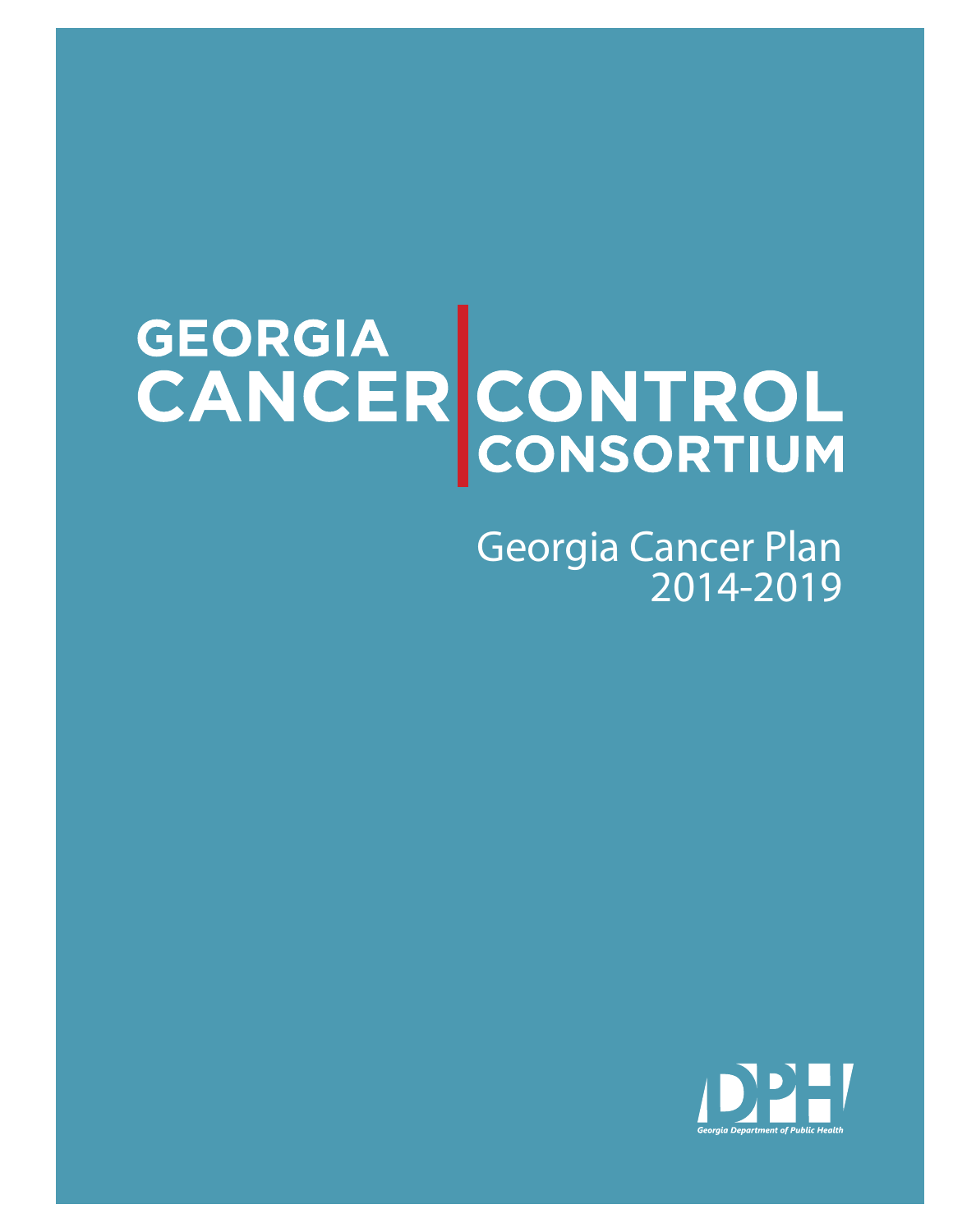May 2014

#### **Georgia Department of Public Health**

Atlanta, Georgia

**Acknowledgements:** The authors and Steering Team of the Georgia Cancer Control Consortium wishes to acknowledge the volunteer efforts of the many stakeholders throughout the state who worked diligently in revising the Georgia Comprehensive Cancer Control Plan. Over 80 individuals representing various organizations and associations embraced the process and collaboratively engaged in the work of revising the original plan, including incalculable hours of discussions, decision making, and document production over the past year. The Georgia Health Policy Center at Georgia State University played an instrumental role in facilitating the compilation of stakeholder input.

*The Georgia Comprehensive Cancer Control Plan was supported by Cooperative Agreement Number 5U58DP003875-02 from the Centers for Disease Control and Prevention. Its contents do not necessarily represent the official views of the Centers for Disease Control and Prevention.*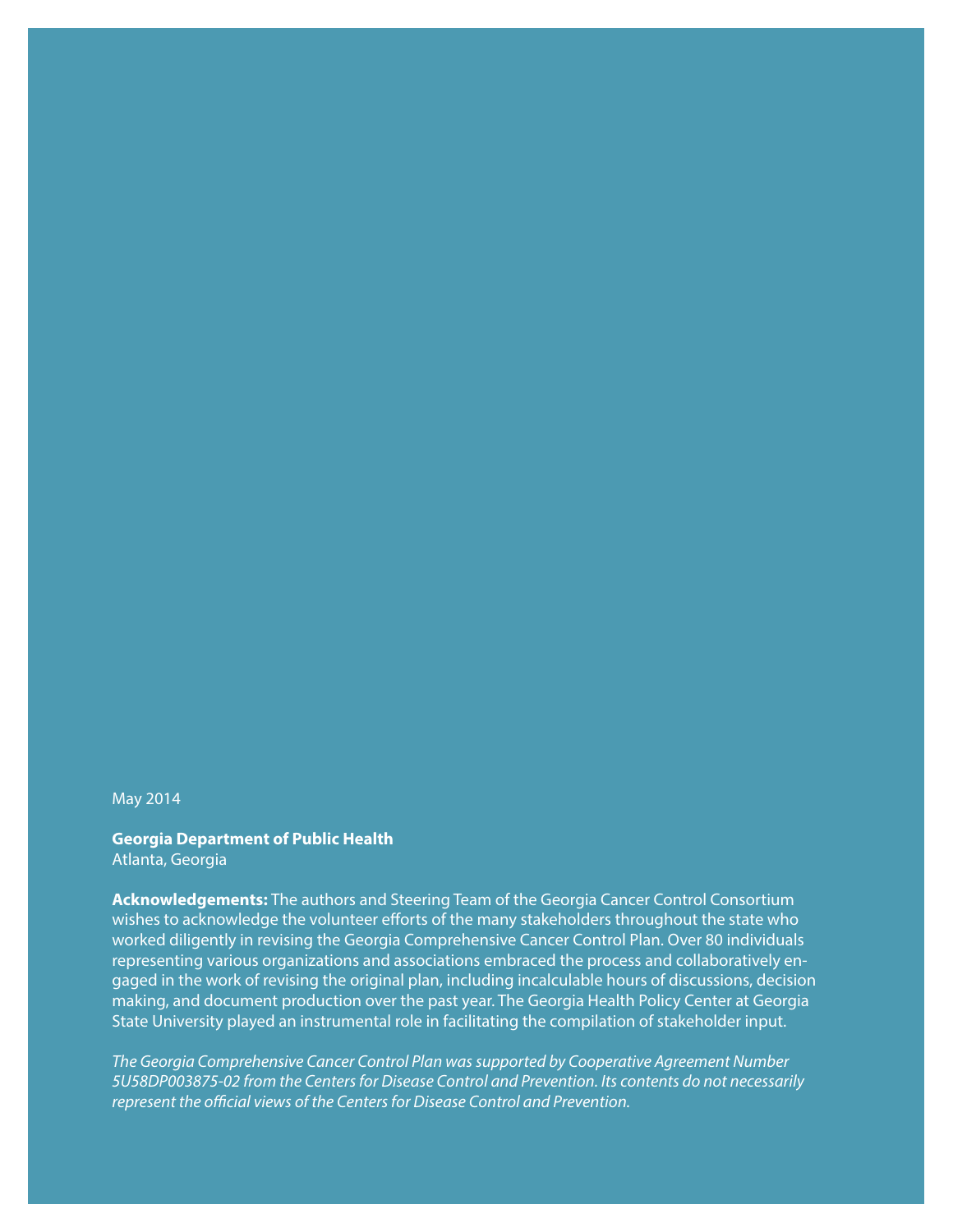

Brenda Fitzgerald, MD, Commissioner | Nathan Deal, Governor

2 Peachtree Street NW, 15th Floor Atlanta, Georgia 30303-3142 dph.ga.gov

December 2, 2013

My Fellow Georgians:

Cancer remains the second leading cause of death in our state and disproportionately impacts some of our most vulnerable citizens. We must continue to work together to save more lives and reduce disparities in Georgia. We can do this by building on our strong cancer prevention and control programs that are aimed at reducing the burden of cancer in our state, and by continuing to leverage our partnerships across the government, academic, research, business, and non-profit sectors.

.....................................................................................................................................................................................................

This second edition of Georgia's Comprehensive Cancer Control Plan highlights the importance of these partnerships to reducing the risk of cancer; detecting cancers earlier; improving diagnosis and treatment; enhancing survivorship; and improving quality of life for cancer patients through palliative care. The plan, which was developed through the collaborative work of the Georgia Cancer Control Consortium, builds on the first statewide plan, issued in 2007, and is a roadmap for cancer control in Georgia. It establishes priorities; allocates responsibilities and resources; and, sets targets for prevention and control that will help to continue to move us forward together toward the same goals.

I invite you to bring this plan, Our Collaborative Course of Action, to life and to focus your efforts along with all Georgians to reduce and eliminate cancer statewide.

Brenke Fitz gall

**Brenda Fitzgerald, MD** *Commissioner and State Health Officer*



**We Protect Lives.**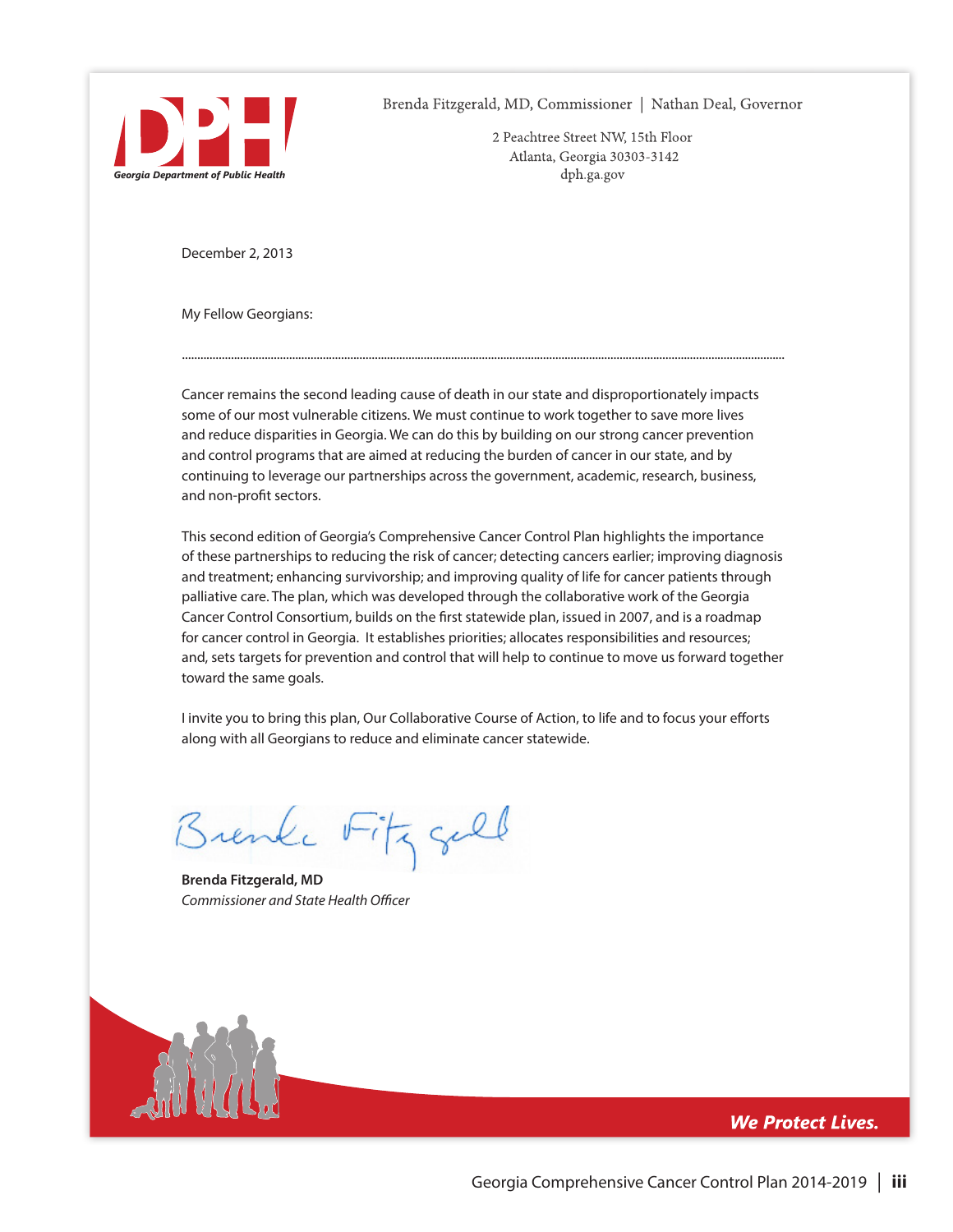# GEORGIA<br>CANCER CONTROL

Dear Commissioner Fitzgerald,

The Georgia Cancer Control Consortium celebrates our collaboration with the Georgia Department of Public Health (GDPH) that has resulted in this revised comprehensive action plan aimed at reducing the impact and burden of cancer in Georgia.

For nearly 10 years, members of the Consortium have partnered with the state to promote cancer provention, facilitate early detection and screening, ensure quality care and address the needs of survivors. Through the efforts of these committed individuals representing a broad range of stakeholder organizations, the Consortium assessed progress, reviewed strategies and made to the efforts of engaged citizens who responded to a Georgia Department of Public Health challenge to create a battle plan for Georgia in the war against cancer. recommendations for action across the cancer control continuum. This document is a tribute

Because of our collective passion and ongoing engagement we are enthusiastically supportive of this revised plan and its priorities, and commit ourselves wholeheartedly to assist in its statewide<br>discomination and successful implementation over the next five years both facilitate and challenge our abilities to achieve the goals and targets set out in this plan. or this revised plan and its phonties, and commit ourselves wholehealtedly to assist in its statewide<br>dissemination and successful implementation over the next five years. both facilitate and challenge our abilities to achieve the goals and targets set out in this plan.

In the current changing healthcare environment, we anticipate that external factors are likely to both facilitate and challenge our abilities to achieve the goals and targets set out in this plan. Together with the GDPH, we look forward to overcoming these challenges and taking advantage of future<br>consistential to the people of innoversing the people conditioning the immediately discovered by people of Georgia. opportunities to save lives, improve survivorship, and minimize the impact of this disease on the

Sincerely,

tome

James Hotz MD. James Hotz MD. Steering Team Steering Team Ceord Co-Chair Co-Chair Georgia Cancer Control Consortium Georgia Cancer Control Consortium**James Hotz Angie Patterson** *Co-Chair Co-Chair*

Angie Patterson

Angie Patterson Angie Patterson Steering Team Steering Team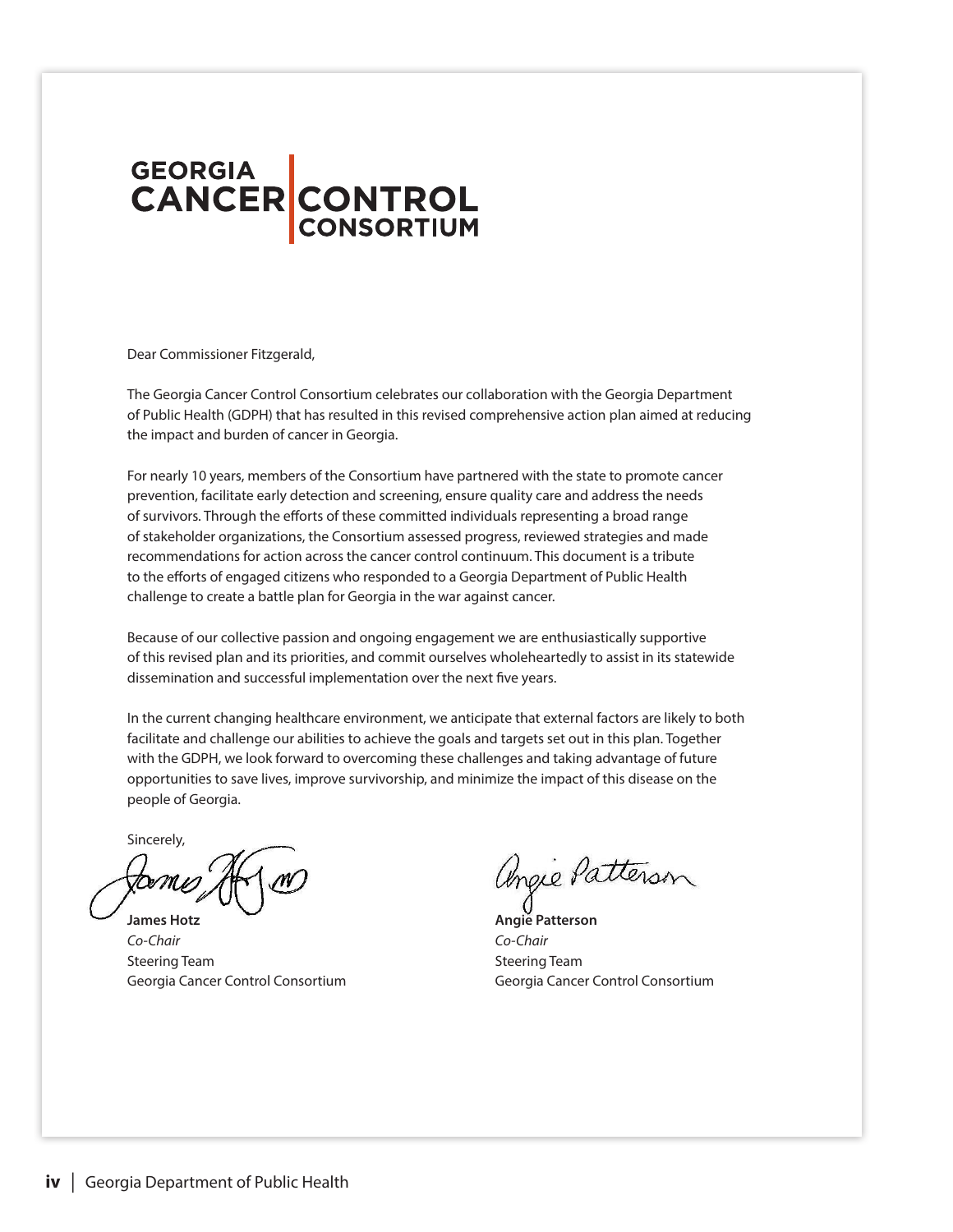### Executive Summary

#### **CANCER IS THE SECOND LEADING CAUSE**

of death in Georgia. In 2013, an estimated 16,630 Georgians died of cancer. The two leading cancer killers in Georgia are lung and colon cancer. And, each day, more than 120 more Georgians are diagnosed with cancer. That is an average of more than 41,000 new cancer cases each year. Lung, colorectal, breast, and prostate cancer account for 51 percent of all cancer deaths in Georgia. While the burden of cancer is shared by all Georgians, cancer incidence and mortality is disproportionately greater among men and among minority and medically underserved populations.

The Georgia Department of Public Health and other members of the Georgia Cancer Control Consortium, including the Regional Cancer Coalitions of Georgia envision a future for our state that is free from cancer deaths and cancerrelated health disparities. However, the causes of cancer and its prevention, diagnosis, treatment, and care are multi-dimensional. A person's health is not only the product of the health care that she or he receives, but also the result of genetic factors, behavior, and the physical, social, and policy environment in which she or he lives. As a result, there is no single approach or intervention that can reduce the impact of cancer in Georgia. Therefore, multi-faceted and layered approaches to the prevention and control of cancer are needed.

This strategic plan is the State of Georgia's roadmap for comprehensive cancer prevention and control. It is a product of extensive input from stakeholders, and describes Georgia's eight priority areas for moving forward —

- 1. Cancer risk reduction tobacco and obesity
- 2. Vaccination for human papilloma virus
- 3. Breast and cervical cancer screening
- 4. Colorectal cancer screening
- 5. Lung cancer screening
- 6. Quality cancer diagnosis and treatment
- 7. Access to palliative care and survivorship
- 8. Patient Case Management and Care Coordination

The plan builds on the strengths of Georgia's cancer prevention, research, and treatment communities. It lays out a path forward to reduce the number of cancer deaths in Georgia, maintain Georgia's place as a national and international leader in cancer research, and improve the quality of life for those being treated for cancer, or who have survived cancer. Efforts over the next five years will focus on linking public and private resources to increase access to evidence-based interventions across the cancer continuum: prevention, early detection and screening, diagnosis and treatment, and survivorship, with palliative care as needed for those living with a cancer diagnosis.

Statewide leadership, including leadership from the government, business, academic, and non-profit sectors is also essential to cancer prevention and control. The Georgia Departmentof Public Health, through and with the Consortium and its membership, will implement this plan and provide the statewide leadership necessary to bring together communities and resources for cancer prevention and control.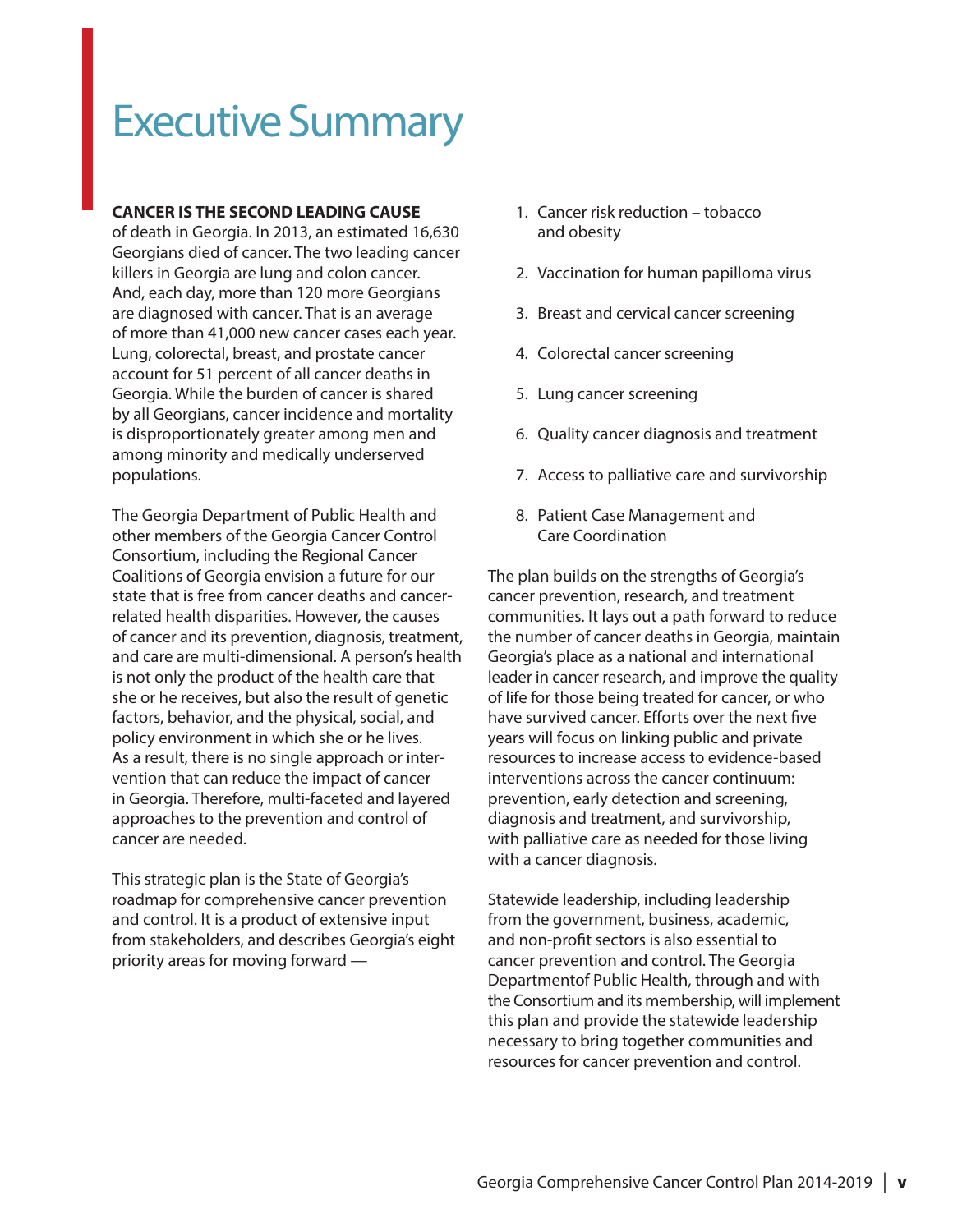### Contents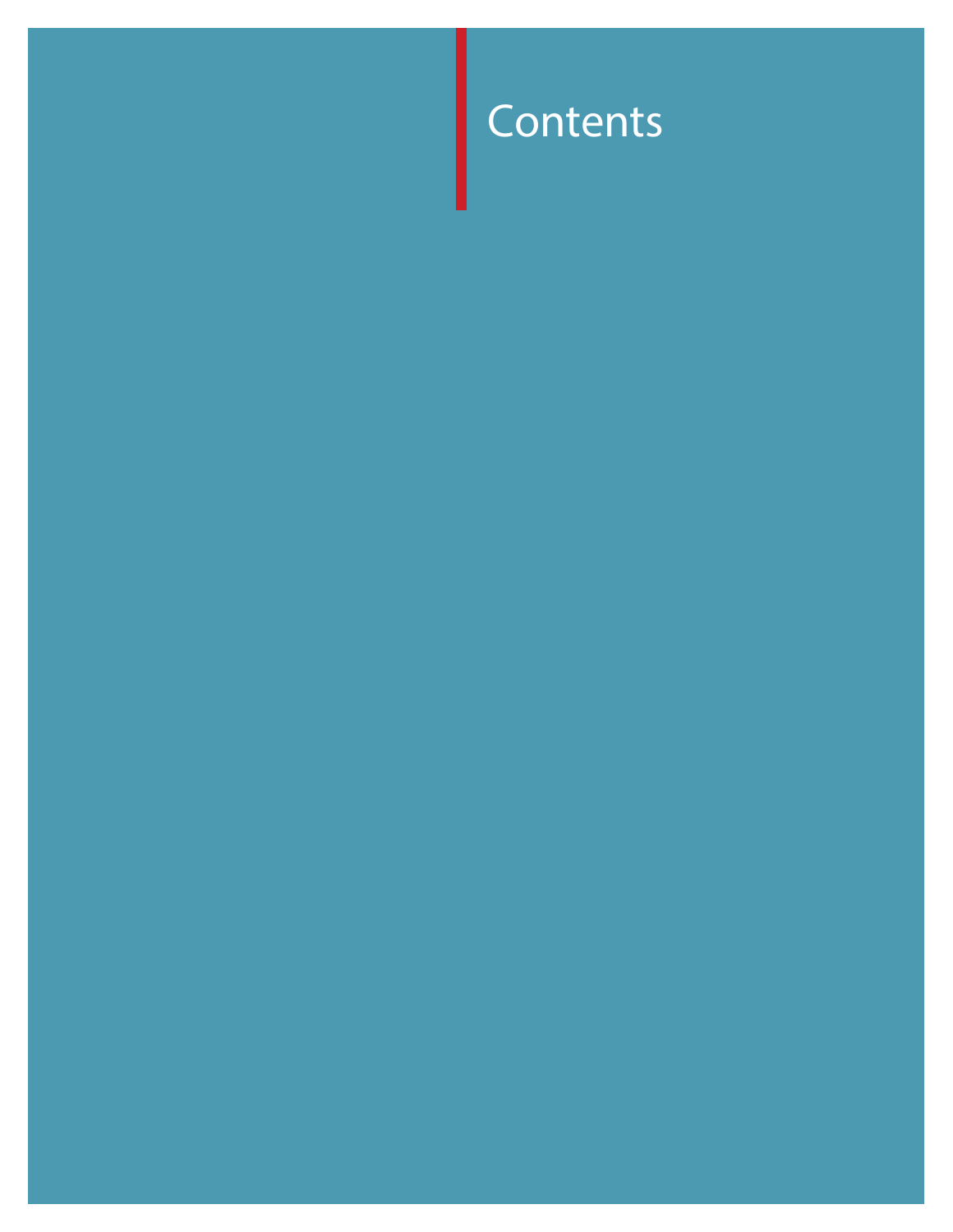| Georgia's Programs and Resources for Cancer Prevention and Control  9 |  |
|-----------------------------------------------------------------------|--|

### **Priorities**

| <b>Cross-Cutting Priority:</b> Quality of Care in Cancer Diagnosis and Treatment  21 |  |
|--------------------------------------------------------------------------------------|--|
|                                                                                      |  |
| Cross-Cutting Priority: Patient Case Management and Care Coordination  25            |  |
|                                                                                      |  |
|                                                                                      |  |
|                                                                                      |  |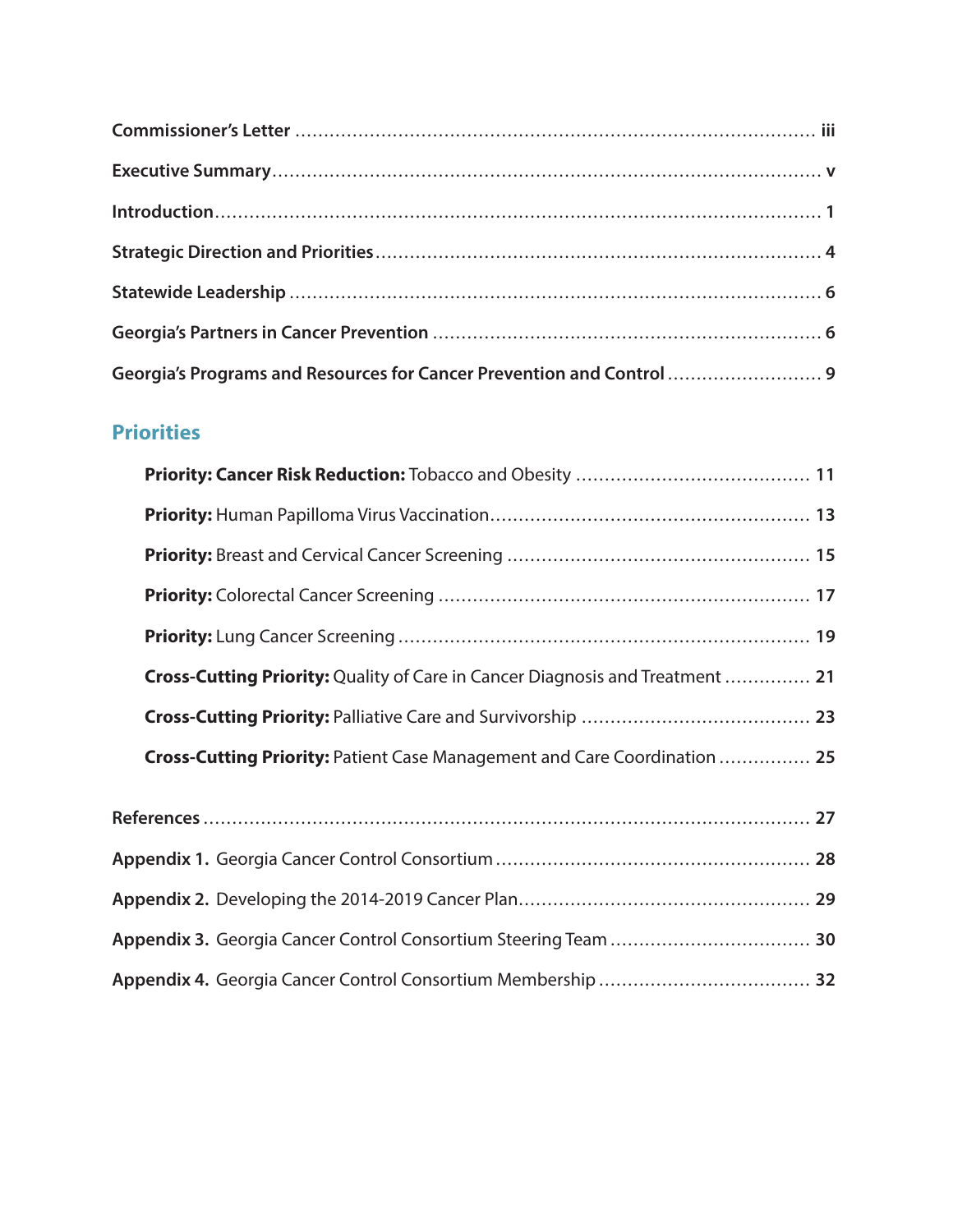### Introduction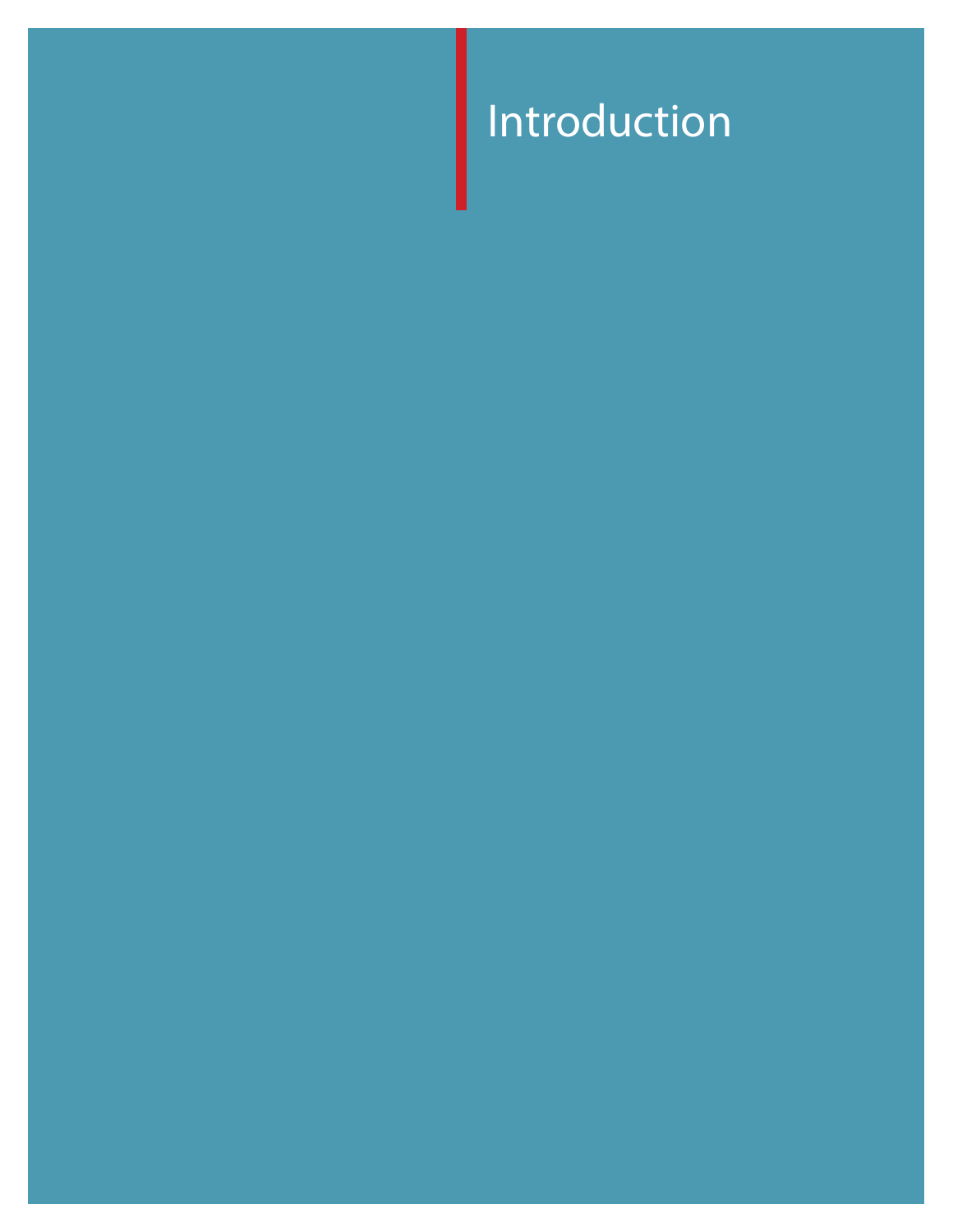**CANCER IS THE SECOND LEADING** cause of death in Georgia. In 2013, an estimated 16,630 Georgians died of cancer. The two leading cancer killers in Georgia are lung and colon cancer. Each day, more than 120 more Georgians are diagnosed with cancer. That is an average of more than 41,000 new cancer cases each year.

However, some cancers can be prevented and its burden reduced by eliminating tobacco use, improving diet, increasing physical activity. Additionally, screening for early cancer detection can dramatically reduce mortality rates. For colorectal cancer, screening can help to detect polyps before cancer begins and for other cancers, like breast cancer, detecting cancer in the early stages has a significant impact on disease prognosis.

The strategies and goals outlined in this plan, when fully implemented, could reduce Georgia's cancer death rate by up to 31 percent, saving nearly 3,000 additional lives each year. According to an analysis conducted by the U.S. Centers for Disease Control and Prevention (CDC), states with lower death rates can be used as benchmarks for setting achievable goals and calculating the number of deaths that might be prevented (Yoon, 2014). When Georgia is compared with the three states that have the lowest cancer death rates, CDC estimates that Georgia has nearly 3,000 cancer death rates per year beyond what is statistically expected given the age and size of the population. While this number may seem high to some, tobacco use alone contributes to more than 11,000 excess deaths from all causes, including cancer and heart disease, each year in Georgia.

According to an analysis conducted by the Georgia Department of Public Health, early screening and detection for breast and cervical cancer alone and colorectal could prevent up to 900 deaths over the five year period of this plan. If current trends continue, approximately 600 lives are expected to be saved from increased screening over the five years. If breast cancer cases could be detected at earlier, more localized stages, the five year survival rate among these survivors could go from 24 percent to 98 percent. This would prevent an additional 160 breast cancer deaths over the 5 years.

And, if national recommendations for colorectal cancer screening of persons ages 50-74 at average and high risk were followed, an additional 150 colon cancer deaths in Georgia could be prevented over 5 years. Because colon cancer can be prevented if polyps are detected before they become cancerous, other estimates suggest that as many as half of all colon cancer deaths could be prevented in very short period of time. Saving more than 900 lives—and possibly many more by 2019 from cancer would have significant social and economic benefits for Georgia.

#### **Cancer Deaths**

Lung, colorectal, breast, and prostate cancer account for 51 percent of all cancer deaths in Georgia (Figure 1). And, lung cancer accounts for more deaths than colon, breast, and prostate combined. Lung and prostate cancer mortality rates in Georgia are nearly 16 percent higher than the national average (Georgia Comprehensive Cancer Registry, 2013). Other types of cancer resulting in death are pancreatic cancer, ovarian cancer, leukemia, and lymphoma.

#### **Differences by Sex**

Cancer incidence and mortality rates vary between men and women. Males are 43 percent more likely to be diagnosed with cancer than females. Among men in Georgia, prostate, lung and bronchus, and colorectal cancers accounted for 55 percent of all new cancer cases. The rate of prostate cancer in Georgia is higher than the national average (568 versus 542 per 100,000). Lung cancer and melanoma rates among Georgia males are also higher than the national average.

Breast, lung and bronchus, and colorectal cancers accounted for 54 percent of all new cancer cases among females in Georgia. Unlike prostate cancer, the incidence of breast cancer among women in Georgia is lower than the national average (403 versus 419 per 100,000). However, among some sub-populations, rates are significantly higher in Georgia than the national average (see Disparities).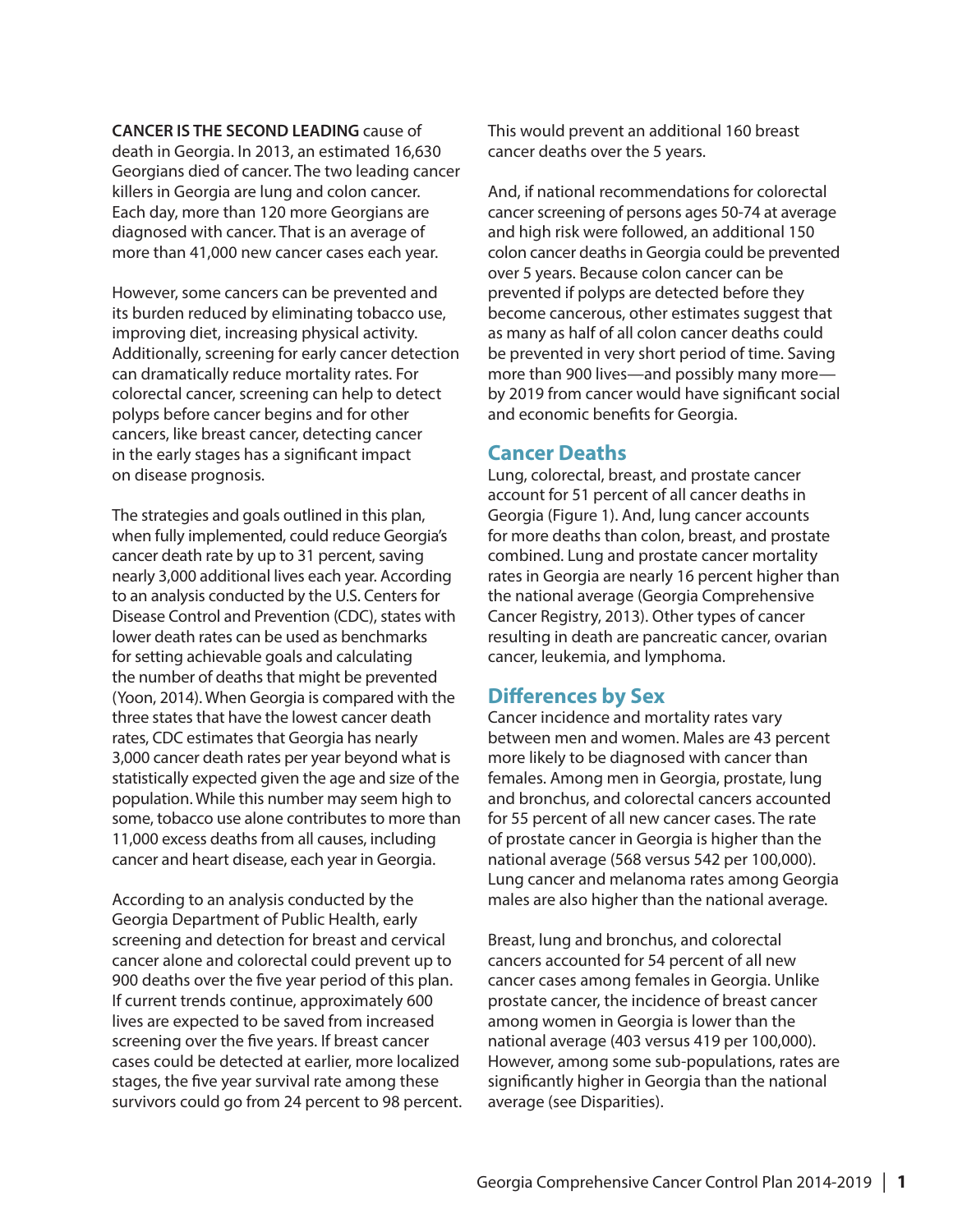While lung cancer mortality rates in Georgia have been declining since 1994, rates still remain higher than the mortality rates for all other adult cancers for men and women. Over the last two decades, possibly due to changes in tobacco use patterns as well as advancements in screening for breast cancer, lung cancer has surpassed breast cancer as the leading cause of cancer death in women.

#### **Disparities in Cancer Incidence and Deaths**

While the burden of cancer is shared by all Georgians, cancer incidence and mortality is disproportionately greater among men and among minority and medically underserved populations. Black men in Georgia are 14 percent more likely to be diagnosed with cancer and 31 percent more likely to die from the disease than white men. With the exception of lung cancer, mortality rates for blacks exceeded those of whites from 2003-2009. Black men are almost three times more likely to die from prostate cancer than white men.

While white women have a higher incidence of breast cancer than black women, black women are more likely to die of breast cancer. This may be explained by patterns of screening and access to care. Poverty also delays initiating treatment, failure to complete treatment, etc. Black women were less likely than white women in Georgia to have received recommended screenings for cervical or breast cancer in 2010.

Differences in colorectal cancer mortality may also be explained in part by differences in screening. Black men and black women have a higher incidence of colorectal cancer and higher mortality rates from colorectal cancer than white men and white women. Black adults over age 50 were less likely than whites of the same age group to have been screened for colorectal cancer.

White men and white women have a higher incidence of lung cancer and a higher mortality rate than other races/ethnicities. In Georgia, these patterns of lung cancer death may be explained by differences in tobacco use, which has historically been higher among white men.

There are also clear disparities in the burden of cancer between the urban and rural parts of the state. Statewide maps highlight these disparities, showing the highest mortality rates in rural regions of Georgia. Men living in rural areas are more likely to die from lung cancer than men in more urban parts of the state, which follows patterns of tobacco use and the absence of protections from secondhand smoke. The age-adjusted lung cancer mortality for males are nearly twice that of the Atlanta area.

### **Screening and Early Detection**

Every Georgian should have access to appropriate cancer screening to detect the disease early and prevent morbidity and premature mortality. Based on current evidence, screening for breast, cervical, lung, and colorectal cancers in appropriate populations by age and/or genetic risk can save lives. However, differences in screening rates continue to be a challenge throughout the state with minority, low income, and rural populations reporting less screening according to recommended guidelines.

Georgia's early detection and screening efforts continue to align with current US Preventive Services Task Force recommendations that are Level B or higher (USPSTF, 2013), as well as guidelines from other credible organizations, such as the American Cancer Society. Most recommended screening tests are covered by health plans operating in the state. Additionally, the Georgia Department of Public Health, through its cancer programs and local partners including the Regional Cancer Coalitions, provides support for a limited number of low-income, uninsured, and underserved individuals with access to timely breast, cervical, and colorectal cancer screening and diagnostic services.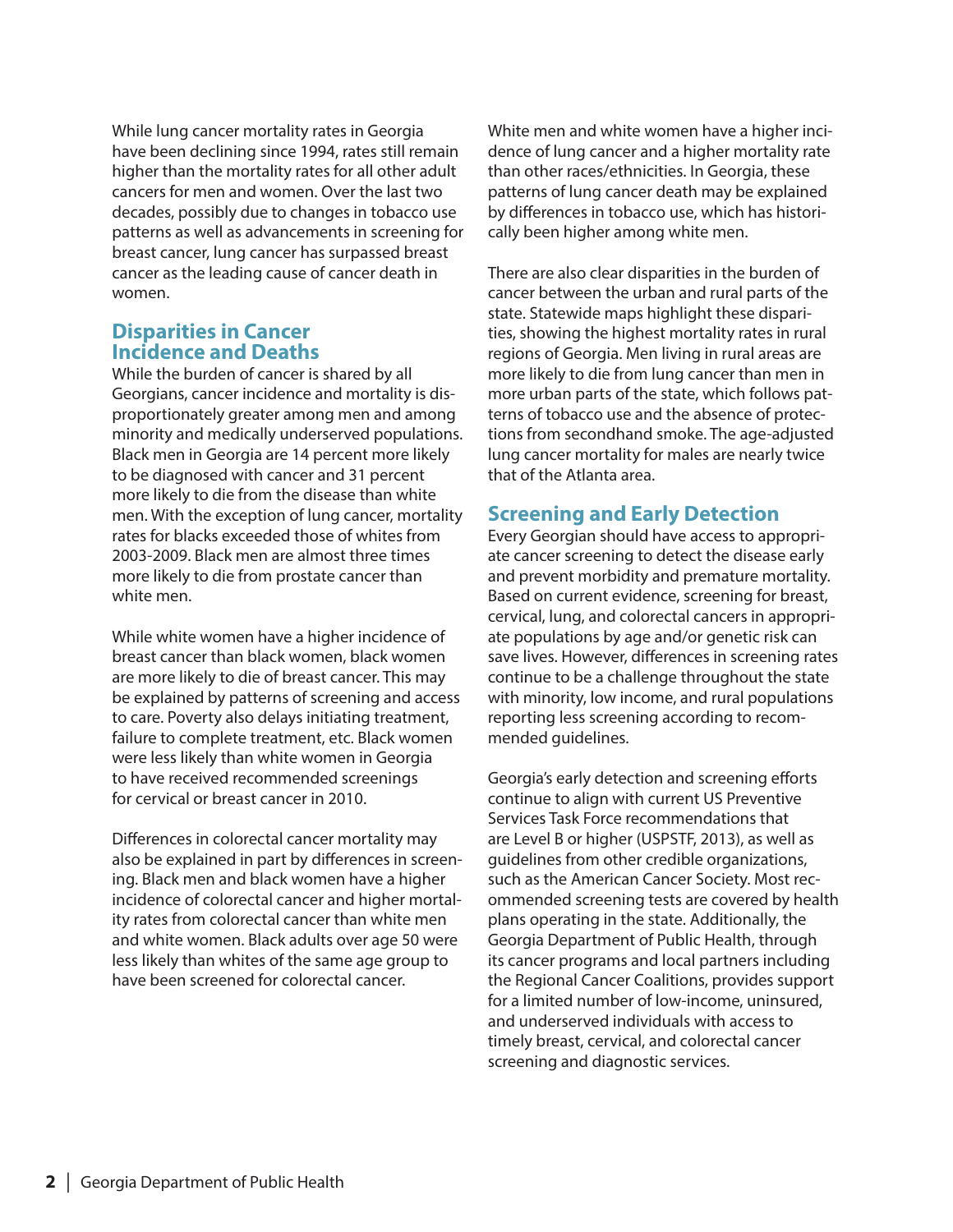### **Care and Survivorship**

Because of advances in cancer diagnosis and treatment, Georgians with cancer are living longer than ever before. And, because cancer is disproportionately found among older age groups, as the population of the United States and Georgia continues to age overall, cancer care and support for cancer survivors has increasing importance. Increased access to treatment in accredited cancer care facilities and support and care for survivors over their lifetimes is needed in Georgia.



Leading Causes of Death in Georgia, 2010 (Georgia Comprehensive Cancer Registry, 2013)

Vision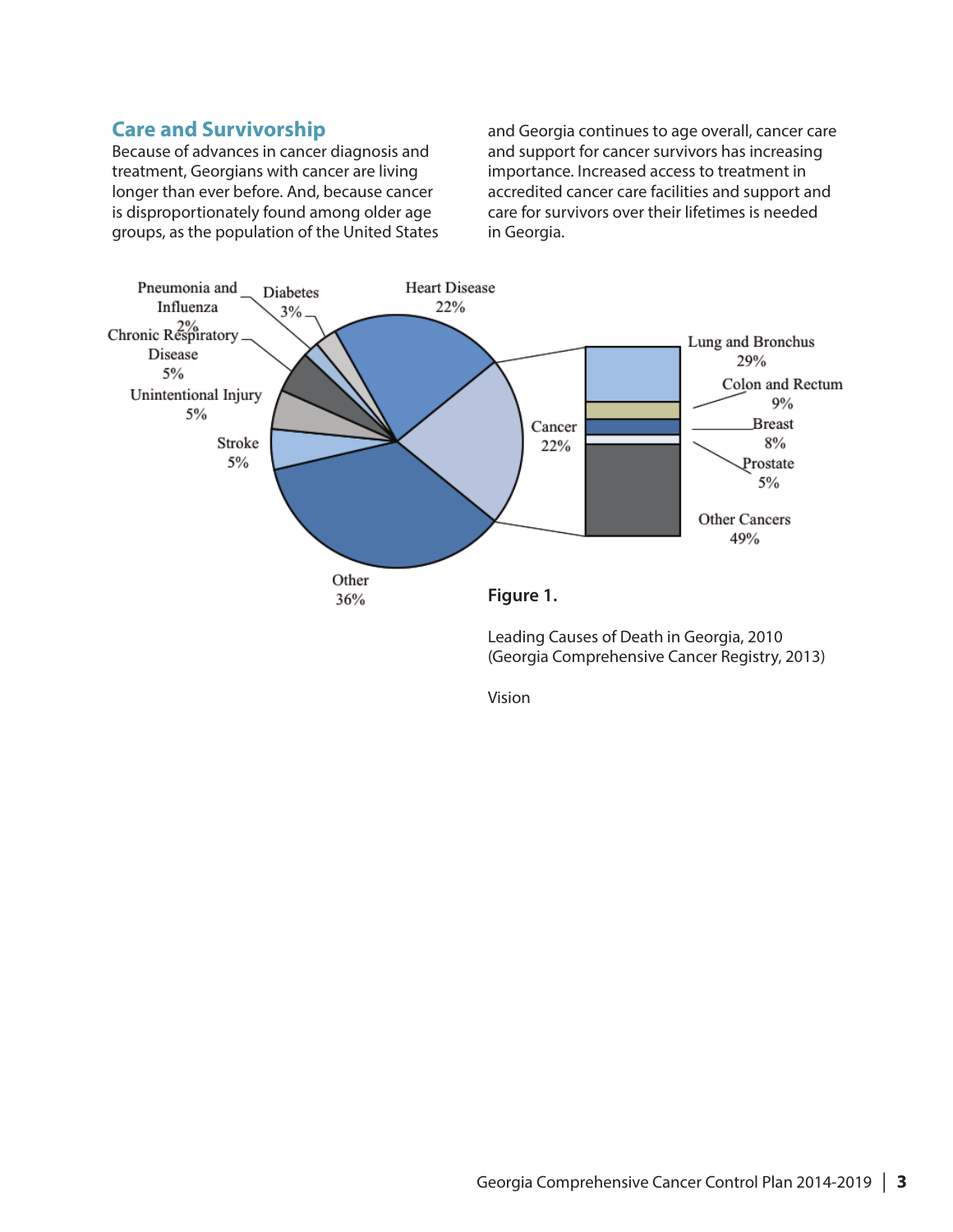### Strategic Direction and Priorities

#### **THE GEORGIA DEPARTMENT OF PUBLIC HEALTH**,

as part of the Georgia Cancer Control Consortium, envision a future in Georgia that is free from cancer deaths and cancer-related health disparities. Cancer impacts all persons in Georgia, and though progress has been made, its toll on the state, remains significant.

### **Goal**

Georgia's overarching goal is to save every possible life and eliminate disparities in prevention, diagnosis, treatment, and access to care. As deaths from some types of cancer are declining rapidly, there is hope that cancers like colorectal cancer could be nearly eradicated through targeted interventions.

Over the next 5 years through early detection and screening, Georgia will save at least 1,200 lives from cancer, and create the conditions that will save many more in the future. Georgia will also continue to increase access to state of the art cancer treatment and follow up care for all of its citizens.

To promote collaborative work toward its overarching goal, Georgia has been planning and tracking progress around cancer prevention and control in 5-year increments since 2000. Georgia also has been working across the entire cancer continuum from surveillance to prevention to early detection, diagnosis, treatment, and survivorship care.

### **Priorities**

With statewide governmental and non-governmental leadership and by maintaining a strong infrastructure of cancer prevention and treatment programs, Georgia will move toward this goal from 2014-2019 by focusing on the eight priorities below.

- 1. Cancer risk reduction tobacco and obesity
- 2. Vaccination for human papilloma virus
- 3. Breast and cervical cancer screening
- 4. Colorectal cancer screening
- 5. Evidence based lung cancer screening
- 6. Quality cancer diagnosis and treatment
- 7. Access to palliative care and survivorship
- 8. Patient Case Management and Care Coordination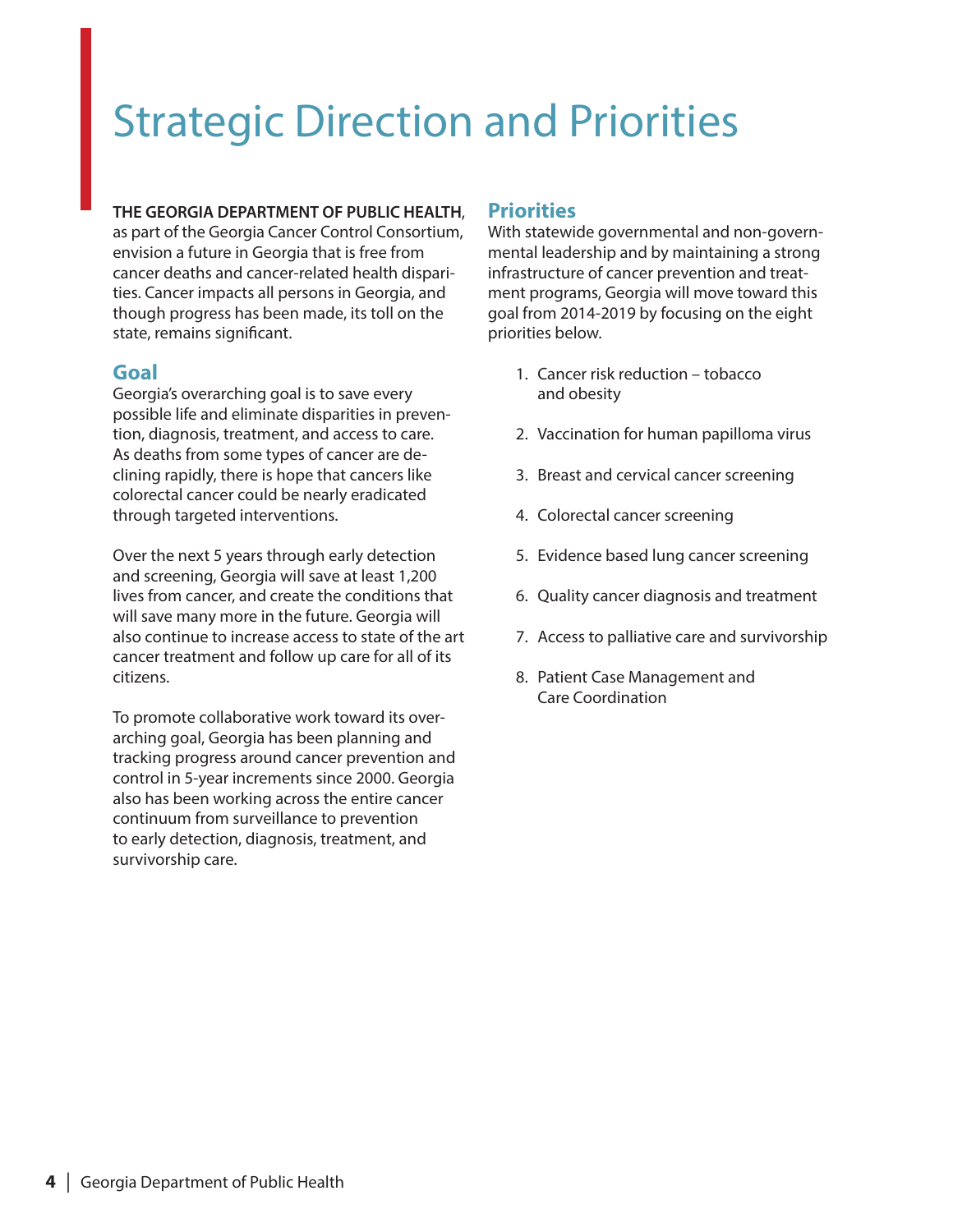| <b>THE CANCER CONTROL CONTINUUM</b>                                                                                                                                                                                                                                                                                                                                                                                                                                                                                                                             |                                                                                 |                                                                                        |  |  |  |  |
|-----------------------------------------------------------------------------------------------------------------------------------------------------------------------------------------------------------------------------------------------------------------------------------------------------------------------------------------------------------------------------------------------------------------------------------------------------------------------------------------------------------------------------------------------------------------|---------------------------------------------------------------------------------|----------------------------------------------------------------------------------------|--|--|--|--|
| <b>FOCUS</b>                                                                                                                                                                                                                                                                                                                                                                                                                                                                                                                                                    |                                                                                 |                                                                                        |  |  |  |  |
| <b>PREVENTION</b>                                                                                                                                                                                                                                                                                                                                                                                                                                                                                                                                               | <b>DETECTION</b><br><b>DIAGNOSIS</b><br><b>TREATMENT</b><br><b>SURVIVORSHIP</b> |                                                                                        |  |  |  |  |
| http://appliedre-<br>$.$ /brp/<br>www.cancer.gov/<br>www.cancer/<br>$.$ /ocs/<br><b>Tobacco Control</b><br>cancertopics/<br>search.cancer.<br>cancertopics/<br>Coping<br>screening<br><b>Health</b><br><b>Diet</b><br>screening<br>qov/<br>informed<br><b>Health services</b><br>Promotion<br><b>Pap Test</b><br><b>Physical Activity</b><br>Mammography<br>decision-making<br>for survivors<br><b>Sun Exposure</b><br>and outcomes<br><b>FOBT</b><br><b>Virus Exposure</b><br>research<br><b>Alcohol Use</b><br>Sigmoidoscopy<br><b>PSA</b><br>Chemoprevention |                                                                                 |                                                                                        |  |  |  |  |
|                                                                                                                                                                                                                                                                                                                                                                                                                                                                                                                                                                 |                                                                                 | <b>CROSSCUTTING ISSUES</b>                                                             |  |  |  |  |
|                                                                                                                                                                                                                                                                                                                                                                                                                                                                                                                                                                 | Communications (/brp/hcirb/ceccr/ceccr-index.html)                              |                                                                                        |  |  |  |  |
|                                                                                                                                                                                                                                                                                                                                                                                                                                                                                                                                                                 | Surveillance (http://seer.cancer.gov/)                                          |                                                                                        |  |  |  |  |
|                                                                                                                                                                                                                                                                                                                                                                                                                                                                                                                                                                 |                                                                                 | Social Determinants of Health Disparities (/research-emphasis/health-disparities.html) |  |  |  |  |
|                                                                                                                                                                                                                                                                                                                                                                                                                                                                                                                                                                 | Genetic Testing (http://epi.grants.cancer.gov/)                                 |                                                                                        |  |  |  |  |
| Decision-Making (/brp/bbpsb/index.html)                                                                                                                                                                                                                                                                                                                                                                                                                                                                                                                         |                                                                                 |                                                                                        |  |  |  |  |
| Dissemination of Evidence-Based Interventions (/cancer_resources.html)                                                                                                                                                                                                                                                                                                                                                                                                                                                                                          |                                                                                 |                                                                                        |  |  |  |  |
| Quality of Cancer Care (http://epi.grants.cancer.gov/)                                                                                                                                                                                                                                                                                                                                                                                                                                                                                                          |                                                                                 |                                                                                        |  |  |  |  |
| Epidemiology (http://epi.grants.cancer.gov/)                                                                                                                                                                                                                                                                                                                                                                                                                                                                                                                    |                                                                                 |                                                                                        |  |  |  |  |
| Measurement (http://appliedresearch.cancer.gov/)                                                                                                                                                                                                                                                                                                                                                                                                                                                                                                                |                                                                                 |                                                                                        |  |  |  |  |

*Adapted from David B. Abrams, Brown University School of Medicine*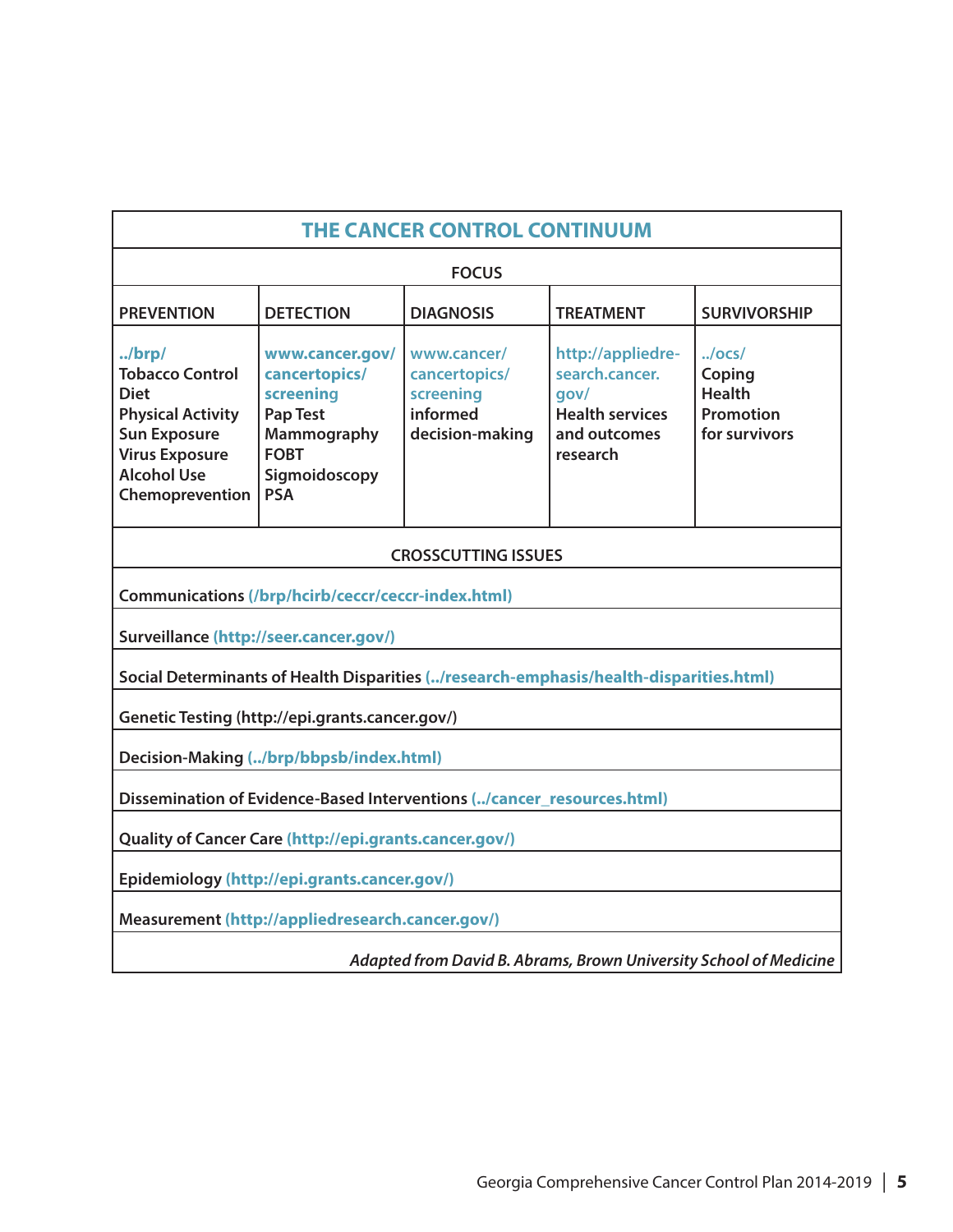### Statewide Leadership

### **Multi-Dimensional Aspects of Cancer**

The causes of cancer and its prevention, diagnosis, treatment, and care are multi-dimensional. A person's health is not only the product of the health care that she receives, but also the result of genetic factors, behavior, and the physical, social, and policy environment in which she lives. As a result, there is no single approach or single intervention that can reduce the impact of cancer on the State of Georgia; multi-faceted and layered approaches to prevention and control of cancer are needed. Statewide leadership, including leadership from the government, business, academic, and non-profit sectors is also essential to cancer prevention and control.

### **Statewide Leadership**

Cancer prevention must occur in Georgia's communities, workplaces, faith communities, and schools through healthier environments, reduced exposure to tobacco and improved nutrition and physical activity. State-of-the-art cancer screening, diagnosis, and care can only take place in strong health care systems that provide access to all persons of all incomes, races, ethnicities, and walks of life. Appropriate cancer screening in target populations throughout the state will likely be more successful when resources from both the public, including the federal and state government, and private (e.g., insurers, business, and philanthropy) sectors are linked to support the achievement of a common set of strategic outcomes.

Supporting cancer survivors and their families requires strong communities where people have access to social supports that are culturally relevant and appropriate. To be effective, Georgia's cancer prevention, screening, and treatment programs that are sponsored by public and private funders must be engaged with communities and systems of care. All of these stakeholders must come together to prevent and control cancer in Georgia.

### **The Path Forward**

This strategic plan for comprehensive cancer prevention and control, which is a product of extensive input from stakeholders, describes Georgia's priority areas for moving forward around cancer prevention and control. The plan builds on the strengths of Georgia's cancer prevention, research, and treatment communities. It lays out a path forward to reduce the number of cancer deaths in Georgia, maintain Georgia's place as a national and international leader in cancer research, and improve the quality of life for those who have or have survived cancer. Efforts over the next five years will focus on linking public and private resources, increasing access to early detection and screening, and increasing the use of evidence based screening guidelines and practice.

The Georgia Department of Public Health, through the Cancer Control Consortium and its membership, will implement this plan and provide the statewide leadership necessary to bring together communities and resources for cancer prevention and control (See Appendix 1). The Consortium will advise the Department and sustain Georgia's focus on cancer, re-imagine cancer prevention problems, develop new innovative strategies to address Georgia's cancer priorities, and reduce cancer deaths.

#### **Georgia's Partners in Cancer Prevention**

Government can never address cancer or any other significant public health challenge alone. Georgia has a strong fabric of cancer prevention and control programs, and an emerging history of successful cancer control through a network of partners, including the Department of Public Health, the Regional Cancer Coalitions, Georgia Center for Oncology Research and Education, Georgia Society of Clinical Oncologists, and national partners including the American Cancer Society. The complex causes and system of care for cancer make this fabric of programs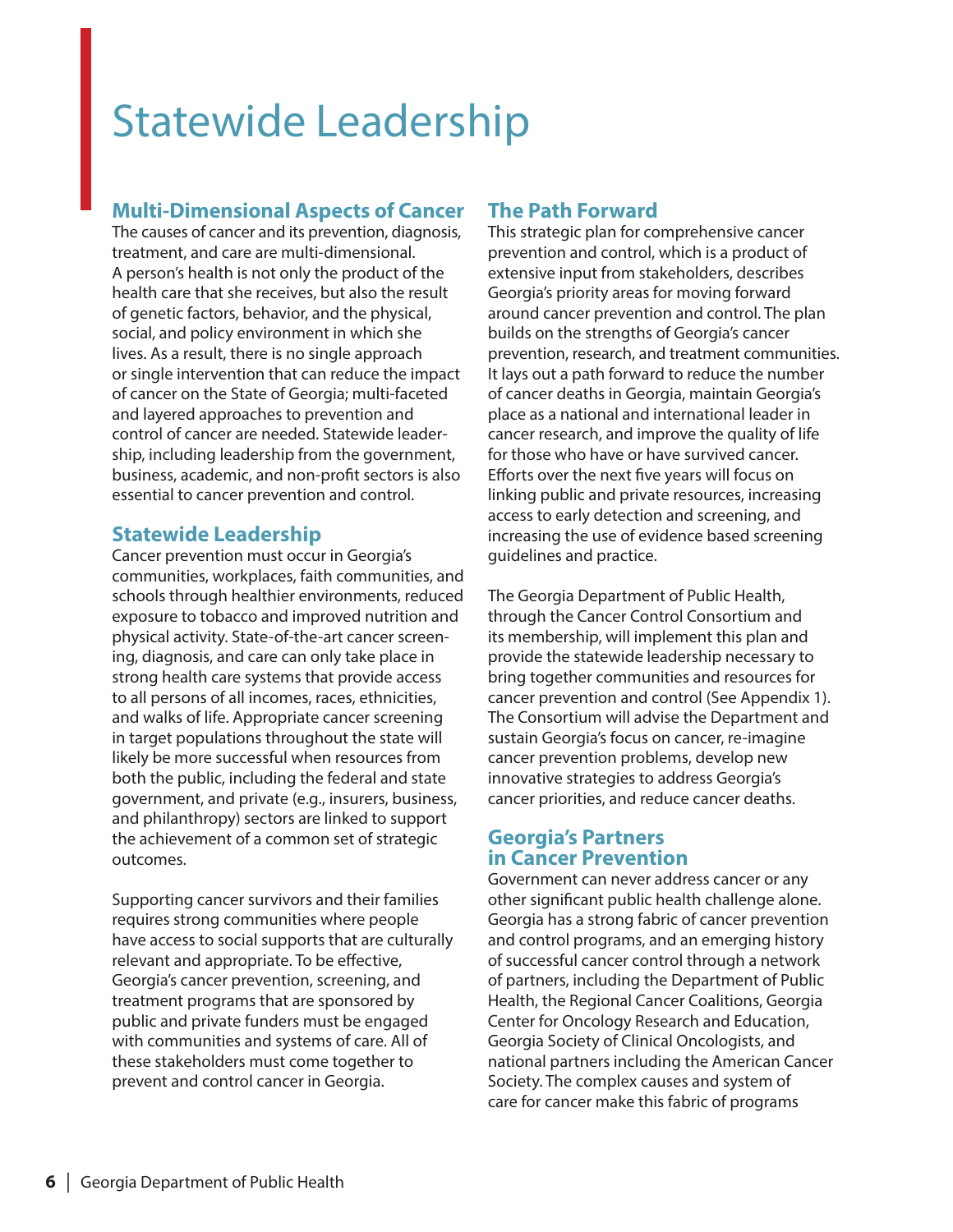and partners a critical part of saving lives in Georgia. Partners from health care, public health, hospitals, academia, communities, employers, national partner organizations, and faith-based organizations must continue to come together to address all aspects of cancer prevention, early detection, diagnosis, treatment, and quality of life for survivors.

### **Academic Partners**

The academic and research communities play an essential role in advancing the understanding of cancer prevention, screening, diagnosis, and treatment by conducting prevention research, identifying the factors that contribute to overall health, conducting cancer-related research, developing new diagnostic and treatment tools, collecting and managing data, and training the next generation of health care providers.

#### **Community Leaders**

Community leaders, businesses, faith-based organizations, and others are essential local champions and important contributors that enhance community capacity to reduce cancer risk, detect cancers earlier, improve treatments, and enhance survivorship and quality of life for cancer patients.

#### **Health Care Providers and Associations**

Health care providers and their associations are critical partners in cancer screening and treatment. They deliver safe and evidence-based care and services for patients, individuals, families, and communities.

### **Hospitals**

Hospitals play one of the most important roles in treating people with cancer by providing the highest quality inpatient diagnostics and care for cancer patients and their families, as well as access to specialists that are essential to cancer treatment.

### **Employers**

Employers in Georgia can help prevent cancer by implementing workplace wellness approaches and by influencing health care policies, reim-

bursement and industry practices to support the fight against cancer.

#### **Georgia Department of Public Health**

The Georgia Department of Public Health (DPH) is the State of Georgia's lead agency in preventing disease, injury and disability; promoting health and well-being; and preparing for and responding to disasters from a health perspective. In 2011, the General Assembly restored DPH to its own state agency after more than 30 years of consolidation with other departments. At the state level, DPH functions through numerous divisions, sections, programs, and offices. Locally, DPH funds and collaborates with Georgia's 159 county health departments and 18 public health districts. Through the changes, the mission has remained constant – to protect the lives of all Georgians. Today, DPH's main functions include: Health Promotion and Disease Prevention, Maternal and Child Health, Infectious Disease and Immunization, Environmental Health, Epidemiology, Emergency Preparedness and Response, Emergency Medical Services, Pharmacy, Nursing, Volunteer Health Care, the Office of Health Equity, Vital Records, and the State Public Health Laboratory.

### **Georgia Center for Oncology Research and Education**

Georgia CORE is a public-private partnership dedicated to generating collaborative resources for cancer prevention, care, research, and education. Georgia CORE marshals several cancer-focused entities into a single force to make higher quality, better organized, more cost-effective cancer care available in Georgia. Specifically, Georgia CORE: 1) Accelerates the exchange of new knowledge and promising practices of cancer care among Georgia health care providers; 2) Expands the number and reach of new clinical trials and treatments across the state; 3) Promotes cancer awareness, prevention and screening in communities throughout Georgia; and 4) Generates broader, deeper support for patients, caregivers and survivors by helping them locate doctors, cancer centers and community resources in Georgia.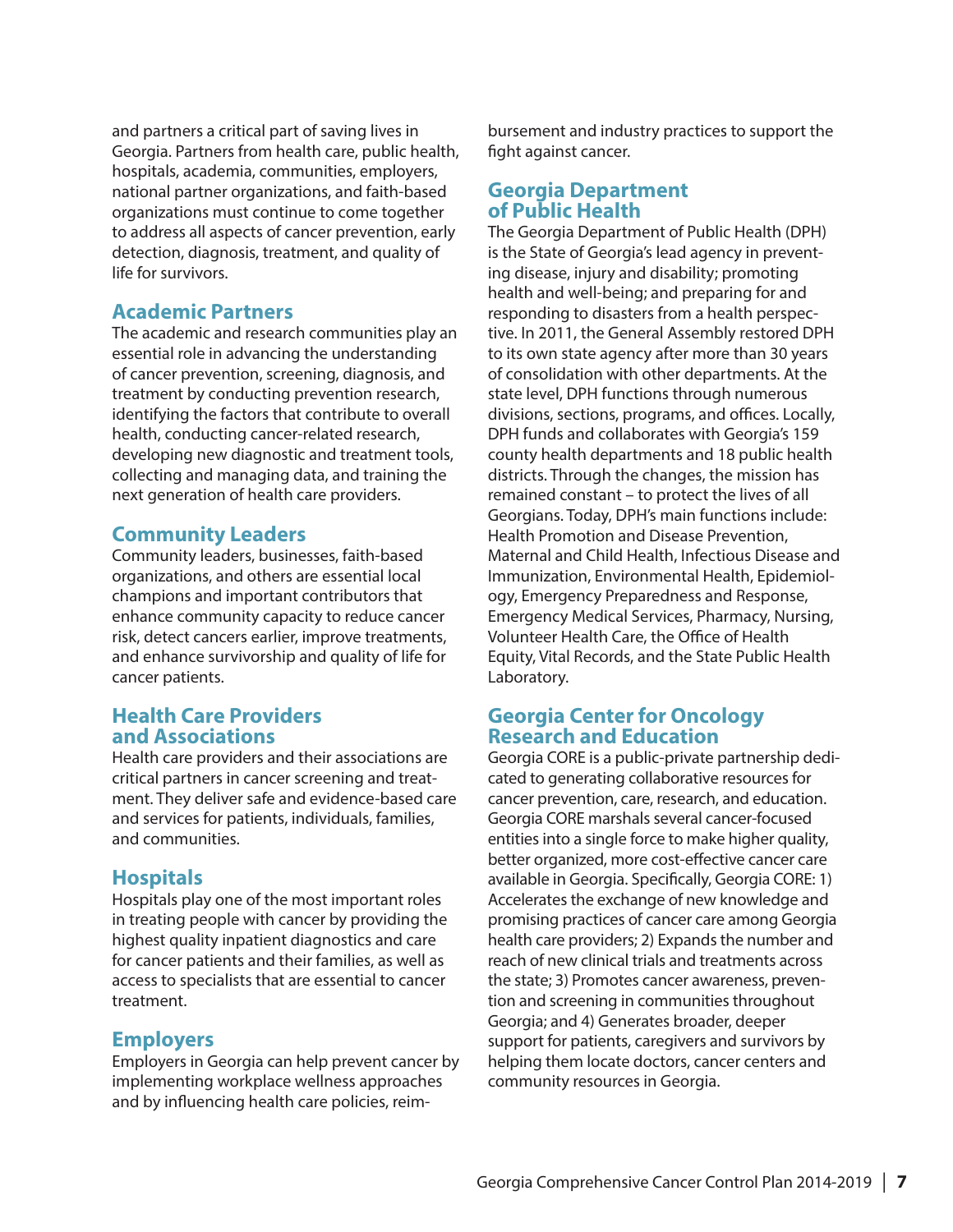### **Georgia Hospice and Palliative Care Organization**

The Georgia Hospice and Palliative Care Organization was established in 2009 to aid and facilitate advocacy, promotion, and education about hospice use and palliative care issues including pain management. This organizational resource represents an opportunity for practice improvement to be supported and disseminated across the state and for the broad participation and engagement of many stakeholders in the field.

### **Local Public Health**

Georgia's local health districts and local public health agencies help to prevent and treat cancer and manage care by providing direct services to Georgia residents. These agencies lead efforts that prevent and reduce the effects of cancer and develop more systematic approaches to cancer screening to better organize and unify the efforts of health care providers. Local public health also helps to ensure community-based preventive services, such as tobacco use cessation.

### **National Partners**

Georgia benefits from a large concentration of national partners. These partners help Georgia to leverage resources to promote cancer prevention, early detection, access to health care and social services, and reduce the state's cancer burden. The partners also assure the availability of a wide range of expertise and skills here in Georgia to address cancer.

### **Regional Cancer Coalitions**

The Regional Cancer Coalitions of Georgia (RCCGs) are local entities organized to reduce deaths and disability from cancer in our state. The RCCGs do the following: 1) Support and build upon existing cancer programs and services; 2) Strengthen programs and services by elevating local cancer efforts to national standards of the American College of Surgeons, National Comprehensive Cancer Network, Association of Community Cancer Centers, and others; 3) Reduce duplication and competition among cancerrelated entities; 4) Leverage state dollars and maximize opportunities for private investment; 5) Adapt statewide efforts based on national standards to local communities; and 6) Reduce disparate access to services based on geography, race, insurance status, and other factors.

### **The Public**

The public can help to prevent cancer by practicing a healthy lifestyle that reduces the risk of cancer, including by receiving regular medical care, avoiding tobacco, limiting alcohol use, avoiding excessive exposure to ultraviolet rays from the sun and tanning beds, eating a diet rich in fruits and vegetables, maintaining a healthy weight, and being physically active.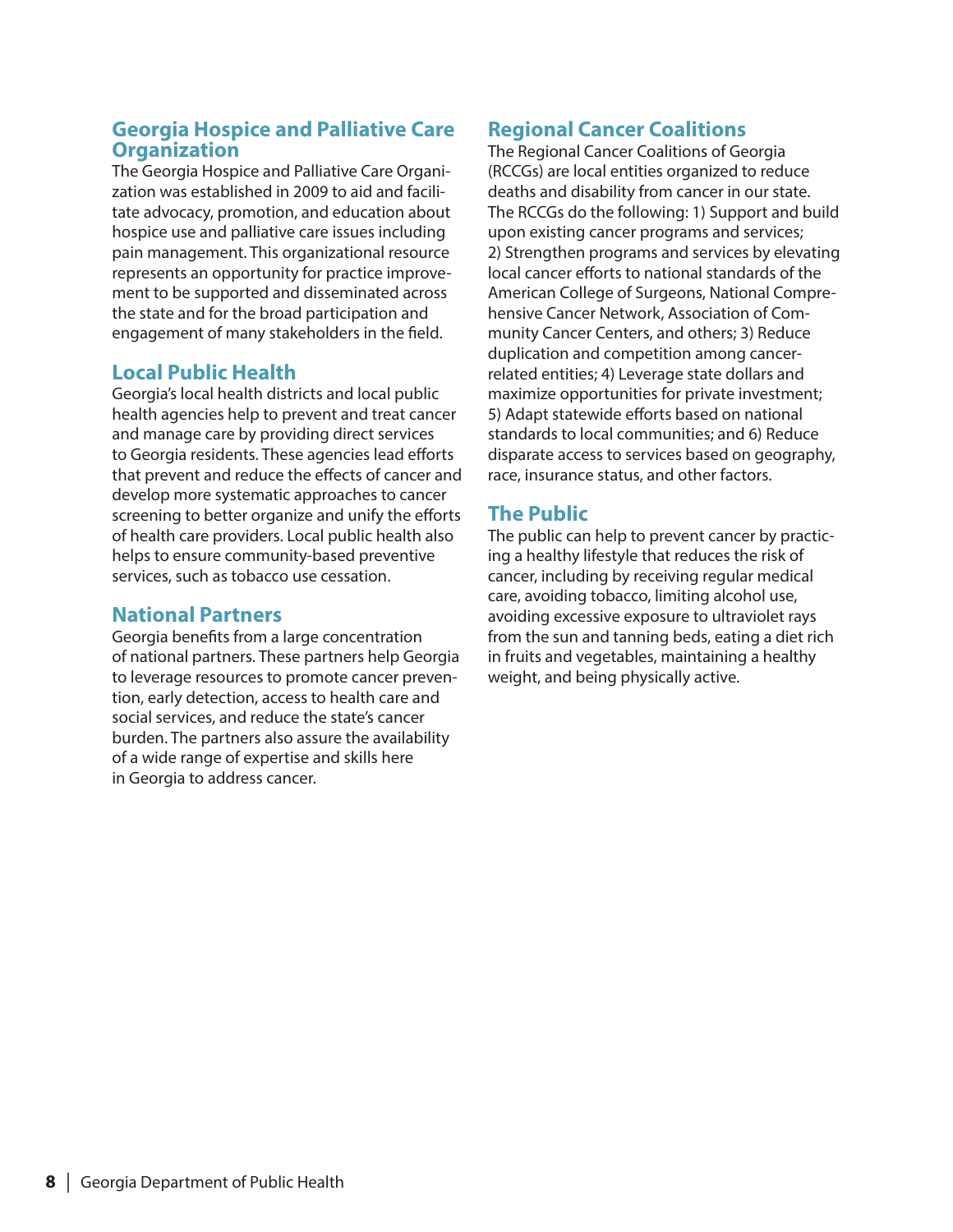### Georgia's Programs and Resources for Cancer Prevention and Control

#### **GEORGIA HAS ONE OF THE STRONGEST**

networks of cancer programs and resources of any state in the U.S. These programs include community-based programs, federally funded programs, and state prevention, screening and treatment programs.

### **Georgia Comprehensive Cancer Control Program**

The Georgia Comprehensive Cancer Control Program (GCCCP) is part of a national effort launched by the Centers for Disease Control and Prevention (CDC) aimed at reducing cancerrelated morbidity and mortality. The GCCCP supports a collaborative process through which a community and its partners pool resources to promote cancer prevention, improve cancer detection, increase access to health and social services, and reduce the burden of cancer. These efforts will contribute to a reduction of cancer risk, detection of cancers earlier, an improvement in treatments, and the enhancement of survivorship and quality of life for cancer patients.

### **Breast and Cervical Cancer Screening Program**

With combined federal and state funds, the Georgia Breast and Cervical Cancer Screening Program (BCCP) ensures access to timely breast and cervical cancer screening and diagnostic services. These services are available for low-income, uninsured, and underserved women who are between the ages of 40-64 years for breast cancer and 21-64 years for cervical cancer. Priority is given to women who are never or rarelyscreened for breast and cervical cancer, women aged 50-64 years, and whose income does not exceed 200 percent of the federal poverty level. With available funds, the Georgia Breast and Cervical Cancer Program serves approximately 15,000 women for breast cancer screening and 65,000 women for cervical cancer screening each year. There are more than 100,000 women in Georgia who meet the program eligibility criteria. CDC's National Breast and Cervical Cancer Early

Detection Program, which distributes funds to programs including Georgia's, is funded to serve approximately 15-20 percent of the national eligible population.

### **Cancer Genomic Health Consortium**

The overarching goal of the project entitled, "Georgia Breast Cancer Genomics ESP: Enhancing Breast Cancer Genomics through Education, Surveillance and Policy," is to promote the use of evidence-based guidelines to improve the identification of young women at genetic risk for breast and ovarian cancer with the ultimate goal of reducing the cancer burden in this population and in disparate sub-populations. The main areas of focus include education, surveillance and policy. Existing U.S. Preventive Services Task Force and National Cancer Control Network guidelines provide the foundation to maximize the understanding and utilization of appropriate genetic assessment within four targeted groups clinicians, public health practitioners, payers/ policy makers, and young women at risk.

### **Colorectal Cancer Control Program**

The Centers for Disease Control and Prevention has awarded the state of Georgia a grant to provide colorectal cancer education and screening services to low-income residents ages 50 years and older who are underinsured or uninsured. The goal is to increase populationlevel screening among all persons 50 years and older and to reduce the incidence and mortality of colorectal cancer. The program also aims to reduce health disparities associated with receiving colorectal cancer screening.

This effort works with various program and community partners to conduct a combination of health system interventions, clinical and community preventive services, patient support services, and public outreach/education approaches using strategic planning approaches based on current Georgia colorectal cancer burden data and results from evaluation reports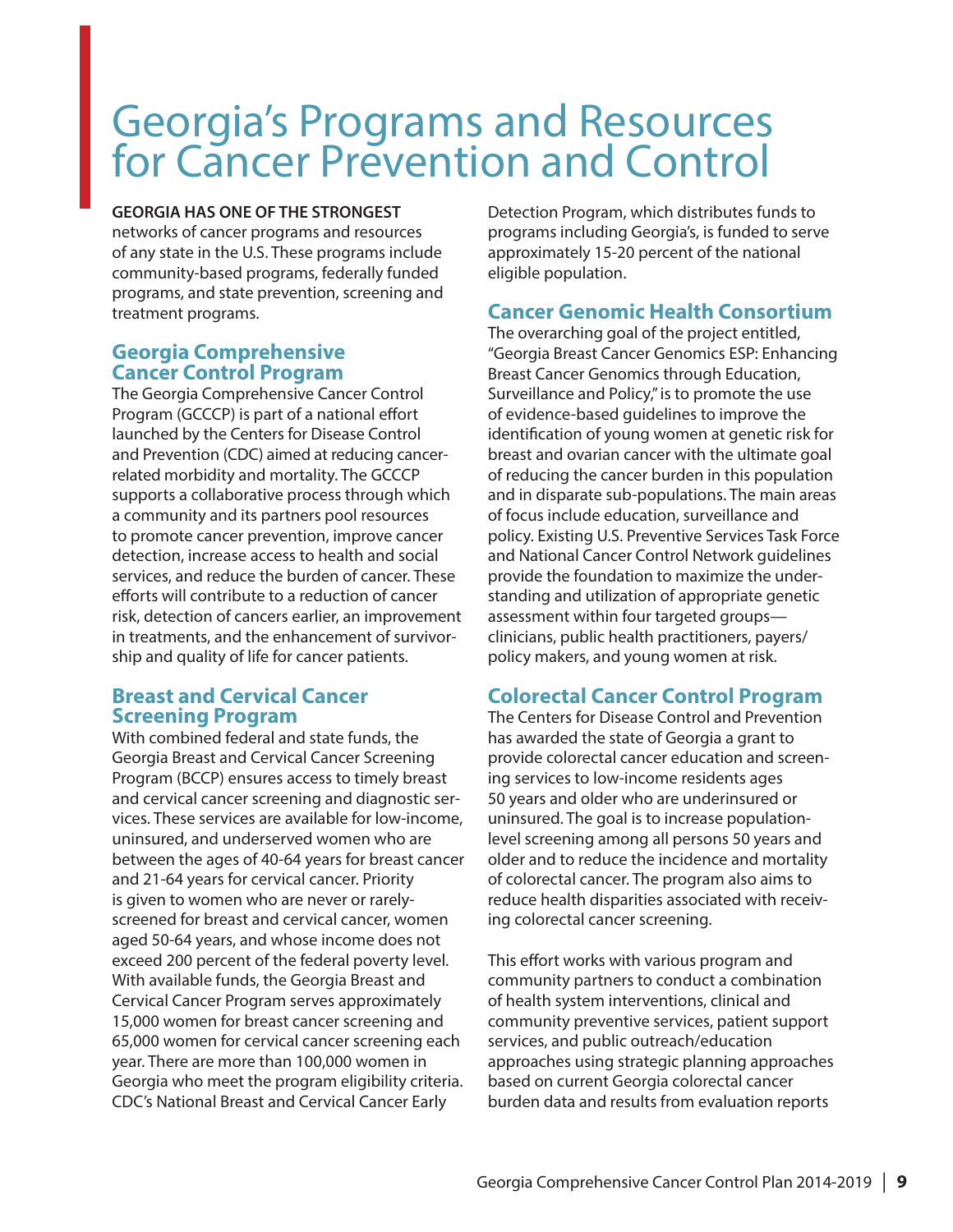developed by Emory Prevention Research Center. Program annual activities align with the CDC Colorectal Cancer Control Program Logic Model.

#### **Georgia Comprehensive Cancer Registry (GCCR)**

The Georgia Comprehensive Cancer Registry (GCCR) is a statewide population-based cancer registry collecting all cancer cases diagnosed among Georgia residents since January 1, 1995. This information furthers our understanding of cancer and is used to develop strategies and policies for prevention, control, and treatment. The availability of this data at the state level allows health researchers to analyze geographic, racial, and other differences that provide clues that point to risk factors.

This data also helps in determining where early detection, educational, or other programs should be directed. GCCR is a participant in the National Program for Cancer Registries (NPCR) that was established by the Centers for Disease Control and Prevention (CDC) in 1992 through the Federal Cancer Registry Amendment Act (Public Law 102-515). GCCR is also a participant in the Surveillance, Epidemiology, and End Results (SEER) Program of the National Cancer Institute.

### **Women's Health Medicaid Program**

Women's Health Medicaid Program (WHMP) provides treatment for breast and cervical cancer, as well as other Medicaid benefits, to women diagnosed with breast or cervical cancer through the Breast and Cervical Cancer program to eligible women in Georgia. WHMP was established in July 2001 by the National Breast and Cervical Cancer Prevention Treatment Act of 2000 and is administered by the Georgia Department of Public Health.

### **Cancer State Aid**

The Cancer State Aid Program funds cancer treatment services for eligible low-income, uninsured cancer patients in Georgia. Established in 1937 by the Georgia legislature at the request of Georgia physicians, the program is available through participating treatment facilities statewide. Participating facilities agree to treat approved patients at no cost. Physicians who agree to participate donate their services.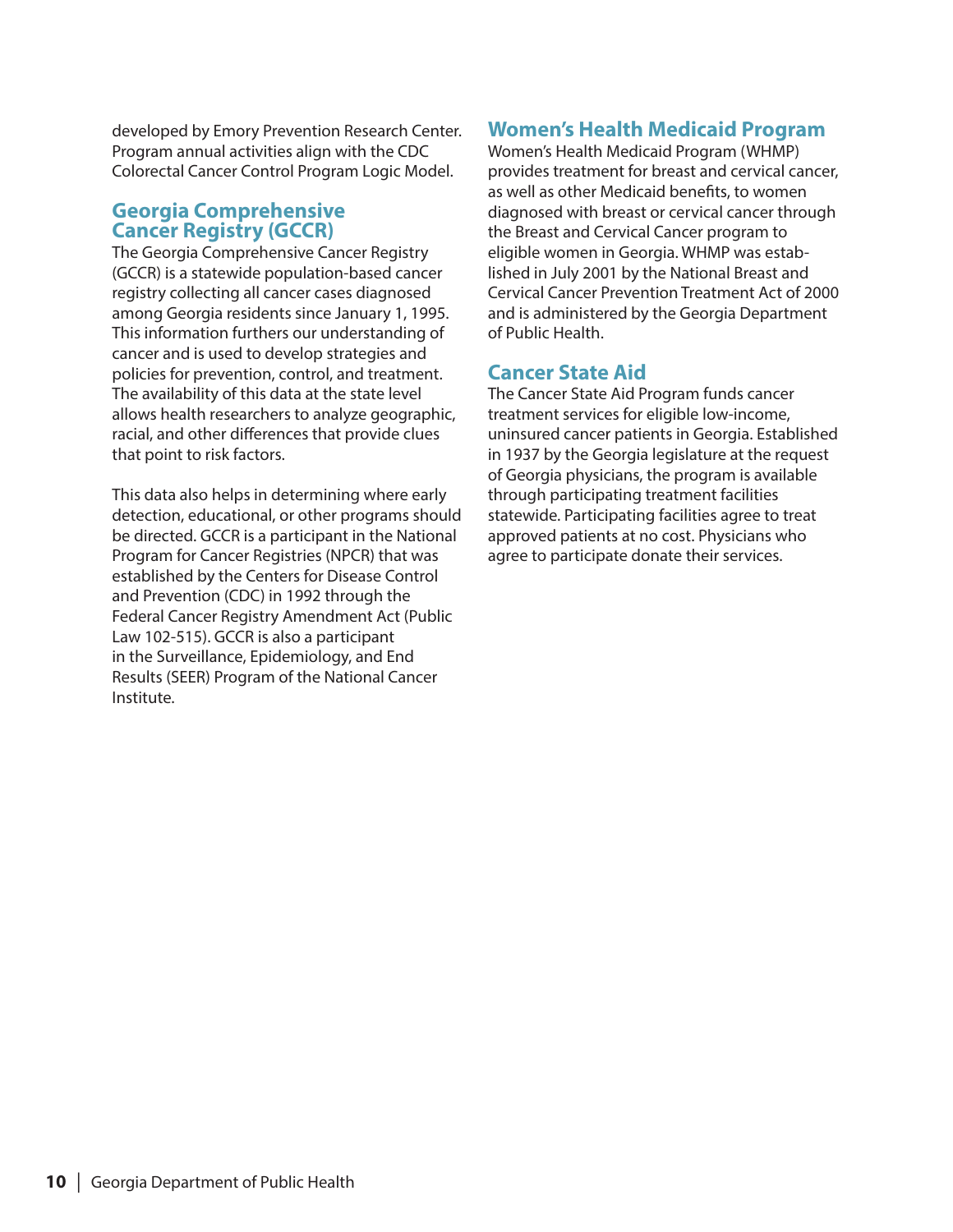### PRIORITY: Cancer Risk Reduction Tobacco and Obesity

### **Key Facts**

Cancer can be reduced by preventing or stopping tobacco use, improving diet, and increasing physical activity. The physical, social, and policy environment in which a person lives influences their opportunities to be healthy. By creating healthier communities and reducing risk factors for disease, Georgia can prevent most types of cancer over time, and improve the quality of life for cancer survivors.

Tobacco use and exposure is the most preventable cause of cancer (CDC, 2013). About 30 percent of all cancer deaths are associated with cigarette smoking and other tobacco use. Tobacco use is responsible for 87 percent of lung cancer deaths. The risk of developing tobacco-related cancers increases with total lifetime exposure to cigarette smoke and it is estimated that secondhand smoke is responsible for more than 3,000 lung cancer deaths among U.S. nonsmokers each year. Smoking cessation has been shown to have major and immediate health benefits, including decreasing the risk of lung and other cancers, heart attack, stroke, and chronic lung disease. The Centers for Disease Control and Prevention (CDC) estimates smoking costs Georgians \$1.8 billion in direct healthcare costs every year and \$3.2 billion in lost productivity (CDC, 2013).

Obesity is also a risk factor for some types of cancer, including breast and colorectal cancer. CDC reports research conducted in 2007 estimated that in the United States, about 34,000 new cases of cancer in men (4 percent) and 50,500 in women (7 percent) were due to obesity. Encouragingly, Georgia has seen declines in childhood obesity among the 2 to 5 year old age group. However, if adult trends continue, obesity will lead to about 500,000 additional cases of cancer in the United States by 2030. Nearly two in every three adult individuals in Georgia are overweight and approximately 30 percent are obese. Poor dietary habits and insufficient physical activity are the leading contributors to obesity (CDC, 2013). Diets low in fruits and vegetables and whole grains also contribute to cancer.

Georgia's Tobacco Use Prevention Program, Georgia's SHAPE Initiative to address obesity and promote breastfeeding, and other chronic disease prevention and management programs have numerous activities designed to address tobacco use, physical activity, nutrition, and other risk factors associated with cancer risk.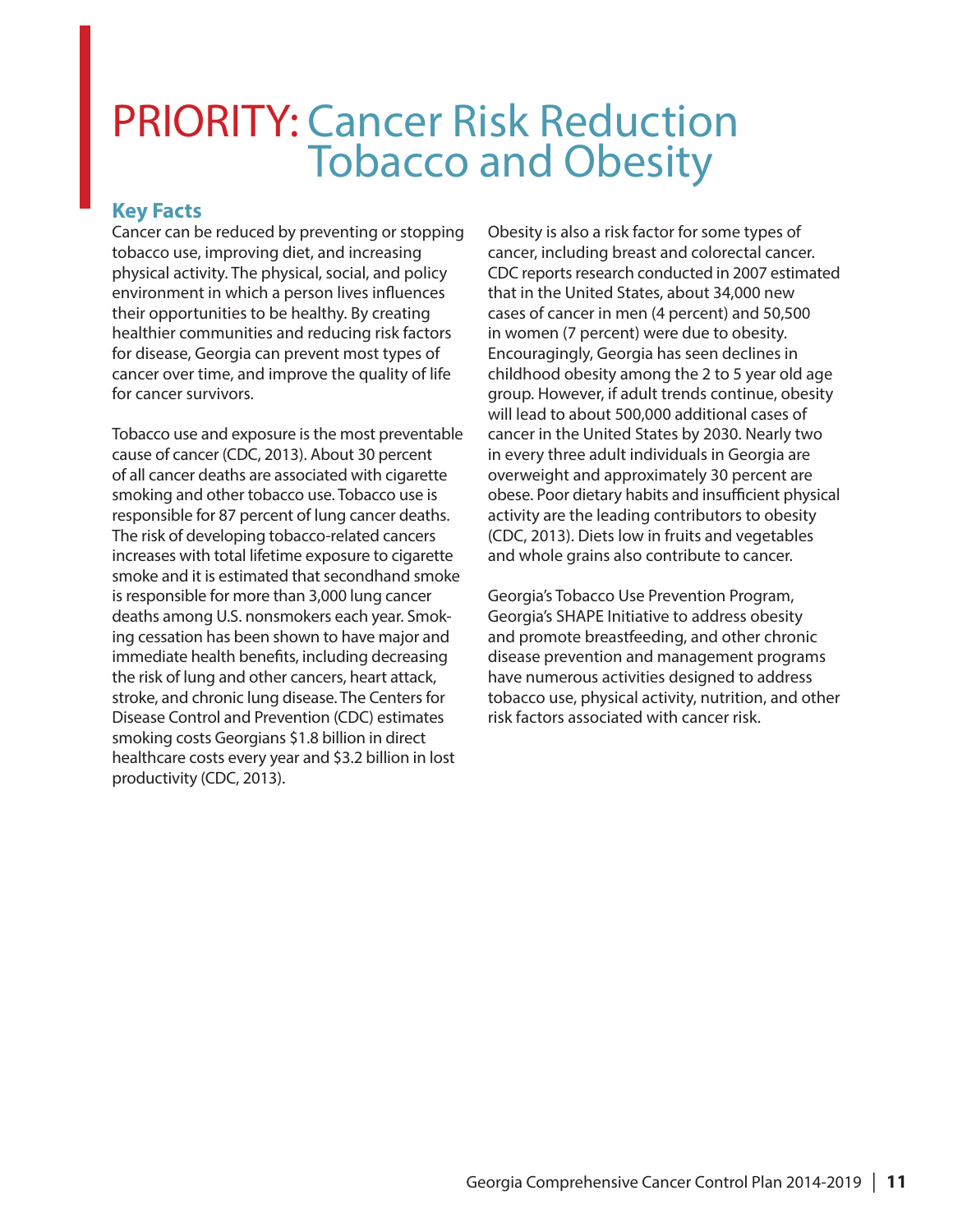### **Georgia's Objectives**

**Reduce Georgians' exposure to tobacco and secondhand smoke, increase opportunities for physical activity and promote a healthy diet in early care settings, schools, worksites, and community settings.** 

### **Strategic Initiatives and Activities**

- 1. **Support** physical activity and healthy eating for youth in early care settings and schools and promote breastfeeding and healthy communities through policy, systems, and environmental changes through Georgia's SHAPE initiative.
- 2. **Promote** healthy worksites and access to worksite wellness programs aimed at increasing physical activity, improving nutrition among adults, and promoting preventive screenings and self-management of chronic diseases.
- 3. Support the adoption of tobacco-free environments, particularly government agencies, universities and colleges, hospitals, and schools.
- 4. Reduce youth access to tobacco and alternative tobacco-products, including e-cigarettes.
- 5. Increase the number of people served through the Georgia Tobacco Quit Line.

### **Targets by 2019**

- Achieve all targets set by the SHAPE Initiative to address obesity, nutrition and physical activity.
- Achieve all targets in Georgia's statewide 2014-2019 Tobacco Plan.
- Achieve 18 of 18 Health Districts that have conducted community health assessments, developed health improvement plans, and implemented at least one healthy community initiative.
- Increase the number of adults who consume the recommended daily servings of fruits and vegetables and who achieve the recommended amount of weekly physical activity to the national average.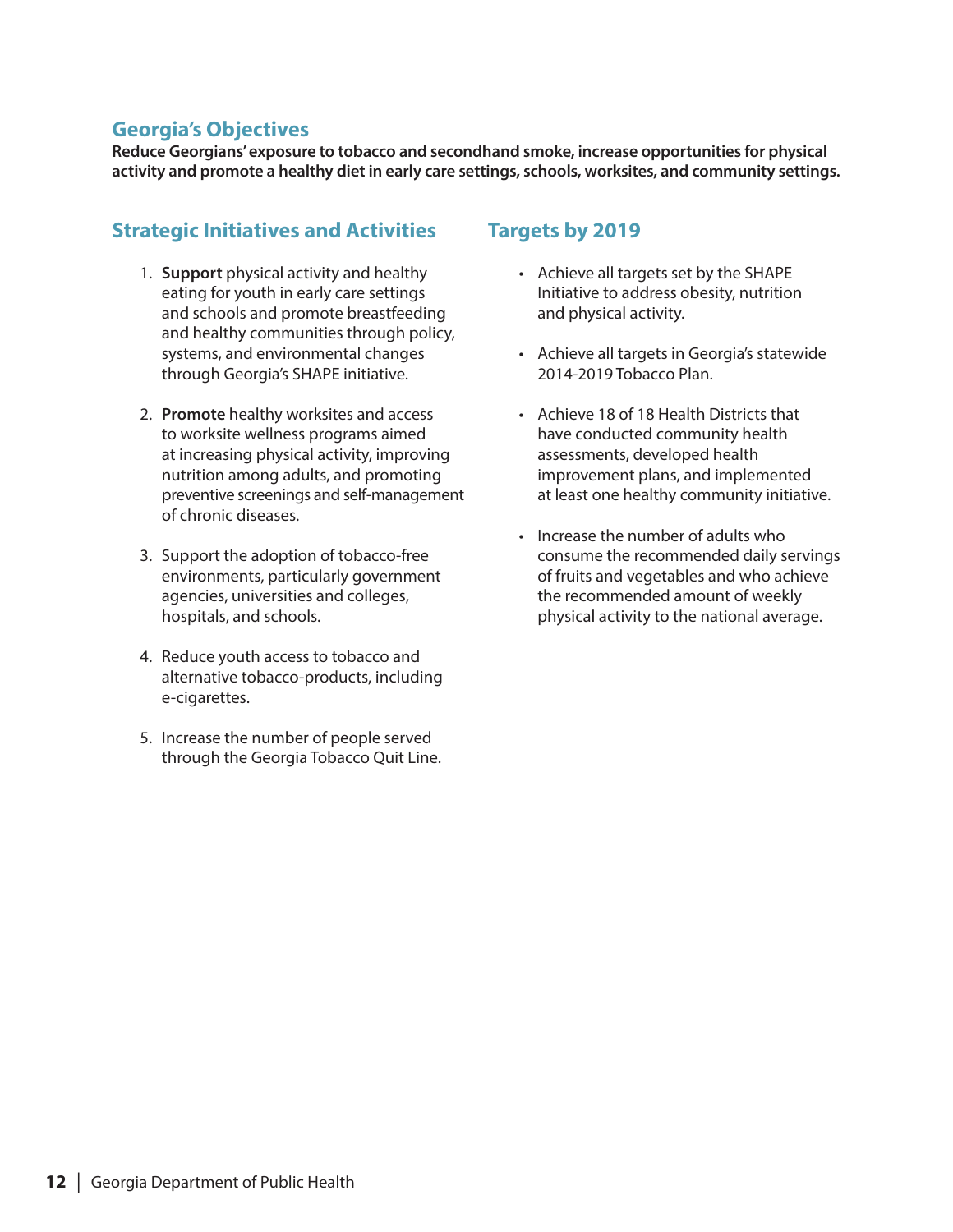### PRIORITY: Human Papilloma Virus Vaccination

### **Key Facts**

HPV is a cause of cervical cancer and cancers of the mouth and pharynx. There is no cure or treatment for HPV infection. There is no general test for HPV infection for men and women, but there are several HPV tests that are used in conjunction with cervical cancer screening. Vaccination prevents infection with certain strains of HPV.

Approximately one in five, or 80 million, Americans are infected with HPV. HPV can be spread with no signs or symptoms, and many people with HPV are unaware that they are infected. About 14 million people become newly infected each year. HPV is spread through oral and genital contact and can be spread, although rare, from pregnant women to their babies during delivery. HPV is so common that nearly all sexually-active adult men and women become infected at some point in their lives (CDC, 2014).

There are more than 100 different strains or types of HPV. Strains 16, 18, 31, 33 and 45 are more likely to lead to the development of cancer. More than half of all cervical cancers are associated with infection by HPV strains 16 and 18. Genital warts are closely associated to HPV strains 6 and 11. Lack of regular pap tests, cigarette use, and a history of multiple sexual partners are also risk factors for the development of cervical cancer (CDC, 2013).

To reduce the incidence of cancer and reduce the incidence of HPV in the population as a whole, CDC and ACIP recommend routine HPV vaccination of all adolescent females and males. The vaccine can be given as early as age 9. A course of HPV vaccine consists of 3 doses. The recommendation for females has been in place since 2007 and for males since 2011. Studies have shown that a strong, clear recommendation from a healthcare provider is associated with HPV vaccination.

According to the 2012 CDC National Immunization Survey, nationally, 53.8 percent of females ages 13-17 have received one or more doses of HPV vaccine and 33.4 percent have completed the entire course. Georgia rates for females are slightly lower than the national rate. 52.3 percent of females ages 13-17 have received one or more doses of HPV vaccine; 29 percent have completed the entire course. Nationally, among males ages 13-17, 20.8 percent have received one or more doses of HPV vaccine and 19.5 percent have completed the entire course. In Georgia 19.8 percent have received one or more doses of HPV vaccine; 8.7 percent have completed the entire course.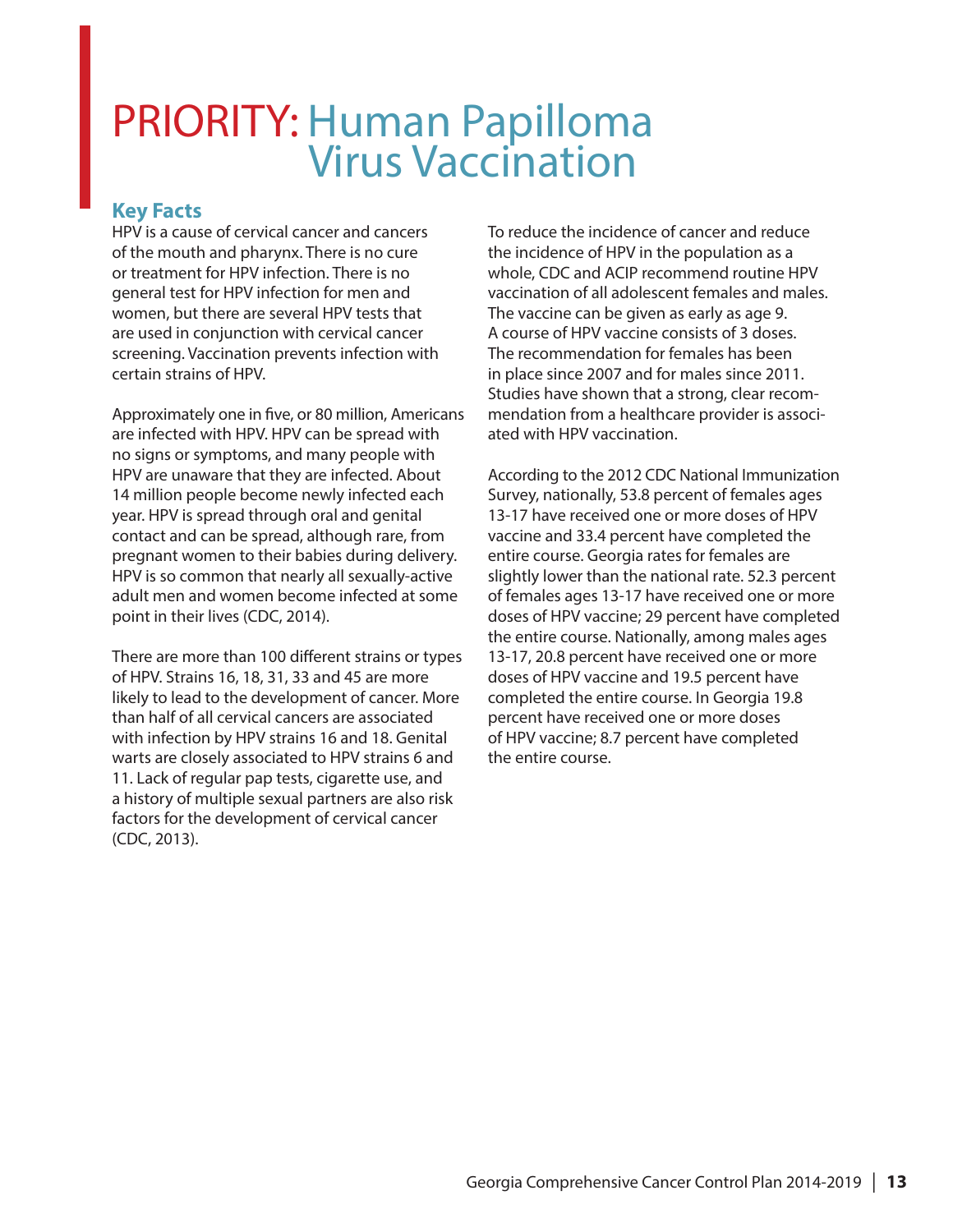### **Georgia's Objective**

**To increase the number of females and males who receive the Human Papilloma Virus (HPV) vaccine in accordance with the National Advisory Committee on Immunization Practices (ACIP) recommendations.** 

### **Strategic Initiatives and Activities**

- 1. Make the offer of HPV vaccination by pediatric providers to parents of boys and girls routine by promoting it in conjunction with other required and recommended childhood and adolescent vaccinations (e.g., seasonal influenza, Tdap, and/or the meningococcal vaccine).
- 2. Engage community-based organizations to implement a comprehensive, innovative, culturally appropriate cervical cancer communications campaign program targeted at all parents of young children to help them to understand the importance of HPV vaccination.

### **Targets by 2019**

- Set a baseline for the number of pediatric providers in Georgia that stock and routinely offer HPV vaccine to all patients within ACIP recommended age limits.
- Achieve a 50 percent complete vaccination coverage rate in adolescent females and males aged 13-17 years.
- Reduce the incidence of cervical cancer annually from approximately 8.2 to 7.4 per 100,000 population.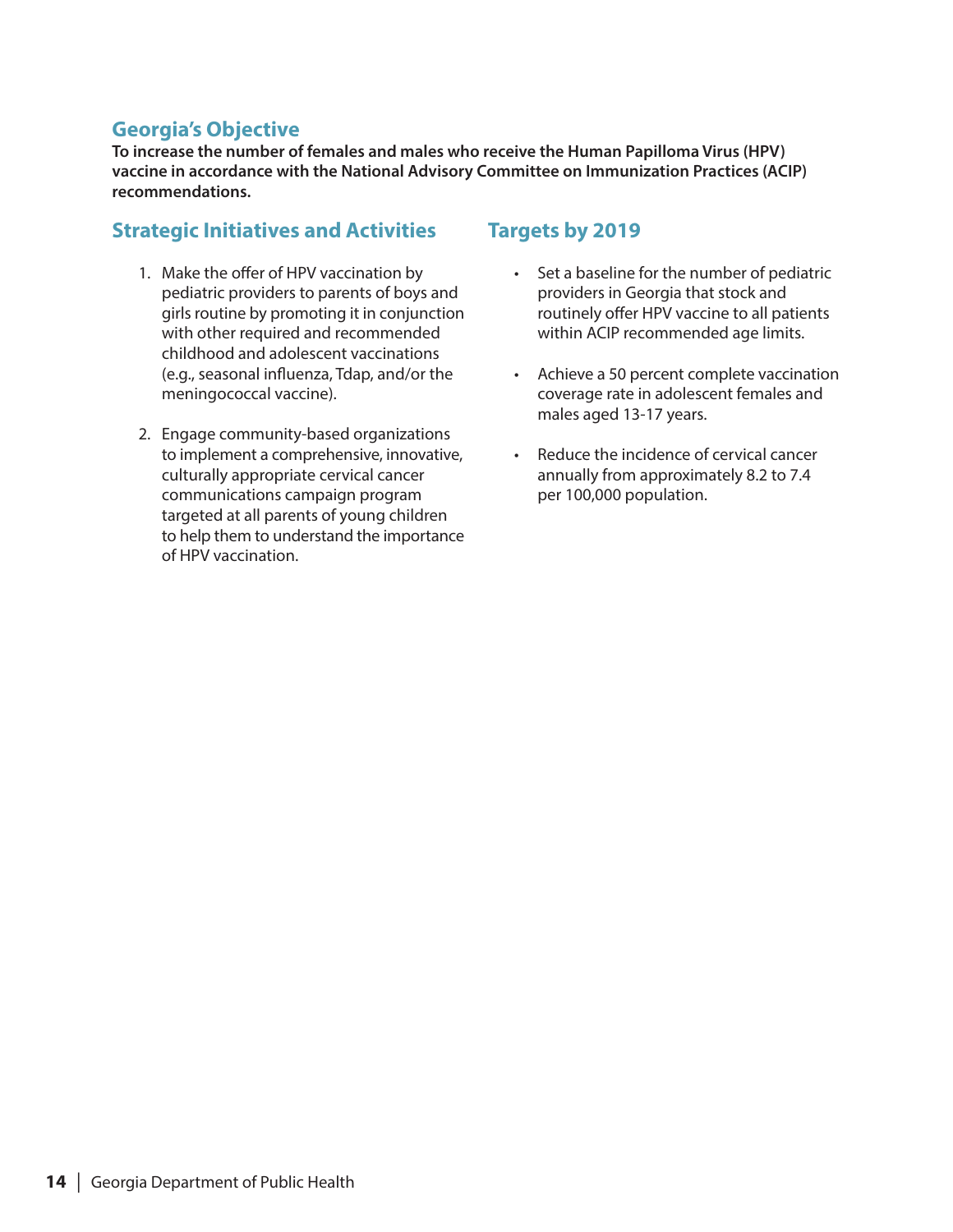### PRIORITY: Breast and Cervical Cancer Screening

### **Key Facts**

Breast cancer is the most common cancer diagnosed in women in Georgia, accounting for 31 percent of all new cancer cases among females. Over 6,100 cases of breast cancer were diagnosed in Georgia in 2010. Breast cancer is also the second most common cause of cancer deaths in Georgia women. A combination of environmental, genetic, and behavioral factors influence a woman's individual risk of breast cancer.

White women are more likely to be diagnosed with breast cancer overall, however black women have higher incidence rates at younger ages; black women in all age groups are more likely to die from the disease than their white and Hispanic counterparts. Black women in Georgia are more likely to be diagnosed with breast cancer at later stages (regional/distant), and white women are more likely to be diagnosed at early stage (localized). Five-year survival rates are higher for white women diagnosed at all stages.

Women without health insurance are far less likely to report having had a mammogram within the past two years. Only 76 percent of Georgia women aged 40+ reported having had a mammogram within past two years (2012, Behavioral Risk Factor Surveillance Survey). Georgia women age 65 and older have higher rates of mammography screening than younger women, but utilization is still too low and incidence rates are highest for women over age 60.

Cervical cancer in Georgia has dropped out of the top ten cancers and is now the 12th most common cancer diagnosed in Georgia women. According to the 2012 BRFSS, 80.5% of Georgia women reported having had a Pap test within the past three years. Black women in Georgia have a higher cervical cancer incidence rate than non-Hispanic white women; however Hispanic women have the highest incidence rate among these groups. Before age 50, white women in Georgia have higher cervical cancer incidence

rates than black women; however after age 50, incidence rates are higher in black women. Cervical cancer incidence rates are almost identical in black and white women in Georgia, but after age 40, black women have higher mortality rates than white women.

In Georgia, black women are more likely to be diagnosed with cervical cancer at later stages (regional/distant) than white women, and white women are more likely to be diagnosed at an earlier stage (localized). Five-year cervical cancer survival rates are higher for white women than black women diagnosed at all stages. Uninsured women are less likely to report having had a Pap test within the last three years than insured women regardless of race, education level, or age.

Georgia's Breast and Cervical Cancer Program's funding serves approximately 15-18 percent of the eligible population. While changes in the insurance market may increase coverage, Georgia's Breast and Cervical Cancer Early Detection Program will remain an essential program for the thousands of most vulnerable women still projected to be without access to preventive and diagnostic screenings in the future.

According to the USPSTF recommendations, all women seen in primary care settings should be screened for hereditary breast and ovarian cancer. Georgia is fortunate to be one of only three states that receive funding for the Breast Cancer Genomics ESP (Education, Surveillance and Policy) project.

The project's goal is to increase awareness and screening regarding Hereditary Breast and Ovarian Cancer (HBOC) and the BRCA gene mutation for both healthcare providers and the community. The BRCA gene mutations cause approximately five to ten percent of breast and 15 to 21 percent of ovarian cancers. An initial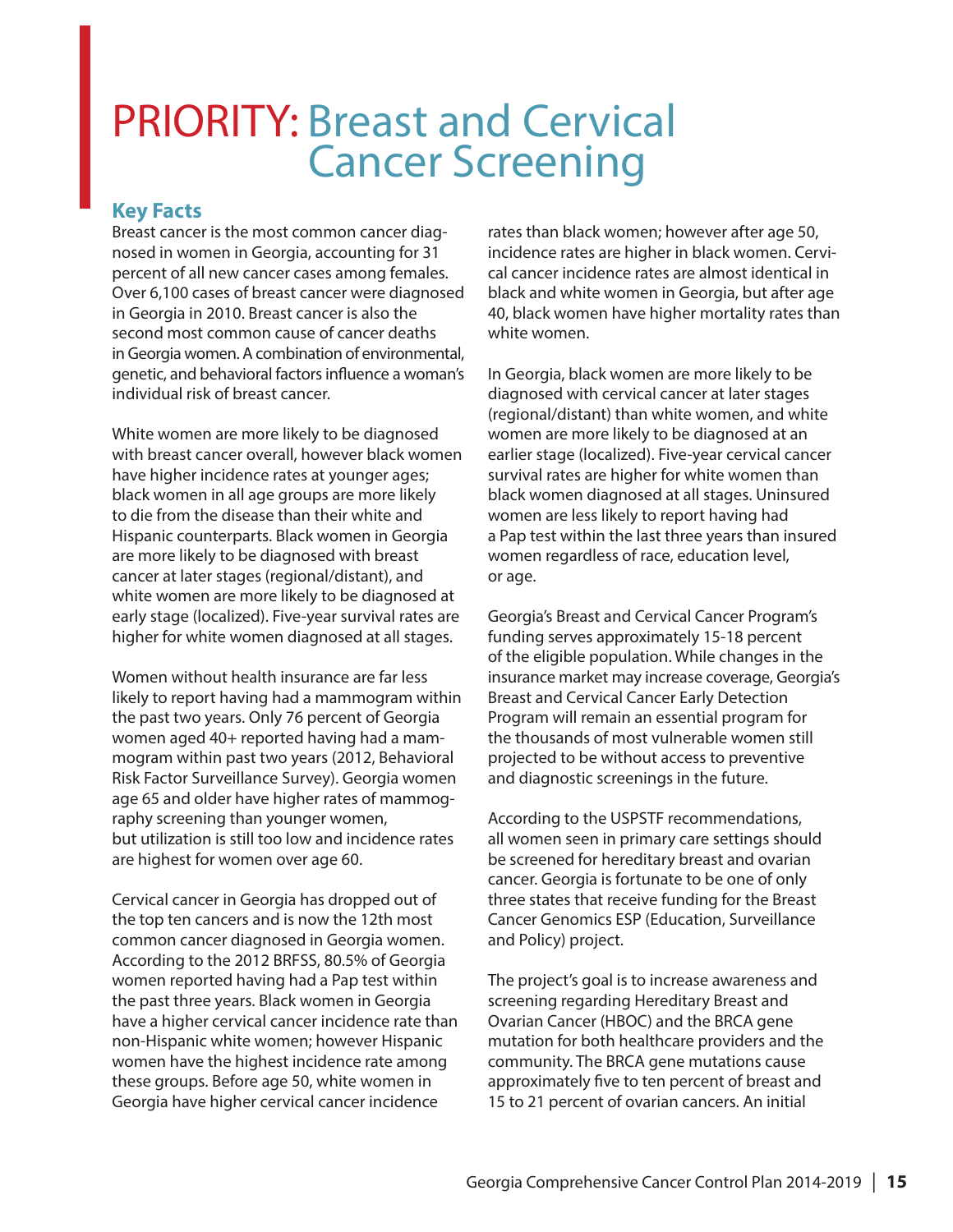surveillance of healthcare providers (oncologist, surgeons, and gynecologist) revealed a substantial knowledge gap regarding HBOC.

Education to reduce this gap for healthcare providers and to increase awareness of all Georgians has been initiated by this project.

Surveillance of women in six Georgia health districts has been initiated with more than 3600 women screened, using the B-RST (Breast Referral Screening Tool) and has resulted in 146 positive screenings. Following genetic counseling, 14 women were tested with one being identified with the BRCA1 mutation.

### **Georgia's Objective**

**Ensure all women, regardless of income, race or employment status, have access to high quality breast and cervical cancer screening as well as genetic screening, counseling, and preventive clinical services related to HBOC.** 

### **Strategic Initiatives and Activities**

- 1. Sustain existing community-based breast and cervical cancer screening programs that screen at least 60 percent of women from racial/ethnic minority groups.
- 2. Promote genetic screening to all low income and rarely screened women 18 years of age and older.
- 3. Seek Medicaid and State Health Benefit Plan reimbursement for genetic testing and counseling, as well as preventive surgeries such as bilateral mastectomies and/or oophorectomy/salpingectomy for women with BRCA mutation.
- 4. Carry out educational campaigns targeting physicians and patients regarding screening for breast and cervical cancer and HBOC.
- 5. Promote breastfeeding, which lowers a woman's risk of breast cancer, in pregnant and post-partum women statewide through Georgia's WIC program.

### **Targets by 2019**

- Increase from 77 percent to 81.1 percent, the proportion of women who receive breast cancer screenings based on the most recent USPSTF guidelines of females aged 50 to 74 years.
- Increase from 87 percent to 93 percent, the proportion of women who receive cervical cancer screenings based on the most recent USPSTF guidelines.
- Reduce income and insurance coverage disparities in breast and cervical cancer screening rates by 10 percent.
- Increase by 25 percent the proportion of individuals at high risk for breast cancer who receive evidence-based genetic risk assessment and appropriate screening.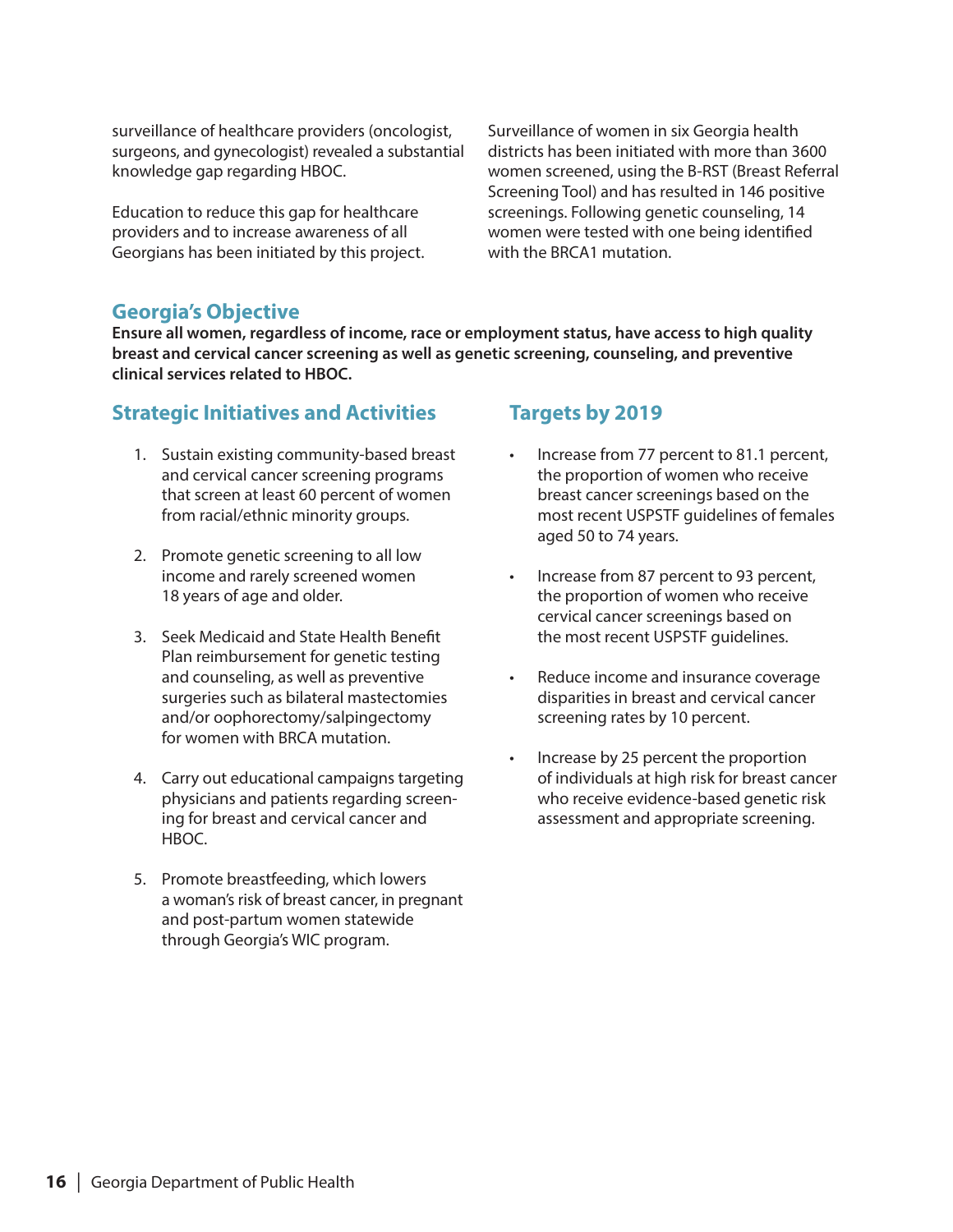### PRIORITY: Colorectal Cancer Screening

### **Key Facts**

Colorectal cancer accounts for more than 9 percent of all new cancer cases in Georgia. Nearly 4,000 Georgians are diagnosed each year. It is the second-leading cause of cancer deaths in the state. Routine screening can help to prevent colorectal cancer or to detect it early. Colorectal cancer is caused by abnormal growths, called polyps, inside the colon and rectum, which can become cancerous. Screening can detect polyps and enable them to be removed before they become cancer.

Regular screening is recommended for averagerisk adults over 50. For adults with an increased risk or high risk of CRC, healthcare providers should determine appropriate screening tests and intervals based upon current symptoms, medical and family history. For average risk adults aged 50-75 years, the recommended CRC screening test options and intervals are:

- Annual screening with high sensitivity fecal occult blood testing;
- Sigmoidoscopy every 5 years with high sensitivity fecal occult blood testing every 3 years;
- Screening colonoscopy every 10 years (USPTF, 2008).

In Georgia, the colorectal cancer mortality rate (17 adults per 100,000 population) is higher than the Healthy People 2020 objective target (14.5 adults per 100,000 population). The most current Georgia Comprehensive Cancer Registry data reveal that although the colorectal cancer incidence rate among Georgia adults 50-64 years of age overall is 43 per 100,000 (5573 cases), colorectal cancer incidence rates are higher among males in this age group at 51 per 100,000 (3138 cases) compared to females at 36 per 100,000 (2,435 cases). Black and Asian men are at particularly high risk of death from colorectal cancer.

Despite the potentially life-saving effectiveness of early screening test, only 25 percent of adults age 50 to 64 years in the United States, and fewer than 40 percent of adults age 65 and older in the United States are up to date on colorectal cancer screening and other recommended clinical preventive services (CDC, 2011). It is noted that one in three Georgians over age 50 has not been screened according to recommendations. Increasing the number of people who have access to and use clinical preventive services continues to be a major public health challenge.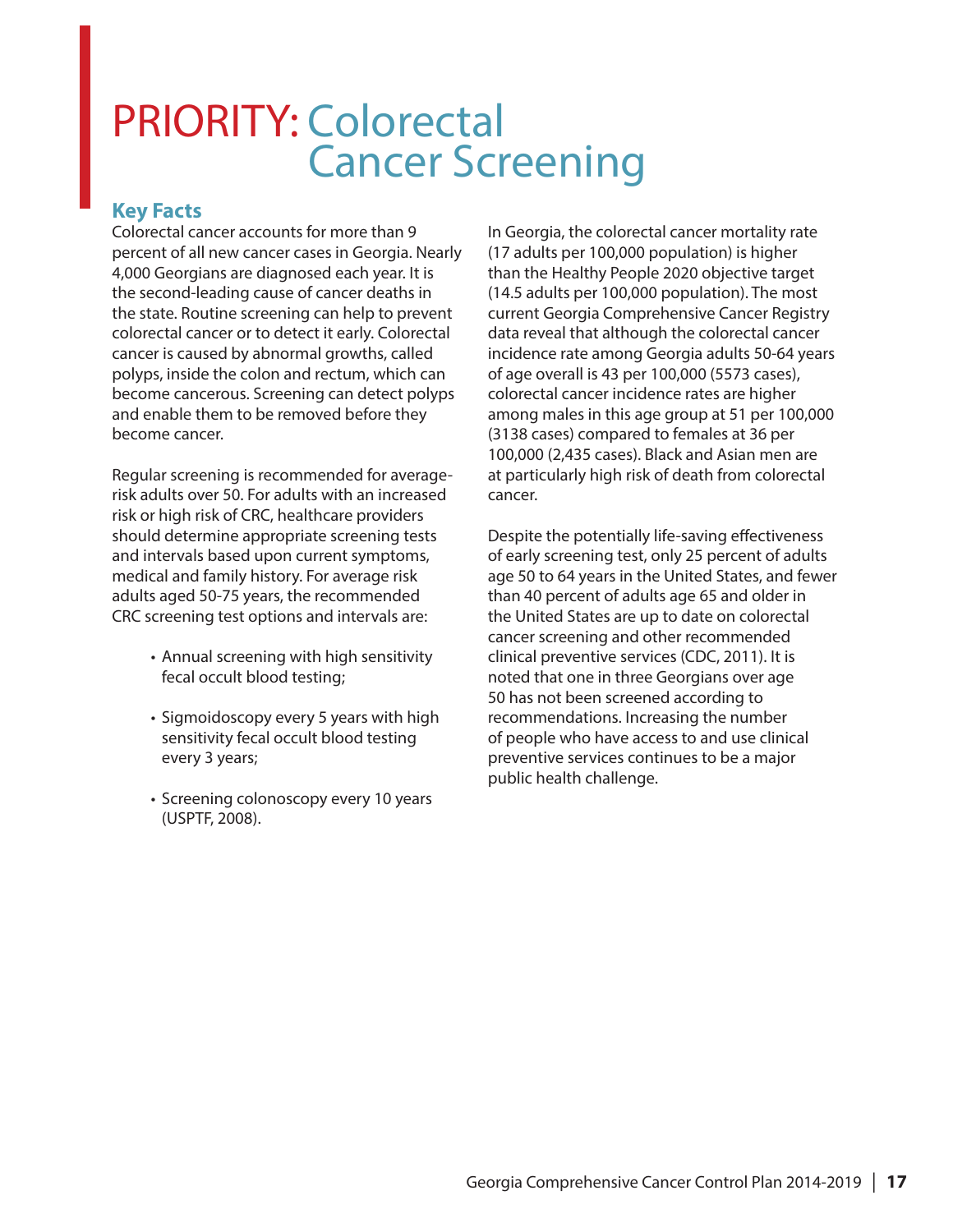### **Georgia's Objective**

**Increase screening for colorectal cancer in adults over 50 years to 85 percent by 2019, regardless of insurance status, and increase screening among those with a family history of colorectal cancer.** 

### **Strategic Initiatives and Activities**

- 1. Continue to provide funding for colorectal cancer screening for low income and uninsured individuals.
- 2. Conduct provider education and trainings to promote stool testing screening options.
- 3. Continue to conduct an annual statewide communications campaign directed at average risk male adults ages 50-64, particularly those residing in Georgia regions with high CRC burden.
- 4. Develop and test communications messages aimed at Black and Asian males, groups at high risk of death, regarding colorectal cancer screening.

### **Targets by 2019**

- Increase from 69.4 to 85 percent the proportion of adults over age 50 who receives colorectal cancer screening.
- Increase by 10 percent the proportion of individuals with a family history of Colorectal Cancer who receives evidencebased genetic risk assessment and appropriate screening.
- Reduce income and health insurance status disparities in colorectal cancer screening rates by 10 percent.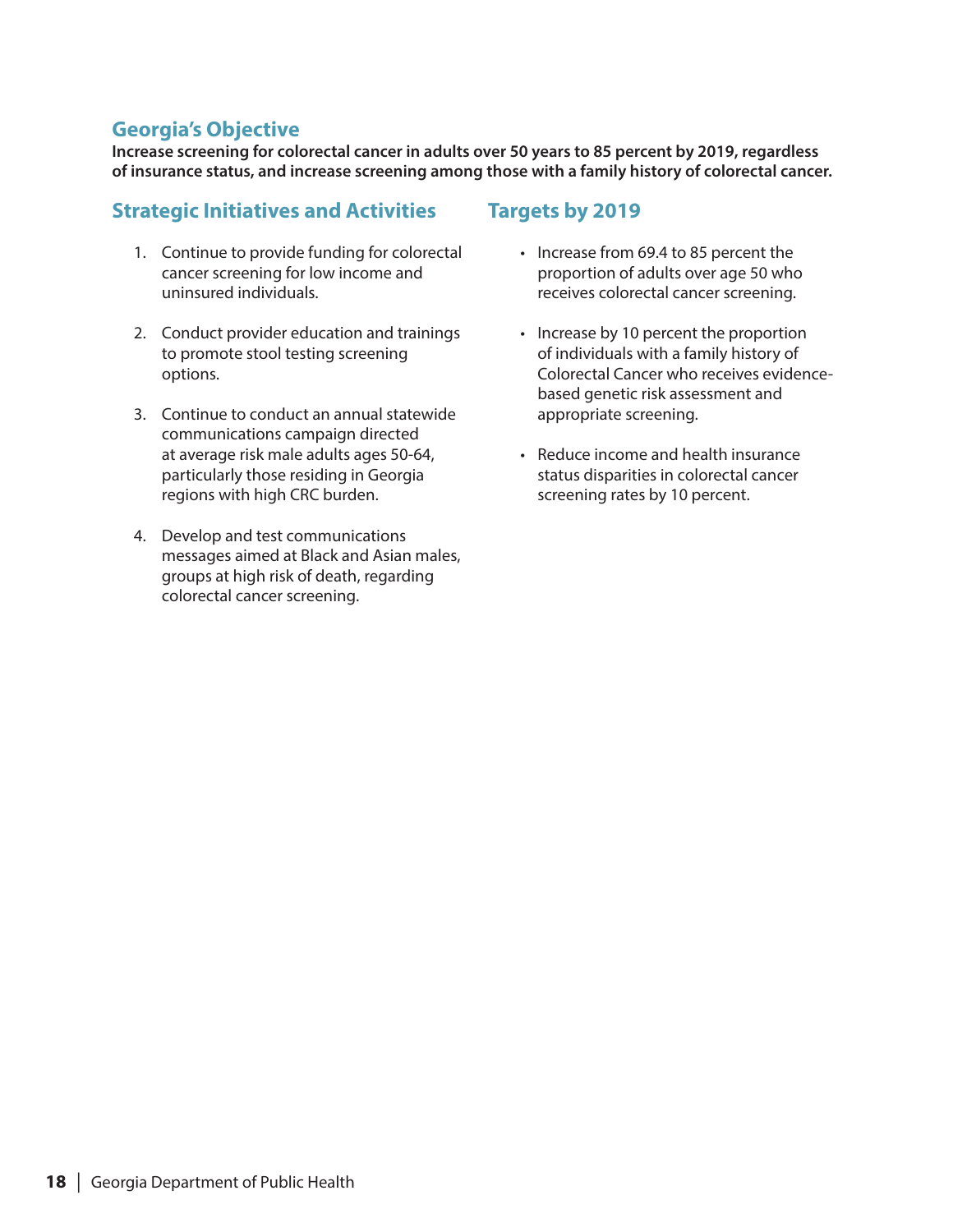### PRIORITY: Lung Cancer **Screening**

### **Key Facts**

Lung cancer is the leading most commonly diagnosed cancer in Georgia, and the second leading cause of cancer death. . It accounts for about 15 percent of all newly diagnosed cancers. The overall age-adjusted lung cancer incidence in Georgia is 153 per 100,000 population (54 per 100,000 population in females and 99 per 100,000 in males). Nine health districts have significantly higher incidence rates for lung cancer in men than the state average and the incidence rate for males in rural communities is significantly higher than the rate in urban counties.

Although the smoking prevalence among non-Hispanic black males is lower than the prevalence among non-Hispanic white males, the incidence rate of lung cancer is about the same among both groups. Notwithstanding, black males have the highest lung cancer mortality rate of any racial group in Georgia.

Since the last planning period, a significant body of ongoing research has sought to determine the most effective methods of screening for and detecting lung cancer early.

In early 2013, the American Cancer Society published new guidelines that recommended doctors discuss lung cancer screening with people who meet certain criteria that put them at high risk for developing the disease. More recently the United States Preventive Services Task Force (USPSTF) made a level B recommendation for adults aged 55 to 80 years who have a 30 pack-year smoking history and currently smoke or have quit within the past 15 years to have annual lung cancer screening using lowdose computed tomography. Additionally the Task Force recommended that screening should be discontinued once a person has not smoked for 15 years or developed a health problem that substantially limited life expectancy or the ability or willingness to have curative lung surgery.

The recommendations were based on a careful review of several studies that looked at low-dose CT screening including the National Lung Screening Trial (NLST) which found that people who got low-dose CT had a 20 percent lower chance of dying from lung cancer than those who got chest x-rays.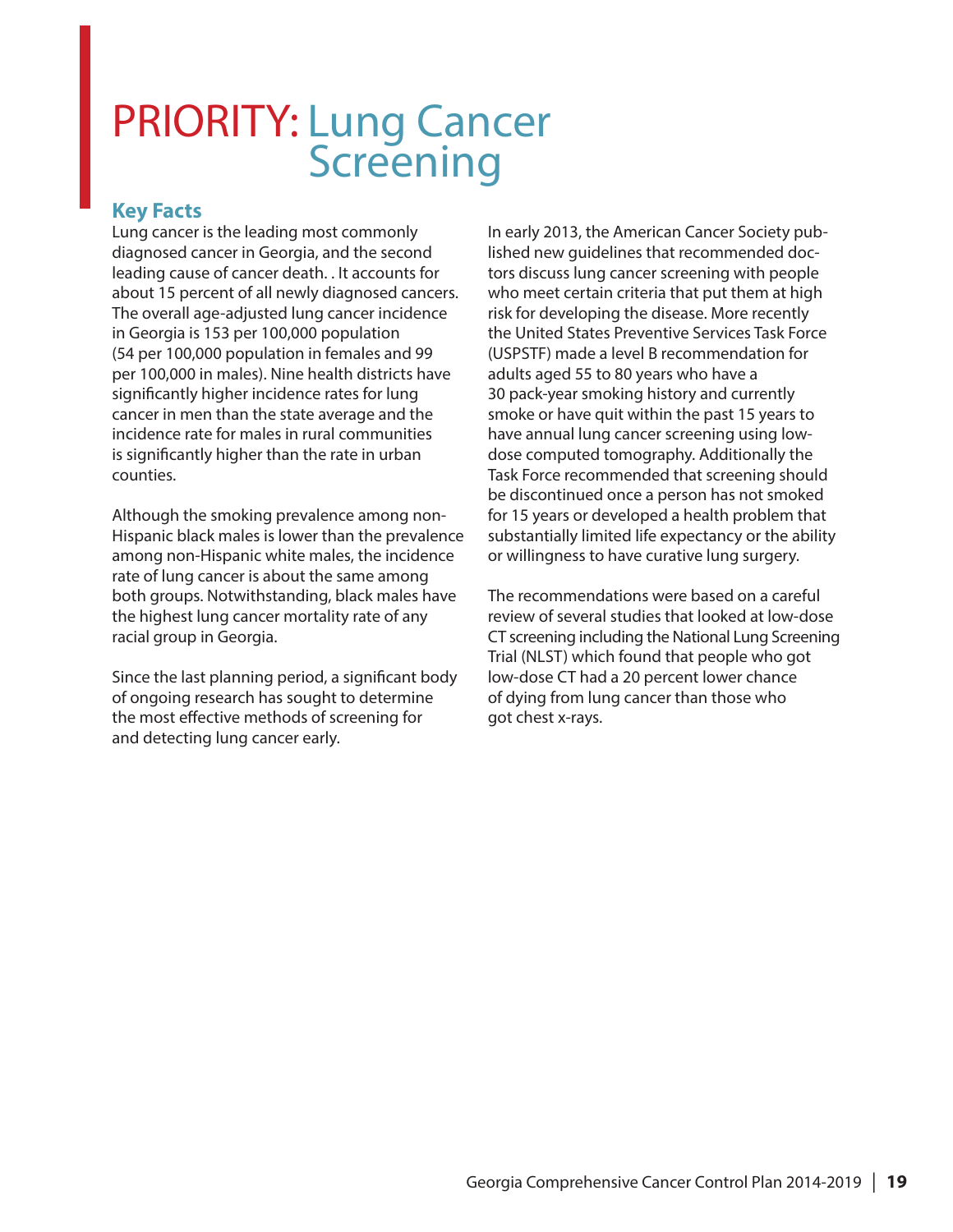### **Georgia's Objectives**

**Increase the number of qualified Georgia residents who are appropriately screened for lung cancer.** 

### **Strategic Initiatives and Activities**

- 1) Promote responsible screening at institutions that comply with NCCN best practice standards for controlling screening quality
- 2) Improve access to safe, responsible screening by increasing the number of lung cancer screening programs in Georgia that comply with best practice standards.
- 3) Educate the public and healthcare providers on risk factors including where to seek safe, responsible screening.

### **Targets by 2019**

• Support the development of at least 4 lung cancer screening programs in Georgia that comply with best practice standards and are endorsed by the Lung Cancer Alliance (LCA) in Georgia.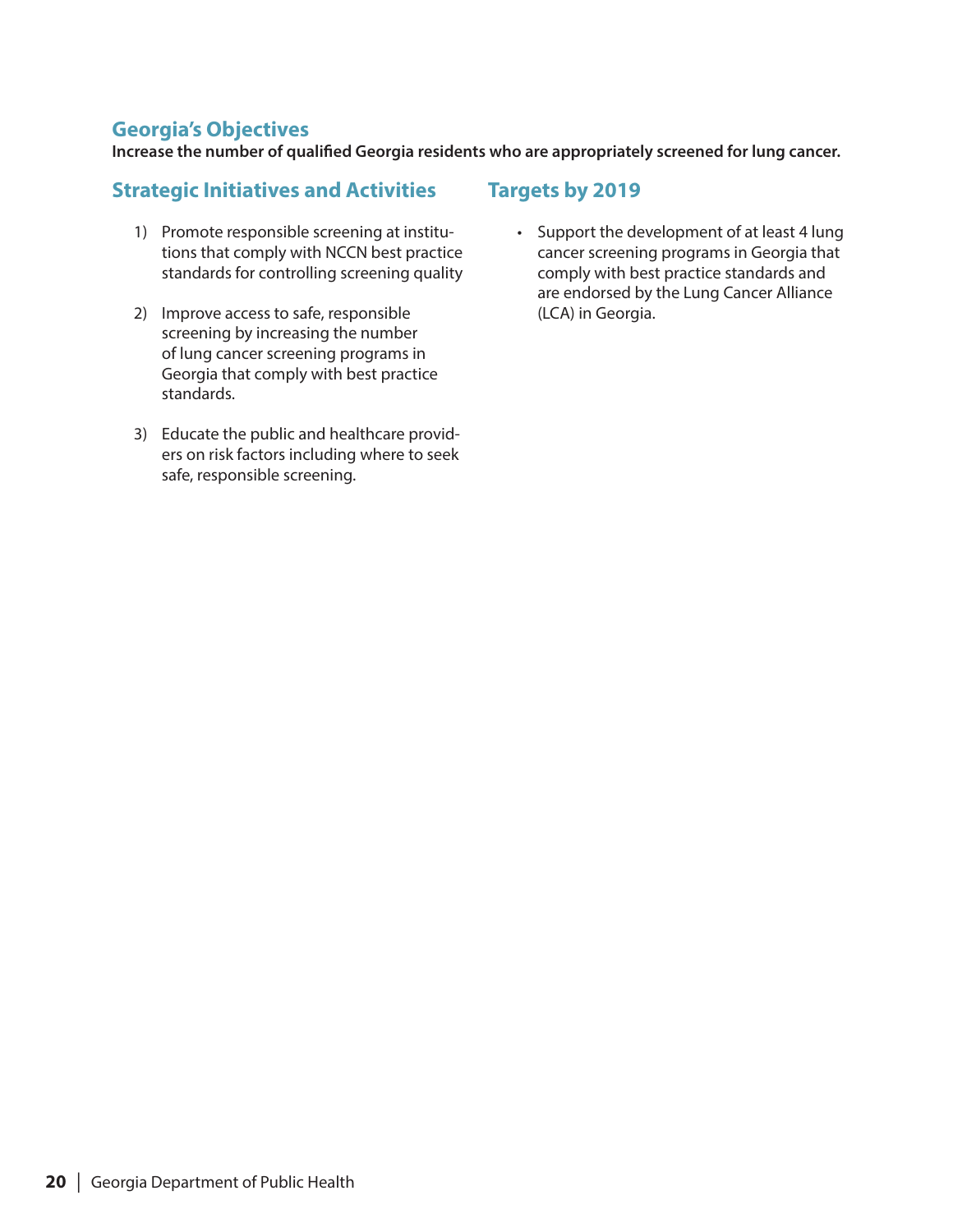## CROSS-CUTTING PRIORITY: Quality Care in Cancer Diagnosis and Treatment

### **Key Facts**

Three in every four newly diagnosed cancer patients in Georgia receive oncology care and services at a Commission on Cancer (CoC) accredited hospital facility or center. Maintaining and increasing the number of facilities in Georgia with accreditation is critical to reducing delays in diagnosis of cancer and variability in follow-up care.

Standards for CoC accreditation include quality measures for cancer diagnosis, staging, and treatment. Accredited cancer programs have the following five key features: 1) state of the art staging, treatment, and follow up clinical services; 2) a cancer committee that sets goals and monitors and evaluates outcomes; 3) cancer conferences for patient consultation; 4) quality improvement initiatives; and 5) cancer registries and databases for monitoring quality of care.

The CoC offers a variety of tools to improve care for both accredited and non-accredited facilities. The Rapid Quality Reporting System (RQRS) is a reporting and quality improvement tool that promotes clinical care coordination and provides real time information about hospital adherence to National Quality Forum quality of cancer care measures for breast and colorectal cancers.

Clinical trials are also an important cog in the process of advancing the effectiveness of cancer treatments over time. While recent studies (NCCN, 2010) are reporting improvements to accrual rates over time, it is still recognized that adults and minority groups participate less in trials even at leading treatment facilities and centers. An interactive database of existing clinical trials in Georgia has already been developed – www.georgiacancerinfo.org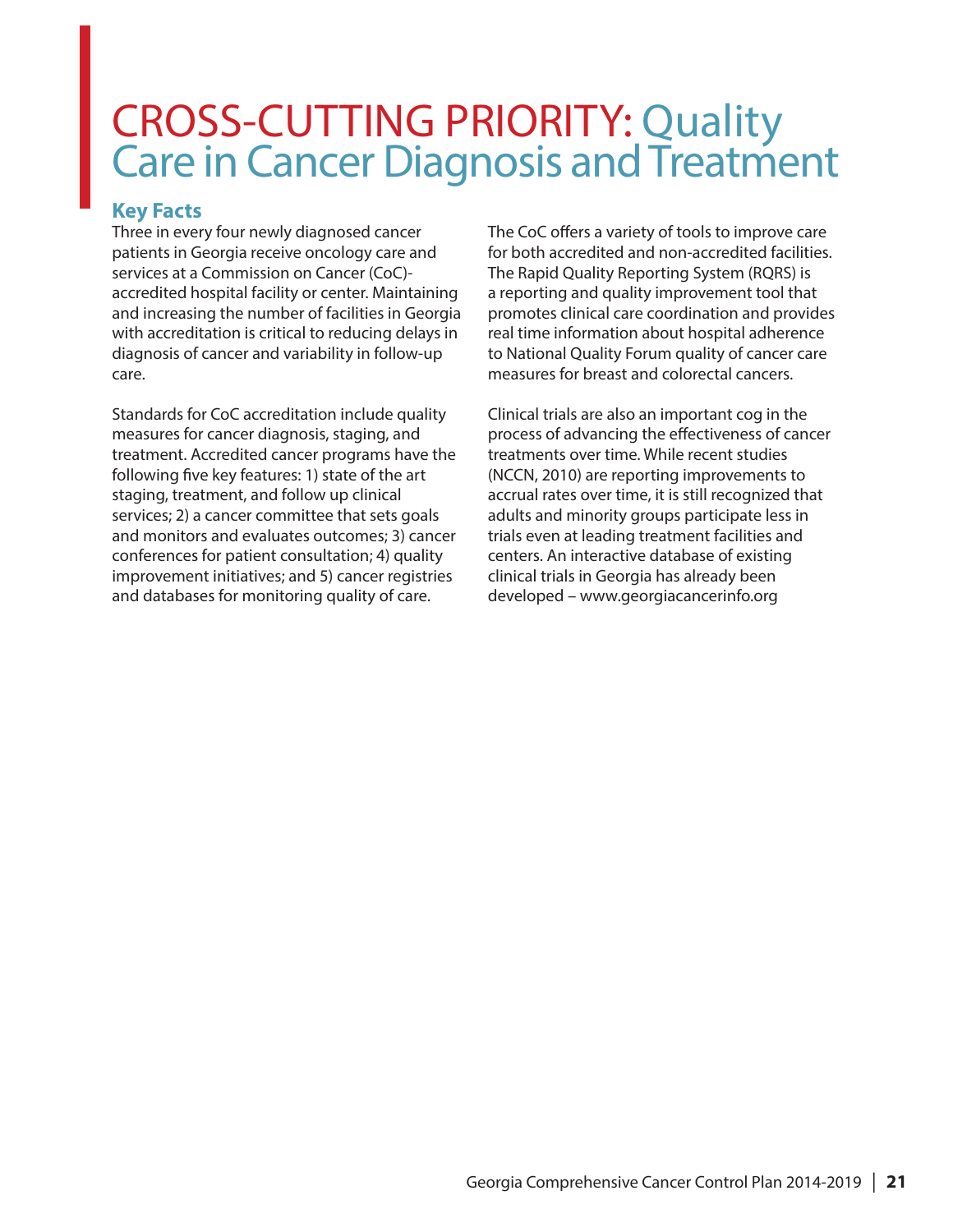### **Georgia's Objective**

**Improve the use of quality standards and practice guidelines for the diagnosis, staging and treatment of cancers throughout Georgia.** 

### **Strategic Initiatives and Activities**

- 1) Disseminate information regarding CoC accreditation and use of approved guidelines and RQRS to demonstrate value, especially to hospital administrators.
- 2) Provide targeted technical assistance and resources to allow for increased CoC applications from non-accredited institutions and maintenance of accreditation status at currently approved centers.
- 3) Engage in statewide public awareness efforts to promote cancer care at accredited centers and increase participation in clinical trials.

### **Targets by 2019**

- Ensure that 85 percent of cancer patients across the state receive oncology care services in NCI designated or CoC accredited institutions.
- Increase the number of hospitals and other hospital systems that are CoC approved from 41 to 44.
- Increase by 10 percent the number of non-CoC accredited hospitals or facilities formally affiliating with nearby COCapproved programs.
- Increase the number of CoC-approved programs in Georgia participating in Rapid Quality Reporting System (RQRS) initiatives to at least 85 percent.
- Ensure a 6 percent rate of accrual of Georgia residents to cancer treatment clinical trials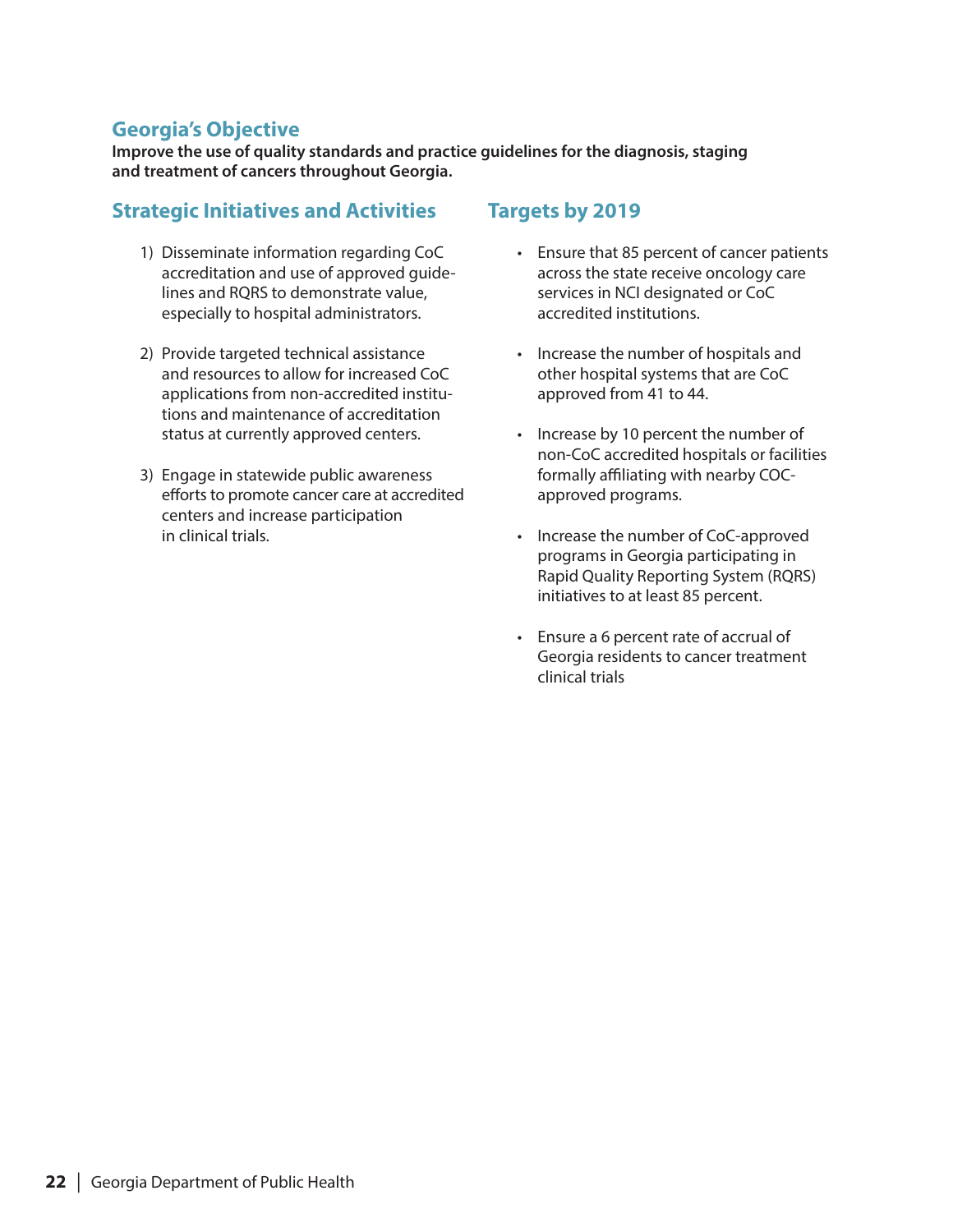### CROSS-CUTTING PRIORITY: Pallative Care and Survivorship

### **Key Facts**

Georgians, like all Americans, are living longer after a diagnosis of cancer. A cancer survivor is any individual from the time of diagnosis through the balance of his or her life and also includes family members, friends, and caregivers impacted by the survivorship experience.

The National Cancer Institute estimates that there are almost 14 million cancer survivors alive in the US today and that number is expected to reach almost 18 million in the next decade (NCI, 2013). Of the number of current survivors nearly 350,000 live in Georgia. The most common cancers among survivors are breast, prostate, and colorectal. Given this expectation of longer life, it is important that the potential long-term needs of cancer survivors here in Georgia be considered as part of the cancer control agenda for the next five years.

Palliative care and survivorship care are two distinct, but not mutually exclusive types of care. Palliative care is focused on pain relief, comfort, and relieving suffering to improve quality of life for cancer survivors. Survivorship care covers the physical, psychosocial, and economic issues of cancer from diagnosis until the end of life, including the late effects of treatment.

Survivorship care is a distinct phase of care for cancer survivors and includes four components—

- 1. Prevention and detection of new cancers and recurrent cancer;
- 2. Surveillance for cancer spread, recurrence, or second cancers;
- 3. Intervention for consequences of cancer and its treatment; and
- 4. Coordination between specialists and primary care providers to ensure that all of the survivor's health needs are met.

The Commission on Cancer (CoC) recently developed new patient-centered standards requiring accredited facilities to provide palliative care options, either directly or by referral, as part of the standard care management package for patients diagnosed with cancer. The new CoC patient-centered standards also included new Continuum of Care Services to provide psychosocial distress screening and survivorship care planning to all cancer patients to address survivorship issues. In 2013, the National Comprehensive Cancer Network (NCCN) Survivorship guidelines "focus on the vast and persistent impact that both the diagnosis and treatment of cancer have on the adult survivor. This includes the potential impact on health, physical and mental states, health behaviors, professional and personal identity, sexuality, and financial standing".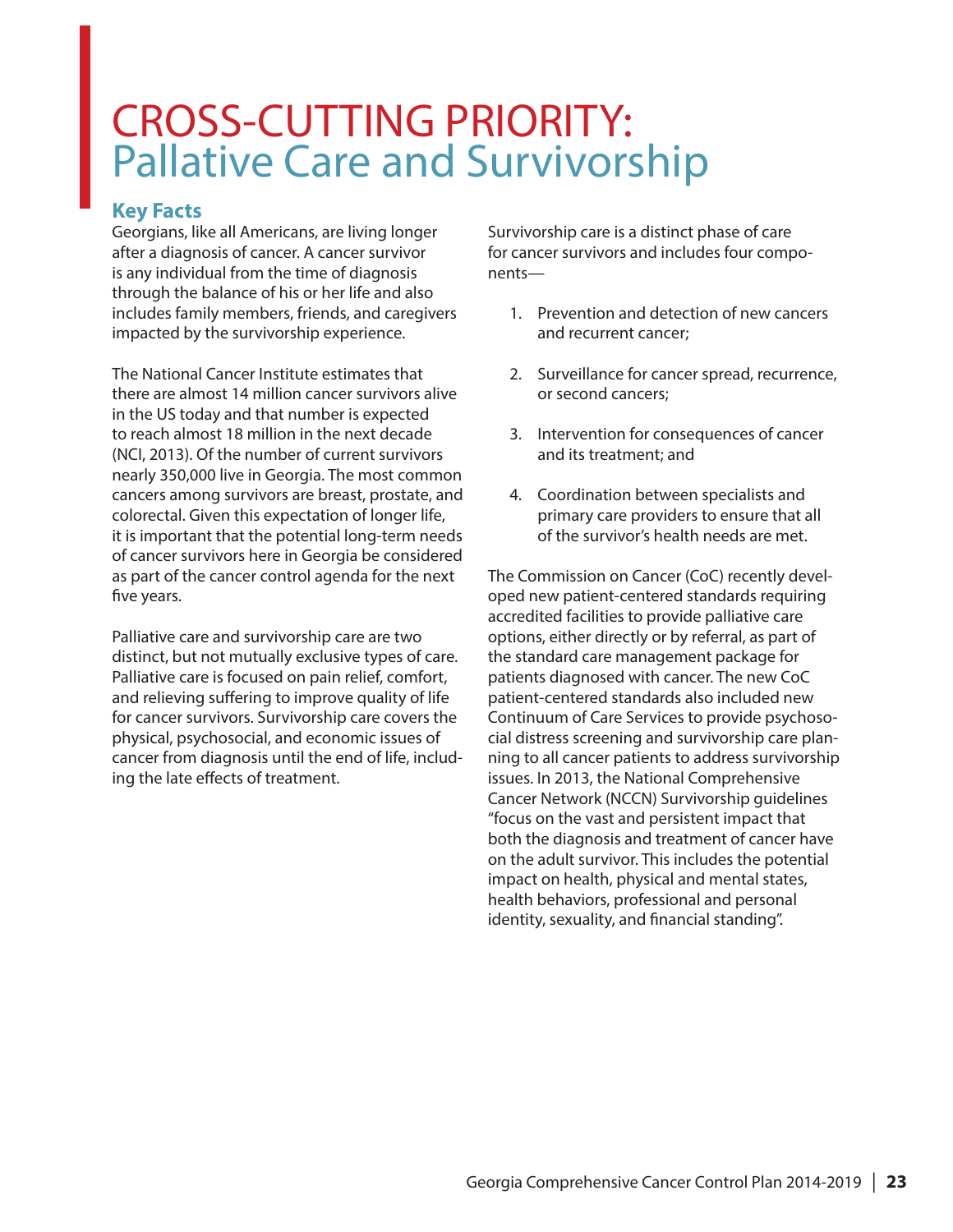### **Georgia's Objective**

**Increase the proportion of cancer patients in Georgia who receive palliative care and support from the time of diagnosis; and improve the quality of life for all cancer survivors through survivorship care.**

### **Strategic Initiatives and Activities**

#### **SURVIVORSHIP**

- 1. Establish a baseline of the physical and psychosocial quality of life for Georgia cancer survivors
- 2. Create a dissemination plan to provide best practices tools to address the survivors' needs.
- 3. Develop a toolkit and encourage oncology practitioners to use cancer treatment summaries and survivorship care plans in conjunction with GASCO.
- 4. Develop and deliver educational campaigns/ events for populations affected by cancer, highlighting the importance of implementing cancer treatment summaries and survivorship care plans.

#### **PALLIATIVE CARE**

- 5. Promote integration of national palliative care guidelines into standard oncology services at all CoC cancer centers in Georgia
- 6. Promote earlier hospice care transitions for all CoC cancer centers in Georgia.
- 7. Achieve 100 percent registration of each Georgia CoC cancer center with a palliative care program (as defined by the Center to Advance Palliative Care-CAPC) using the GHPCO website.
- 8. Hold at least one palliative care networking event for the registered CoC cancer centers in Georgia.

### **Targets by 2019**

#### **SURVIVORSHIP**

- Improve by 50 percent the number of cancer survivors reporting improvement in their physical and psychosocial quality of life.
- Improve by 50 percent, the number of CoC accredited and non CoC accredited institutions using cancer treatment summaries to address the increased needs for prevention, screening, early detection, diagnosis, and treatment of subsequent cancers.

#### **PALLIATIVE CARE**

- Establish and maintain a statewide Palliative Care Network.
- Increase the number of Commission on Cancer accredited cancer centers in Georgia with a palliative care program from 0 to 5.
- Extend the Georgia median hospice length of stay for Medicare patients with a cancer diagnosis from 22 days to 27 days tracked by the hospice industry standards.
- Decrease the number of Georgia Medicare patients with a cancer diagnosis who die without hospice care from 6 percent to 5 percent, as tracked by the hospice industry standards.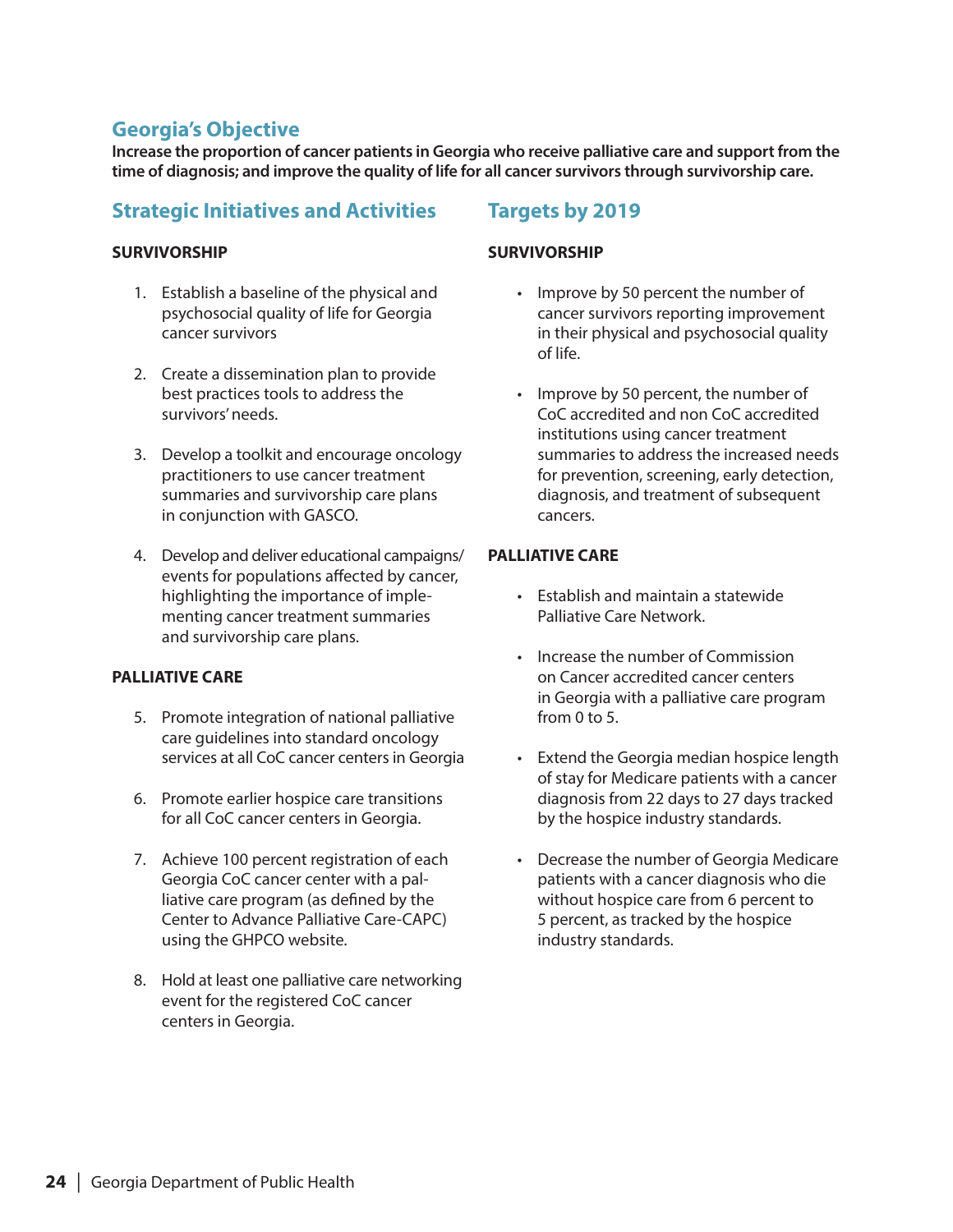### CROSS-CUTTING PRIORITY: Patient Case Management and Care Coordination

### **Key Facts**

In 1990, Dr. Harold Freeman began pioneering the patient navigation program in Harlem. The navigators provided one-on-one support to patients with abnormal findings. Through patient navigation, the five-year breast cancer survival rate was raised from 39 percent to 70 percent in 2000 and demonstrated a reduction in racial, ethnic and poverty-driven disparities in cancer care.

In 2005, President George W. Bush signed the Patient Navigator Outreach and Chronic Disease Prevention Act. Based on the Harlem model, this was a \$25-million demonstration program for patient navigators and outreach, with a requirement to link the program to existing screening programs.

In 2008, the Georgia Society of Clinical Oncology (GASCO) and Georgia CORE partnered to form one of the first statewide multi-disciplinary organizations for cancer patient navigators, focused on reducing barriers to care and increasing access to care. Cancer Patient Navigators of Georgia (CPNG) is open to navigators from a variety of backgrounds, including lay navigators, community health workers, promotoras, nurses, social workers, and other health care professionals. CPNG has more than 300 members representing counties across Georgia.

According to CoC, "Patient navigation in cancer care refers to individualized assistance offered to patients, families, and caregivers to help overcome health care system barriers and facilitate timely access to quality medical and psychosocial care and can occur from prior to a cancer diagnosis through all phases of the cancer experience."

The new 2012 Commission on Cancer (CoC) Standard 3.1 requires that "a patient navigation process, driven by a community needs assessment, is established to address health care disparities and barriers to care for patients". Patient case management, care coordination, and navigation services can enhance patient engagement, remove barriers to care, improve the patient experience, and demonstrate value and quality.

A research study published in 2012 titled "Cancer Patient Navigator Tasks across the Cancer Care Continuum", reviewed 5 patient navigators programs and the range of tasks the navigators provided across the continuum (education and outreach, screening, diagnosis and staging, treatment, survivorship, and end-of-life). The study concluded that recruiting, training, and retaining individuals to carry out these tasks will help reduce the cancer health disparities experienced by poor and underserved communities.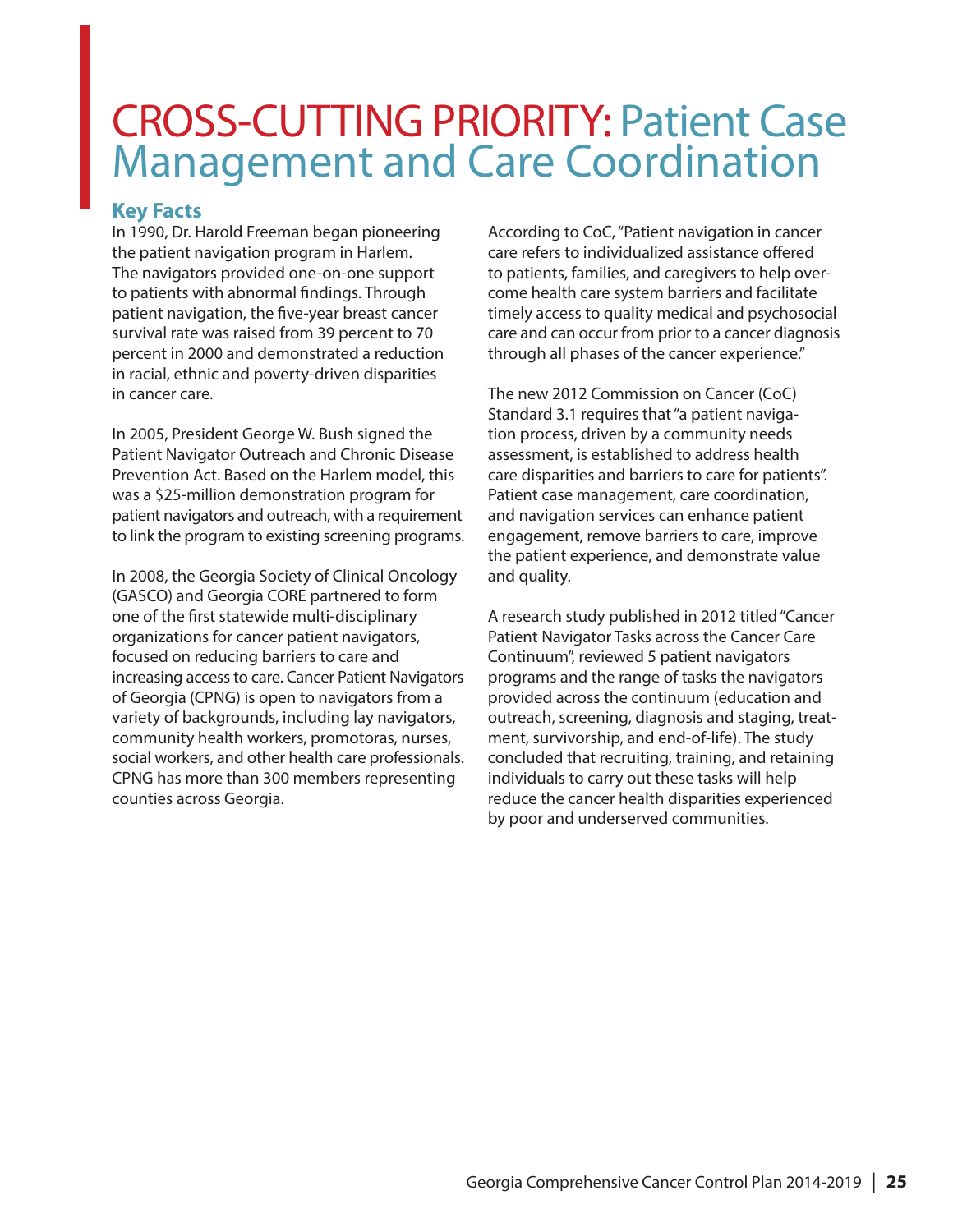### **Georgia's Objective**

**To increase access to cancer patient case management, care coordination and navigators, across the continuum of cancer care: from outreach to end-of-life.**

### **Strategic Initiatives and Activities**

- 1. Promote patient case management and care coordination best-practices to CoC accredited hospitals
- 2. Provide continuing education. opportunities and events for members.
- 3. Educate the community and Georgia's health care professionals about the patient navigators' role across the continuum of care.
- 4. Engage CPNG participation in all working groups of the Comprehensive Cancer Control Plan.

### **Targets by 2019**

- Provide annual meeting and quarterly webinars for navigators.
- Leverage technology, such as TeleHealth and mobile-enhanced programs to improve patient engagement and access to patient case management and care coordination in underserved areas of Georgia.
- Expand the education opportunities to:
	- a. Provide lay case management and care coordination training to 25% of the CoC hospitals.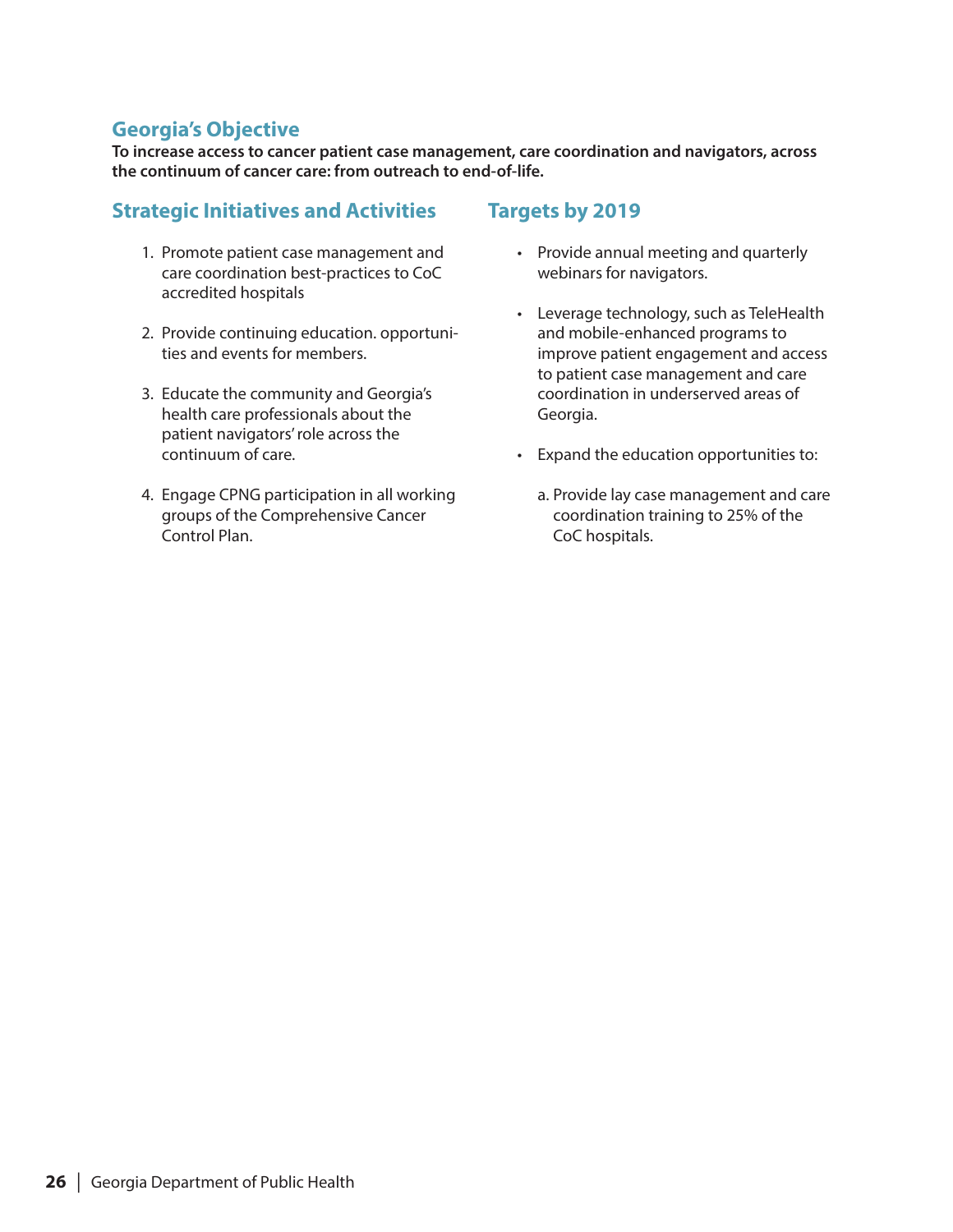### References

**Centers for Disease Control and Prevention**. Healthy Aging Program, Clinical Preventive Services. Atlanta, GA: 2011. Available from http://www.cdc.gov/aging/services/index.htm

**Centers for Disease Control and Prevention** (CDC). (2013). Retrieved November 27, 2013 from www.cdc.gov.

**Georgia Department of Public Health**. (2013). 2013 Georgia Cancer Program and Data Summary. Atlanta, GA. Retrieved from: http://dph.georgia.gov/cancer-reports.

**Georgia Comprehensive Cancer Registry**. (2013). Retrieved from November 28, 20130 from http://dph.georgia.gov/georgia-comprehensive-cancer-registry.

**Online Analytical Statistical Information System** (OASIS). (2013). Georgia Department of Public Health Vital Records. Retrieved November 28, 2013 from http://oasis.state.ga.us/oasis/.

**National Research Council**. (2005). From Cancer Patient to Cancer Survivor: Lost in Transition. Washington, DC: The National Academies Press.

**National Comprehensive Cancer Network**. (2013). Retrieved November 27, 2013 from http://www.nccn.org/index.asp.

**National Cancer Network**. (2013). Retrieved from November 27, 2013 from http://education.nccn.org/ **node/1606.**

**National Cancer Institute.** (2013). Retrieved November 27, 2013 (2013 at the National Institutes of Health. Retrieved from http://www.cancer.gov.

**Surveillance Epidemiology and End Results** (SEER). (2013). National Cancer Institute. Retrieved November 28, 2013 from http://www.statecancerprofiles.cancer.gov.

**US Preventive Services Tasks Force**. Grade Guidelines. (2013). Retrieved November 27, 2013 from http://www.uspreventiveservicestaskforce.org/uspstf/grades.htm.

**U.S. Preventive Services Task Force** Grade Definitions After May 2007. May 2008. Retrieved Nov 27, 2013 from http://www.uspreventiveservicestaskforce.org/uspstf/gradespost.htm

**Yoon, PW, Bastian B, Anderson RN, Collins JL, Jaffe HW**. Potentially preventable Deaths from the five leading causes of death—United States, 2008-2010. MMWR 2014;63(17); 369-374.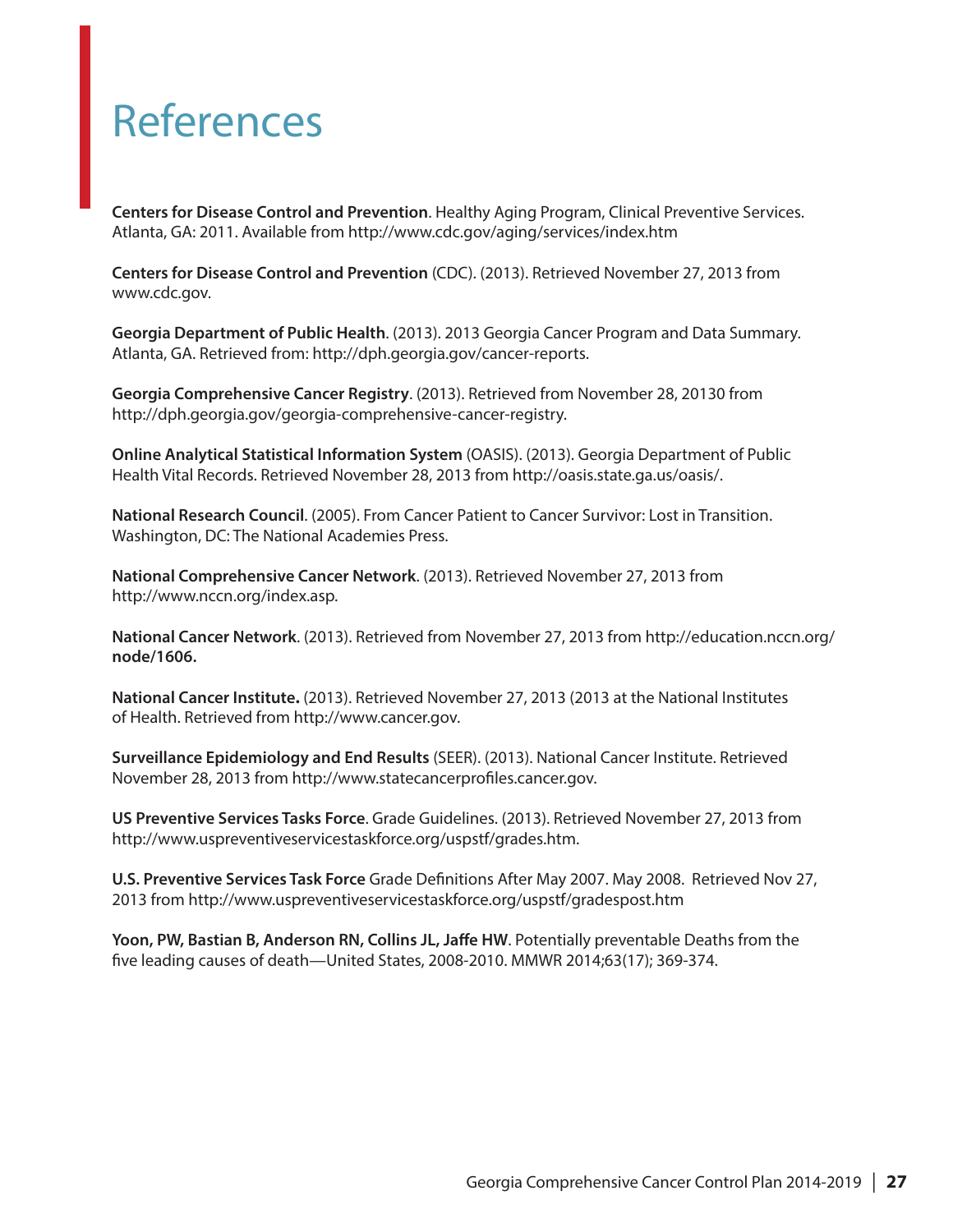### **GEORGIA CANCER CONTROL CONSORTIUM**

### **Current Consortium Structure**

The Consortium has been in existence in various forms since the early 2000s. As of March 2014, the Consortium consists of a Steering Team, an Executive Committee, four standing committees, and five continuum-specific Work Groups. The Steering Team is to be broadly comprised of representatives from key public and private stakeholder organizations as determined by the Consortium. The Steering Team's primary responsibilities will include priority setting and oversight for planning, implementation, and evaluation. Leadership of the Steering Team will be provided by two Co-Chairs, who will serve staggered two year terms to enable succession planning.

### **Executive Committee**

The Executive Committee consists of the two Steering Team chairs, the Immediate Past Chair, and leaders from the Georgia Department of Public Health and the Governor's Office (or the Office of Planning and Budget). This committee will address policy and resource issues that are likely to have an impact on the administration of the cancer control plan.

### **Standing Committees**

The Consortium will also include four standing committees – Membership, Data and Evaluation, Research, and Communications. These committees will be responsible for providing overarching support and expertise to the Work Groups and the Steering Team during the implementation of the plan.

- The Membership Standing Committee will ensure diversity within the Consortium by reviewing the composition of the membership annually to assure appropriate experience or expertise is represented. The committee will also assist in recruiting members for the general Consortium as well as the Steering Team.
- The Communications Standing Committee will oversee outreach activities, the marketing/distribution of the plan, and communication of the Consortium's activities to stakeholders throughout the state.
- The Research Standing Committee will focus on developing and supporting a cancer research agenda that is relevant across the cancer control continuum, and informs evidence-based practice.
- The Data and Evaluation Standing Committee will support each Work Group by responding to data needs and requests, and developing important metrics and processes to aid the exchange of information and evaluation of cancer control efforts in Georgia.

#### **Work Groups**

Each of the five Work Groups – Prevention and Education, Early Detection and Screening, Diagnosis, Staging and Treatment, Palliative Care, and Survivorship – will monitor statewide activities across the priorities and develop annual work plans to support long term cancer control efforts. Co-Chairs of each Work Group are expected to serve as members of the Steering Team.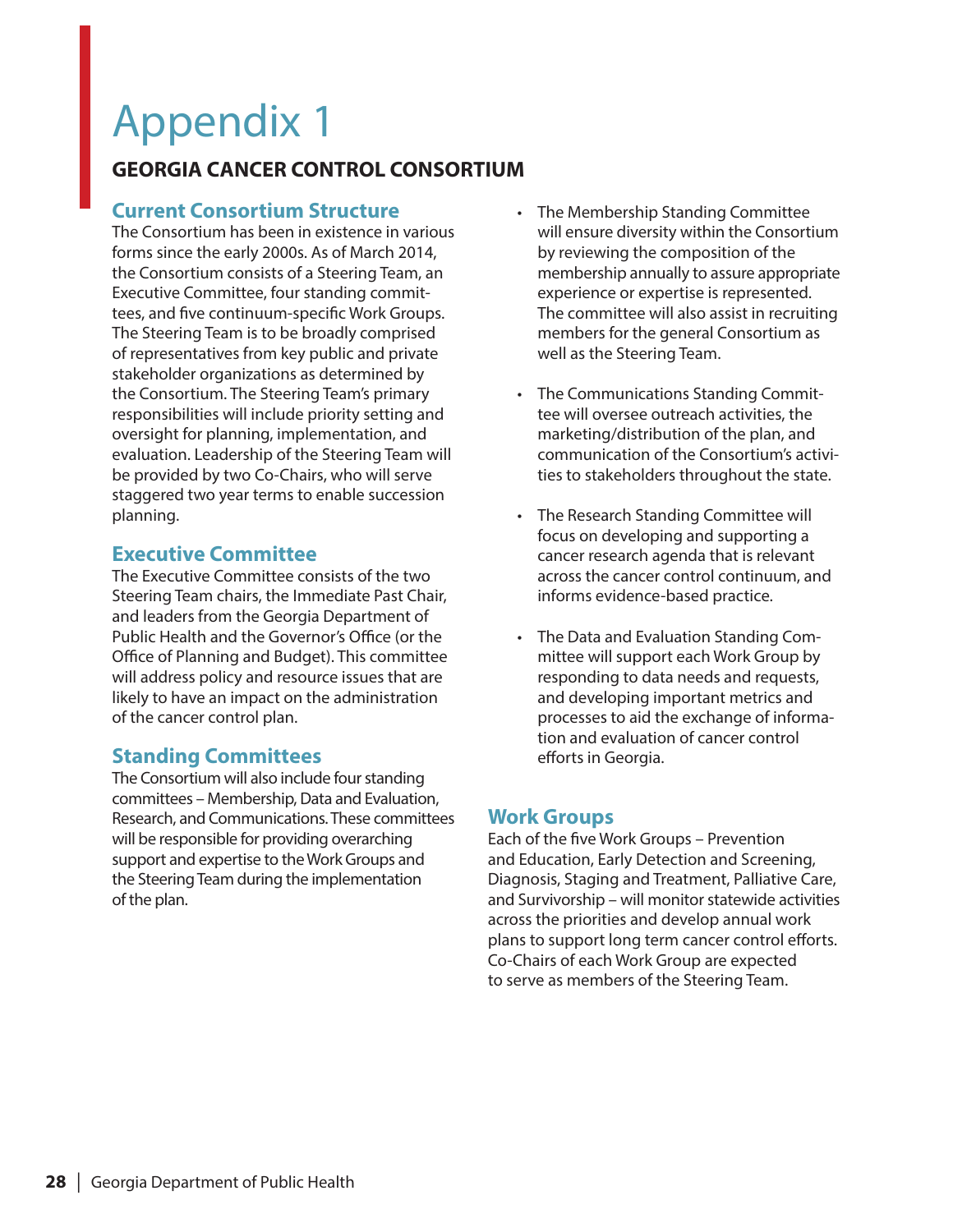### **DEVELOPING THE 2014-2019 CANCER PLAN**

### **Planning Approach**

Throughout 2012 and into early 2013, the Georgia Cancer Control Consortium steering team and membership participated in providing input into the Georgia Cancer Control Plan and reviewing progress made in Georgia on cancer from 2007 to 2012. A practical approach was taken, focusing on evidence-based interventions that will likely result in improved cancer control and valuing approaches that emphasize policy development and implementation, systems integration and environmental support. The plan was based, in part, on prior versions of Georgia's Cancer Plan.

### **Input Gathering**

A series of work group meetings and discussions started at a kick off meeting that was held in Macon, Georgia on April 20, 2012, followed by a series of in-person meetings that were held at Georgia State University Policy Center and/ or by conference call. The five Work Groups were Prevention (Tobacco and HPV control), Early Detection and Screening, Diagnosis, Staging and Treatment, Palliative Care and Survivorship.

Each Work Group participated in a series of six or more meetings and discussions held between March 2012 and June 2013. The work groups drafted recommendations to retain, modify and/ or create goals, objectives and strategies for their respective domains across the cancer control continuum. Each meeting was facilitated by at least one staff member from the Georgia Health Policy Center. The work groups and subcommittees were comprised of Georgia's cancer control experts and stakeholders from the public and private sectors, many of whom have been passionately involved in this work for years and are themselves either providers of care or cancer survivors.

The Steering Team, aided by data and evaluation experts, reviewed and provided periodic feedback to each of the Work Groups during the process. The Steering Team, which met monthly, also developed recommendations to enhance organizational structure and accountability in support of the plan before finally ratifying and submitting it to the Georgia Department of Public Health for review. The result was the creation of a series of strategic objectives in November 2012 (Appendix 5).

### **Prioritization**

The Georgia Department of Public Health utilized this input to select strategic cancer priorities from among the recommendations by the Consortium and work groups. The priorities reflected in this plan were drawn from the recommendations of the workgroups and were selected using a series of criteria, including funding, feasibility, consistency with other statewide plans, population health need, and opportunities for Georgia to serve as a national leader in these arenas.

### **Final Plan Development**

Drafts of the plan were produced during 2013 and 2014, and quarterly meetings of the Georgia Cancer Consortium continued. During this time, programmatic changes took place in the Georgia Department of Public Health to enhance its focus and attention on cancer, and to incorporate the shift of the Regional Cancer Coalitions from the Georgia Cancer Coalition to the Georgia Department of Public Health. During this time, the plan was revised and a draft was submitted to federal officials to ensure sustainability of funding for cancer prevention and control. In late winter 2013/2014, the Georgia Department of Public Health assembled and compiled this final plan.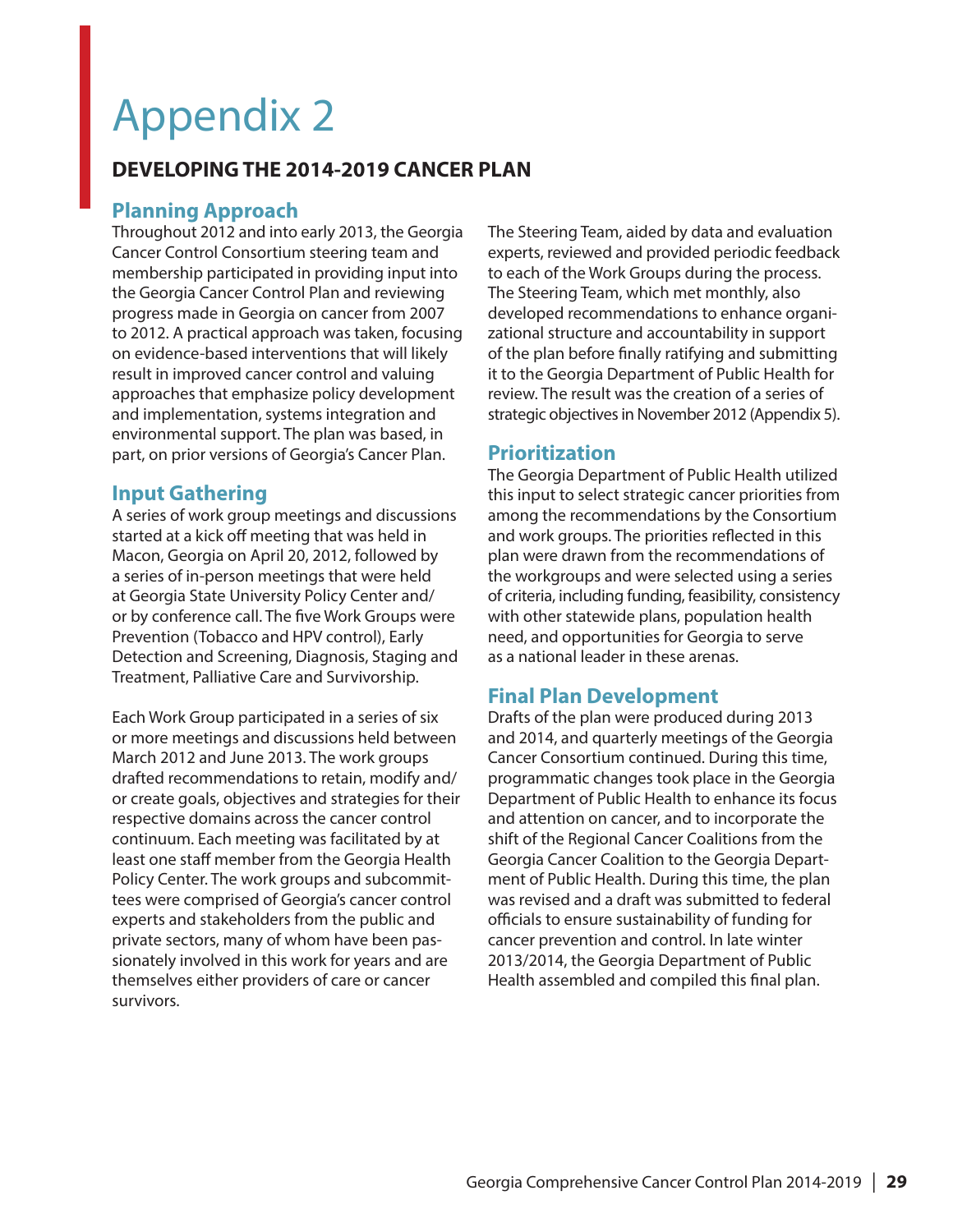### **GEORGIA CANCER CONTROL CONSORTIUM STEERING TEAM**

### **Co-Chairs**

| James Hotz      | President, Council of Regional Cancer Coalitions<br>Medical Director, Cancer Coalition of South Georgia |
|-----------------|---------------------------------------------------------------------------------------------------------|
| Angie Patterson | Director, Georgia Center for Oncology Research and Education                                            |

### **Members**

| <b>Gena Agnew</b>      | Executive Director, Northwest Georgia Cancer Coalition                                         |
|------------------------|------------------------------------------------------------------------------------------------|
| <b>Fred Ammons</b>     | Executive Director, Central Georgia Cancer Coalition                                           |
| <b>Karen Beard</b>     | Director, Georgia Society of Clinical Oncology                                                 |
| <b>Barbara Crane</b>   | Director, Office of Cancer Screening and Treatment,<br>Georgia Department of Public Health     |
| <b>Mary Daniels</b>    | Executive Director, American College of Physicians (Georgia Chapter)                           |
| <b>Kelly Drevitch</b>  | Account Representative, State Health Systems,<br>American Cancer Society - Georgia Chapter     |
| <b>Kelly Erola</b>     | Medical Director, Hospice Savannah                                                             |
| <b>Diane Fletcher</b>  | Chief Executive Officer, Cancer Coalition of South Georgia                                     |
| <b>Marilyn Hill</b>    | Program Director, East Georgia Cancer Coalition                                                |
| <b>Cheryl Johnson</b>  | Executive Director, West Georgia Cancer Coalition                                              |
| <b>Nancy Johnson</b>   | Administrator and PSA Director, St. Joseph's/Candler Health System                             |
| <b>Duane Kavka</b>     | Executive Director, Georgia Association for Primary Health Care                                |
| <b>Michelle Kegler</b> | Associate Professor and Director, Emory Prevention Research Center,<br><b>Emory University</b> |
| <b>Troy Kimsey</b>     | Physician Liaison, Chair, Commission on Cancer (Georgia)                                       |
| Joseph Lipscomb        | Professor, Health Policy & Management, Emory University                                        |
| <b>Tamira Moon</b>     | Manager, Georgia Comprehensive Cancer Control Program,<br>Georgia Department of Public Health  |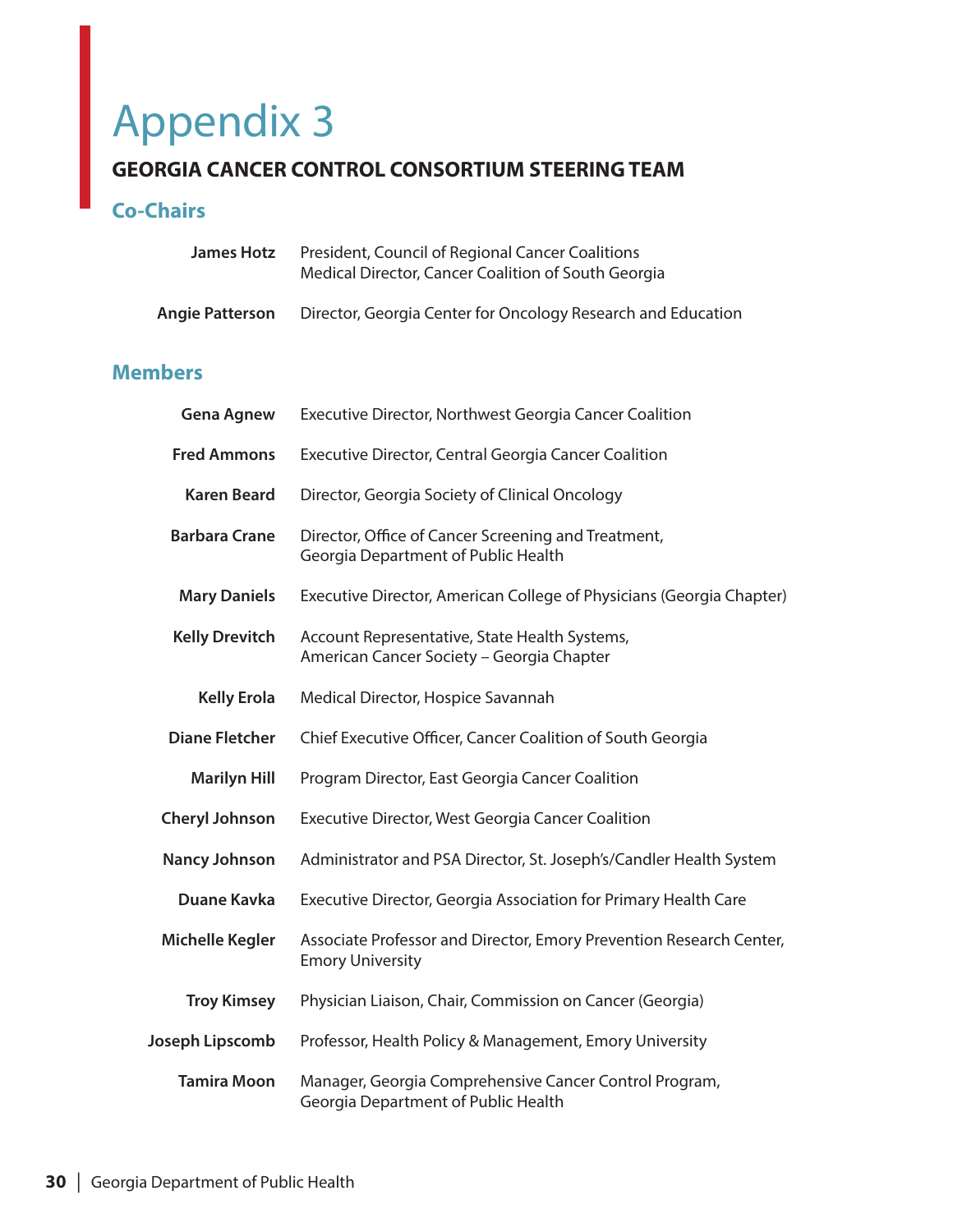| <b>Amy Moore</b>       | Director of Research Programs, Georgia Research Alliance                                                             |  |
|------------------------|----------------------------------------------------------------------------------------------------------------------|--|
| Jean O'Connor          | Director, Health Promotion and Disease Prevention,<br>Georgia Department of Public Health; Faculty, Emory University |  |
| <b>Nancy Paris</b>     | President, CEO, Georgia Center for Oncology Research and Education                                                   |  |
| <b>Joyce Reid</b>      | Vice President, Community Health Connections,<br>Georgia Hospital Association                                        |  |
| Toby Sidman            | Founder, Georgia Breast Cancer Coalition                                                                             |  |
| <b>Robert Smith</b>    | Senior Director, Cancer Control, American Cancer Society                                                             |  |
| <b>Graham Thompson</b> | Executive Director, Georgia Association of Health Plans                                                              |  |
| <b>Nannette Turner</b> | Chair, Associate Professor, Department of Public Health,<br>College of Health Professions, Mercer University         |  |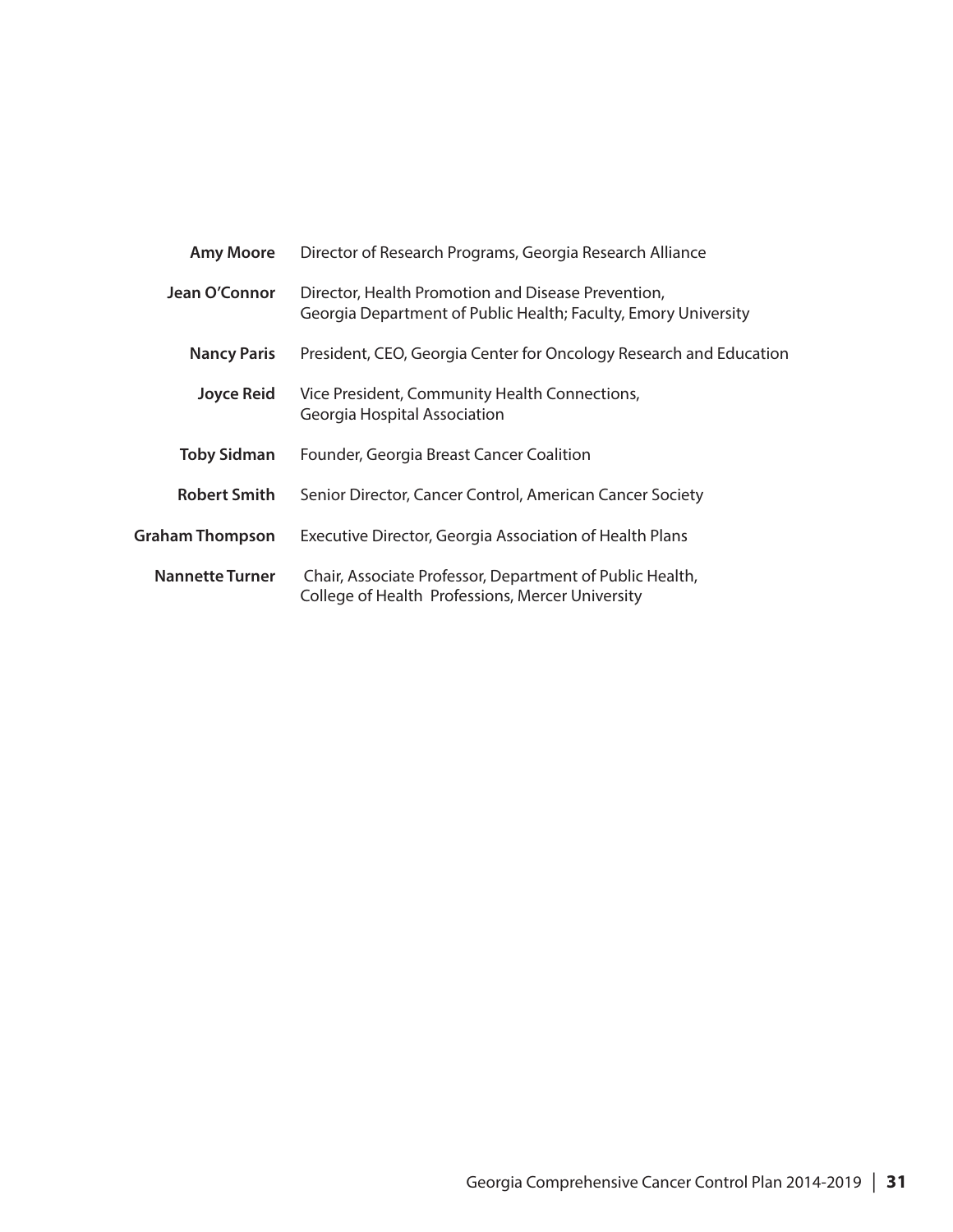### **GEORGIA CANCER CONTROL CONSORTIUM MEMBERSHIP**

This list includes Work Group members who participated in the plan revision process over the past 2 years and/or will be actively engaged in the implementation process over the next 5 years.

| <b>LAST</b>      | <b>FIRST</b> | <b>TITLE</b>                                      | <b>ORGANIZATION</b>                                                                                           |
|------------------|--------------|---------------------------------------------------|---------------------------------------------------------------------------------------------------------------|
| Ackerman         | Kenneth      | Geriatrician                                      | Medical Center of Central Georgia                                                                             |
| Agnew            | Gena         | <b>Executive Director</b>                         | Northwest Georgia Regional Cancer Coalition                                                                   |
| Ammons           | Fred         | <b>Executive Director</b>                         | <b>Community Health Works</b>                                                                                 |
| Ashman           | Pam          | <b>Former Mission</b><br><b>Delivery Director</b> | American Cancer Society South Atlantic<br>Division (2013)                                                     |
| <b>Bailey</b>    | Eric         | Government<br><b>Relations Director</b>           | American Cancer Society Cancer Action Network                                                                 |
| <b>Ballard</b>   | Denise       | <b>Vice President</b>                             | <b>Cancer Prevention and Control, Cancer Coalition</b><br>of South Georgia                                    |
| <b>Bayakly</b>   | Rana         | Director/<br>Epidemiologist                       | Chronic Disease, Healthy Behaviors and Injury<br>Epidemiology Section, Georgia Department<br>of Public Health |
| Beard            | Karen        | <b>Director</b>                                   | Georgia Society of Clinical Oncologists                                                                       |
| <b>Beckler</b>   | Vickie       | Lung Screening<br>Program Coordinator             | Wellstar Health System                                                                                        |
| <b>Bellcross</b> | Cecelia      | Assistant Professor/<br>Director                  | Genetic Counseling Training Program,<br><b>Emory University</b>                                               |
| <b>Black</b>     | Steve        | Professor/Basic<br><b>Science Director</b>        | Georgia Regents University                                                                                    |
| <b>Bollag</b>    | Ronnie       | <b>Associate Professor</b><br>of Pathology        | Georgia Regents University                                                                                    |
| Bowling          | Annette      | <b>Executive Director</b>                         | Albany Advocacy Resource Center                                                                               |
| <b>Brantley</b>  | Melissa      | <b>Health Promotion</b><br>Coordinator            | District 5-1, Georgia Department of Public Health                                                             |
| <b>Brown</b>     | Fay          | Executive<br><b>Vice President</b>                | Georgia Academy of Family Physicians                                                                          |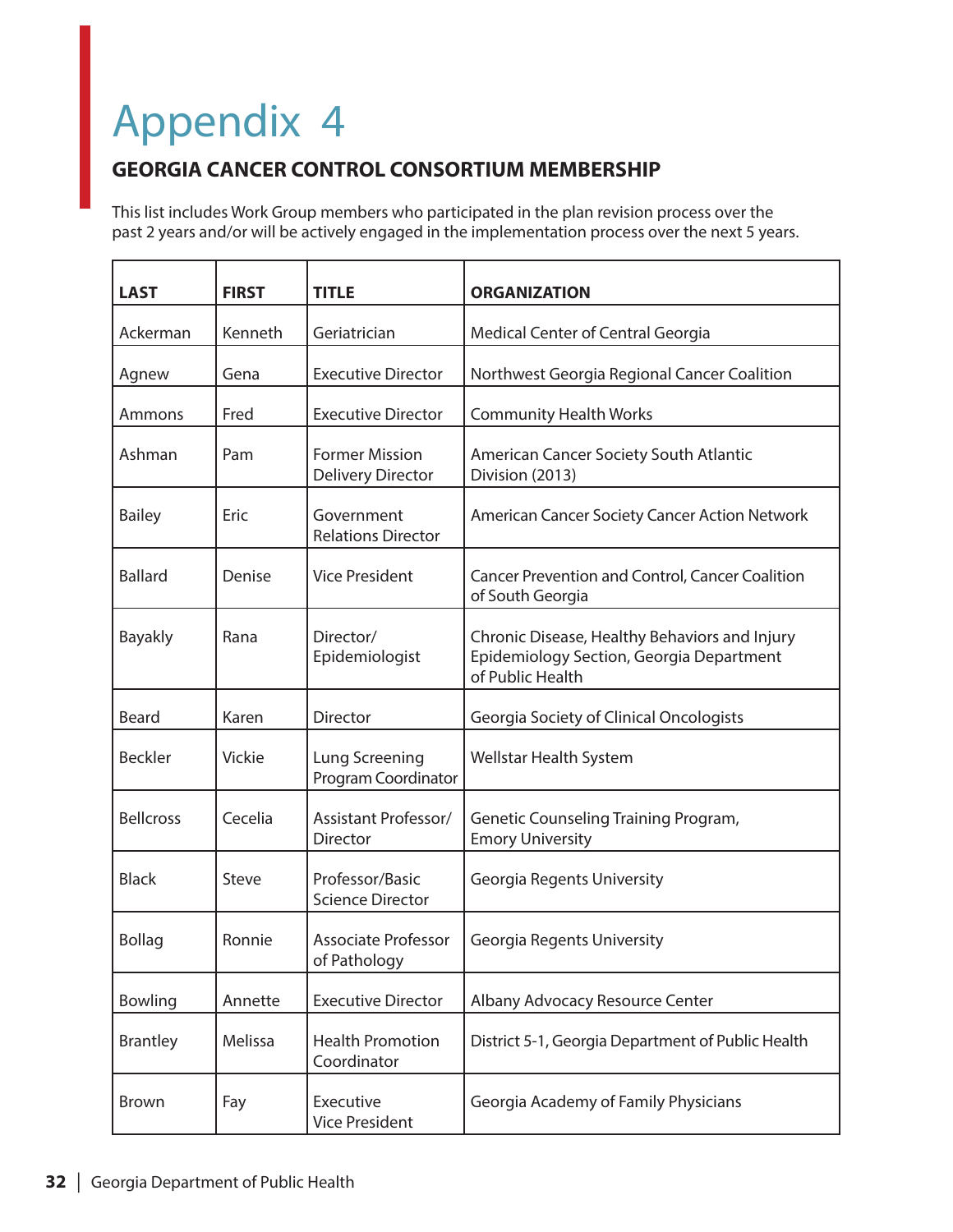| <b>Brown</b> | Melody   | Georgia Colorectal<br>Cancer Program<br>Manager | Georgia Department of Public Health                                                                      |
|--------------|----------|-------------------------------------------------|----------------------------------------------------------------------------------------------------------|
| Cannady      | Rachel   | <b>Research Analyst</b>                         | <b>American Cancer Society</b>                                                                           |
| Carvalho     | Michelle | <b>Team Lead</b>                                | <b>Cancer Prevention and Control Research Network</b><br>(CPCRN) of the Emory Prevention Research Center |
| Caseman      | Matt     | <b>Executive Director</b>                       | Georgia Rural Health Association                                                                         |
| Chambers     | Debbie   | Central Region,<br><b>Cancer Coordinator</b>    | District 5-2, Georgia Comprehensive Cancer<br>Registry, Georgia Department of Public Health              |
| Cherry       | Sabrina  | Program Coordinator                             | Northside Hospital                                                                                       |
| Chung        | Marianne | <b>Associate Director</b>                       | <b>Center for Pan Asian Community Services</b>                                                           |
| Cochran      | Maxine   | <b>Palliative Care</b><br>Coordinator           | <b>Floyd Medical Center</b>                                                                              |
| Crosby       | Carol    | Southwest Region,<br><b>Cancer Coordinator</b>  | District 8-2, Georgia Comprehensive Cancer<br>Registry, Georgia Department of Public Health              |
| Curran       | Dan      | <b>Chief Executive</b><br>Officer               | <b>Curran Public Relations</b>                                                                           |
| Currin       | Jennifer | Social Worker                                   | <b>Memorial Health</b>                                                                                   |
| Daniels      | Mary     | <b>Executive Director</b>                       | Georgia Chapter, American College of Physicians                                                          |
| Davis        | Victoria | Epidemiologist                                  | Georgia Cancer Registry, Georgia Department<br>of Public Health                                          |
| Erola        | Kelly    | <b>Chief Medical</b><br>Officer                 | Hospice Savannah                                                                                         |
| Escoffery    | Cam      | <b>Assistant Professor</b>                      | Rollins School of Public Health, Emory University                                                        |
| Fletcher     | Diane    | President/Chief<br><b>Executive Officer</b>     | Cancer Coalition of South Georgia                                                                        |
| Fournier     | Jennifer | <b>Clinical Nurse</b><br>Specialist             | Hospice Savannah                                                                                         |
| Futrell      | Danny    | <b>Medical Director</b>                         | <b>CIGNA</b>                                                                                             |
| Giblin       | Joan     | Director, Survivor-<br>ship Program             | <b>Winship Cancer Institute</b>                                                                          |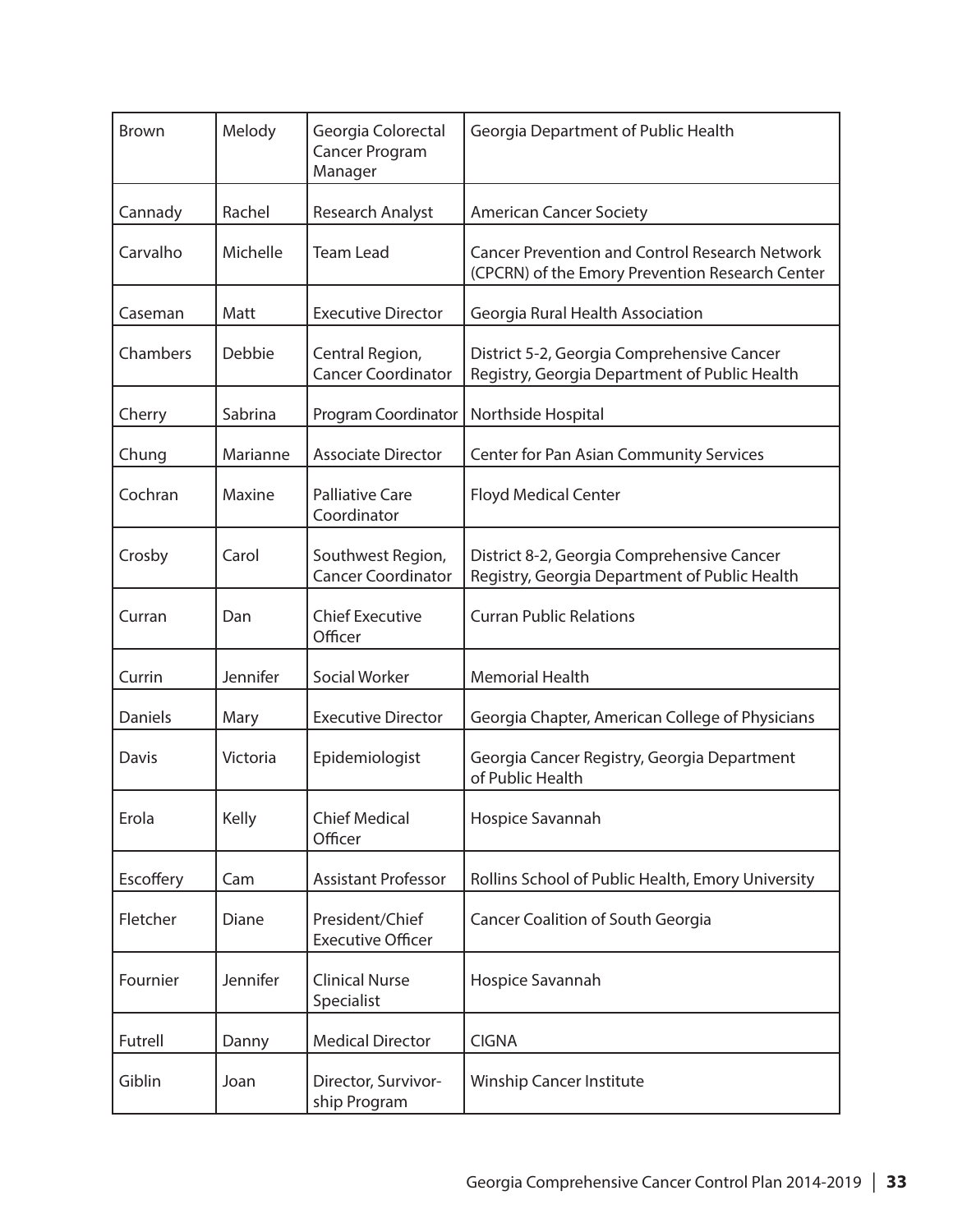| Glass         | Ann           | Associate Professor/<br><b>Associate Director</b>    | Institute of Gerontology, University of Georgia                           |
|---------------|---------------|------------------------------------------------------|---------------------------------------------------------------------------|
| Hale          | Jennifer      | <b>Executive Director</b>                            | Georgia Hospice and Palliative Care Organization                          |
| Hassan        | Aziz          | Professor                                            | <b>Biomedical Sciences,</b><br><b>Armstrong Atlantic State University</b> |
| <b>Haulik</b> | <b>Brenda</b> | Area Executive<br><b>Director</b>                    | <b>American Cancer Society</b>                                            |
| Hill          | Marilyn       | Director of Opera-<br>tions/Programs                 | <b>East Georgia Cancer Coalition</b>                                      |
| Hotz          | Jim           | President                                            | <b>Council of Regional Cancer Coalitions</b>                              |
| Johnson       | Cheryl        | <b>Executive Director</b>                            | West Central Georgia Cancer Coalition                                     |
| Johnson       | Nancy         | Administrator and<br><b>PSA Director</b>             | St. Joseph's/Candler Health System                                        |
| Kavka         | Duane         | <b>Executive Director</b>                            | Georgia Association for Primary Health Care                               |
| Kegler        | Michelle      | Director                                             | <b>Emory Prevention Research Center</b>                                   |
| Kemp          | Deborah       | <b>Nurse Practitioner</b>                            | <b>Steward Center for Palliative Care</b>                                 |
| Kennedy       | John          | <b>Surgical Oncologist</b>                           | <b>DeKalb Surgical Associates</b>                                         |
| Kimsey        | <b>Troy</b>   | Physician Liaison                                    | Commission on Cancer (Georgia Chapter)                                    |
| <b>Kines</b>  | Joan          | Department<br>Manager                                | <b>Harbin Clinic Radiation Oncology</b>                                   |
| Kinnaird      | Adrienne      | <b>Director</b>                                      | Avon Comprehensive Breast Center,<br>GradHealth System                    |
| Koskela       | Linda         | <b>Unit Director</b>                                 | Cancer State Aid, Georgia Department<br>of Public Health                  |
| Lee           | Linda         | Cancer Risk Educa-<br>tor                            | <b>Wellstar Health System</b>                                             |
| Lewis         | Kimberly      | <b>Former Genetic</b><br><b>Services Coordinator</b> | Georgia Center for Oncology Research<br>and Education (2013)              |
| Lipscomb      | Joseph        | Professor                                            | Rollins School of Public Health,<br><b>Emory University</b>               |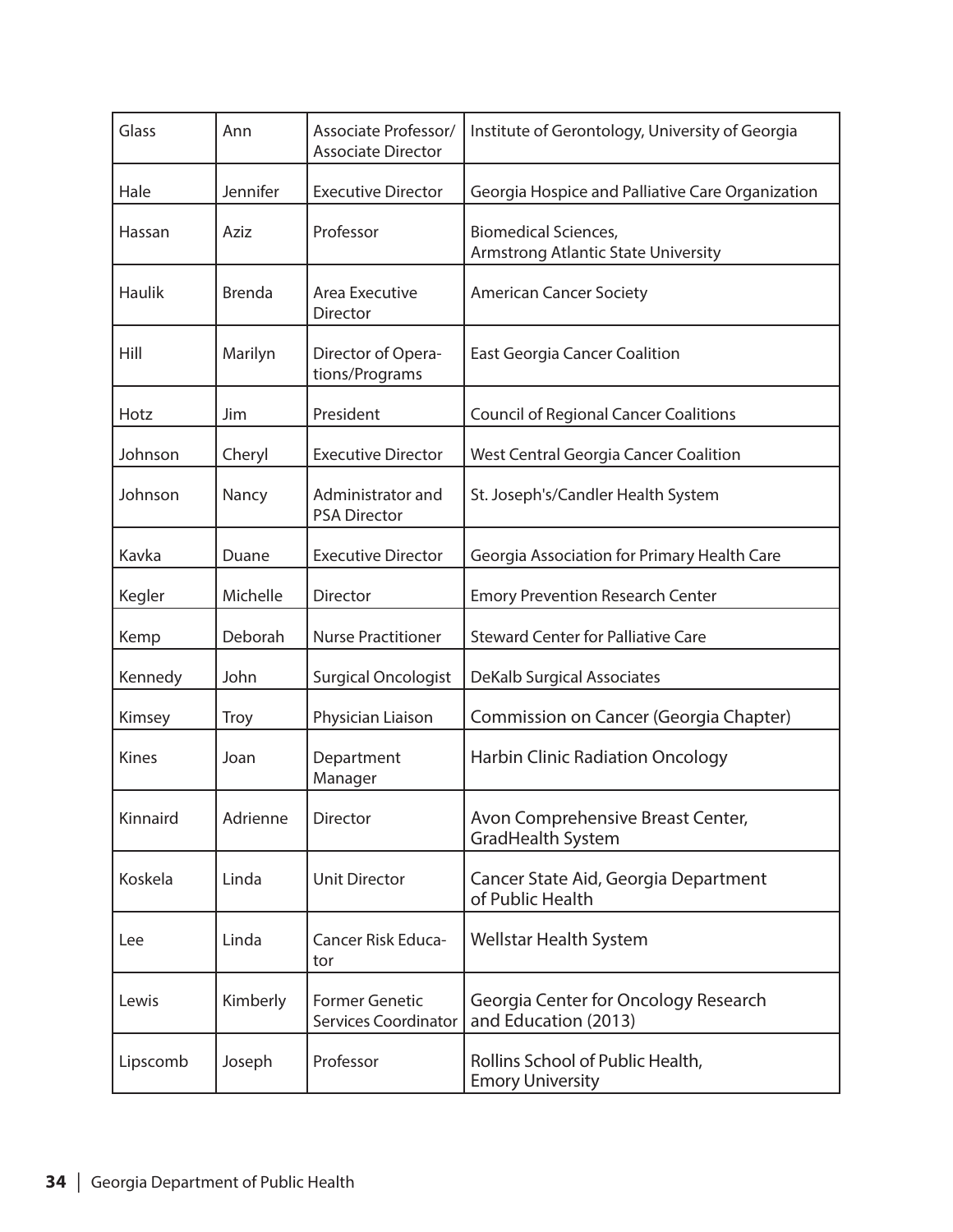| Little     | Melinda  | <b>Director</b>                                              | Campaign for Tobacco Free Kids<br>(Southern Region)                            |
|------------|----------|--------------------------------------------------------------|--------------------------------------------------------------------------------|
| Lund       | Mary Jo  | <b>Assistant Professor</b>                                   | <b>Winship Cancer Institute</b>                                                |
| Marchiolo  | Erin     | Community Out-<br>reach and Grants<br>Manager                | Susan G. Komen for the Cure, Greater Atlanta                                   |
| Martel     | Regina   | <b>Breast Cancer Nurse</b><br>Navigator                      | Phoebe Putney Memorial Hospital                                                |
| McKenzie   | Sandy    | <b>Executive Director</b>                                    | <b>Hamilton Cancer Institute</b>                                               |
| Mertens    | Ann      | Professor, Hematol-<br>ogy/Oncology                          | <b>Emory University School of Medicine</b>                                     |
| Moon       | Tamira   | Program Manager                                              | Comprehensive Cancer Control Program,<br>Georgia Department of Public Health   |
| Moore      | Amy      | Director of Research<br>Programs                             | Georgia Research Alliance                                                      |
| Mumber     | Matt     | <b>Radiation Oncologist</b>                                  | <b>Harbin Clinic Radiation Oncology</b>                                        |
| Nethery    | Patty    | Director                                                     | Hutcheson Home Health Care                                                     |
| Nguyen     | Tran     | <b>HAPP Manager</b>                                          | Boat People SOS (BPSOS)                                                        |
| Norman     | Sharon   | Director/Chief<br><b>Executive Officer</b>                   | <b>Blue Ridge Area Health Education Center</b><br>(AHEC)                       |
| Oprea      | Gabriela | Assistant Professor,<br>Pathology and<br>Laboratory Medicine | <b>Emory University</b>                                                        |
| Owens      | Charles  | <b>Executive Director</b>                                    | Georgia State Office of Rural Health                                           |
| Paris      | Nancy    | President                                                    | Georgia Center for Oncology Research<br>and Education (Georgia CORE)           |
| Patterson  | Angie    | <b>Director</b>                                              | Georgia Center for Oncology Research<br>and Education (Georgia CORE)           |
| Petruzelli | Guy      | Chief Physician                                              | <b>Anderson Cancer Institute</b>                                               |
| Potter     | Jennifer | Program Manager                                              | Young Survival Coalition Inc. (Atlanta Affiliate)                              |
| Ray        | Kenneth  | Program Manager                                              | Georgia Tobacco Use Prevention Program,<br>Georgia Department of Public Health |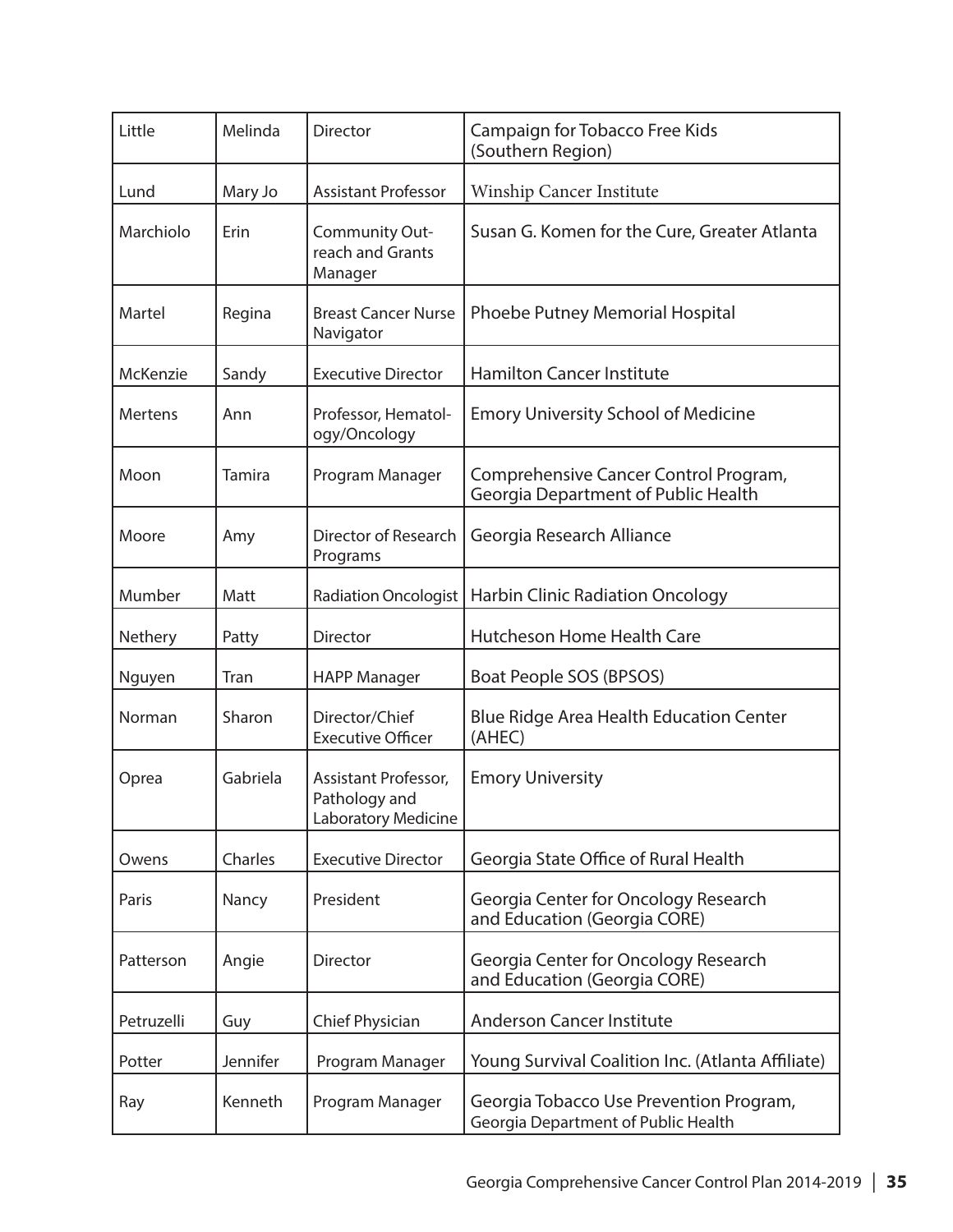| Redding             | Kimberly         | <b>Former Director</b>                                    | Health Disease and Promotion, Georgia<br>Department of Public Health (2007-2013) |
|---------------------|------------------|-----------------------------------------------------------|----------------------------------------------------------------------------------|
| Reid                | Joyce            | <b>Vice President</b>                                     | Community Health Connections, Georgia<br><b>Hospital Association</b>             |
| Rojiani             | Amyn             | Professor/Chairman,<br>Pathology                          | <b>Georgia Regents University</b>                                                |
| Savage              | Maura            | <b>Clinical Social</b><br>Worker                          | <b>Children's Health Care of Atlanta</b>                                         |
| Scott               | Kimberly         | <b>Health Education</b><br>Coordinator                    | <b>Cancer Coalition of Georgia</b>                                               |
| Sidman              | Toby             | Founder                                                   | <b>Georgia Breast Cancer Coalition</b>                                           |
| Smith               | Robert           | Senior Director,<br><b>Cancer Control</b>                 | <b>American Cancer Society</b>                                                   |
| Smith               | <b>Tenbroeck</b> | Director, Patient<br><b>Reported Outcomes</b><br>Research | <b>American Cancer Society</b>                                                   |
| Thompson            | Graham           | <b>Executive Director</b>                                 | <b>Georgia Association of Health Plans</b>                                       |
| Turner              | Nanette          | <b>Associate Professor</b>                                | Mercer University-College of Health<br>Professions                               |
| Turner              | Eric             | Hematologist/<br>Oncologist                               | Northwest Georgia Medical Group                                                  |
| Ward                | Kevin            | Director                                                  | <b>Georgia Center for Cancer Statistics</b>                                      |
| Ziemba              | Steve            | <b>Director Clinical</b><br>Research                      | Phoebe Putney Memorial Hospital                                                  |
| Wilkie<br>-McKellar | Astrid           | Community Out-<br>reach Coordinator                       | Northside Hospital Cancer Institute                                              |